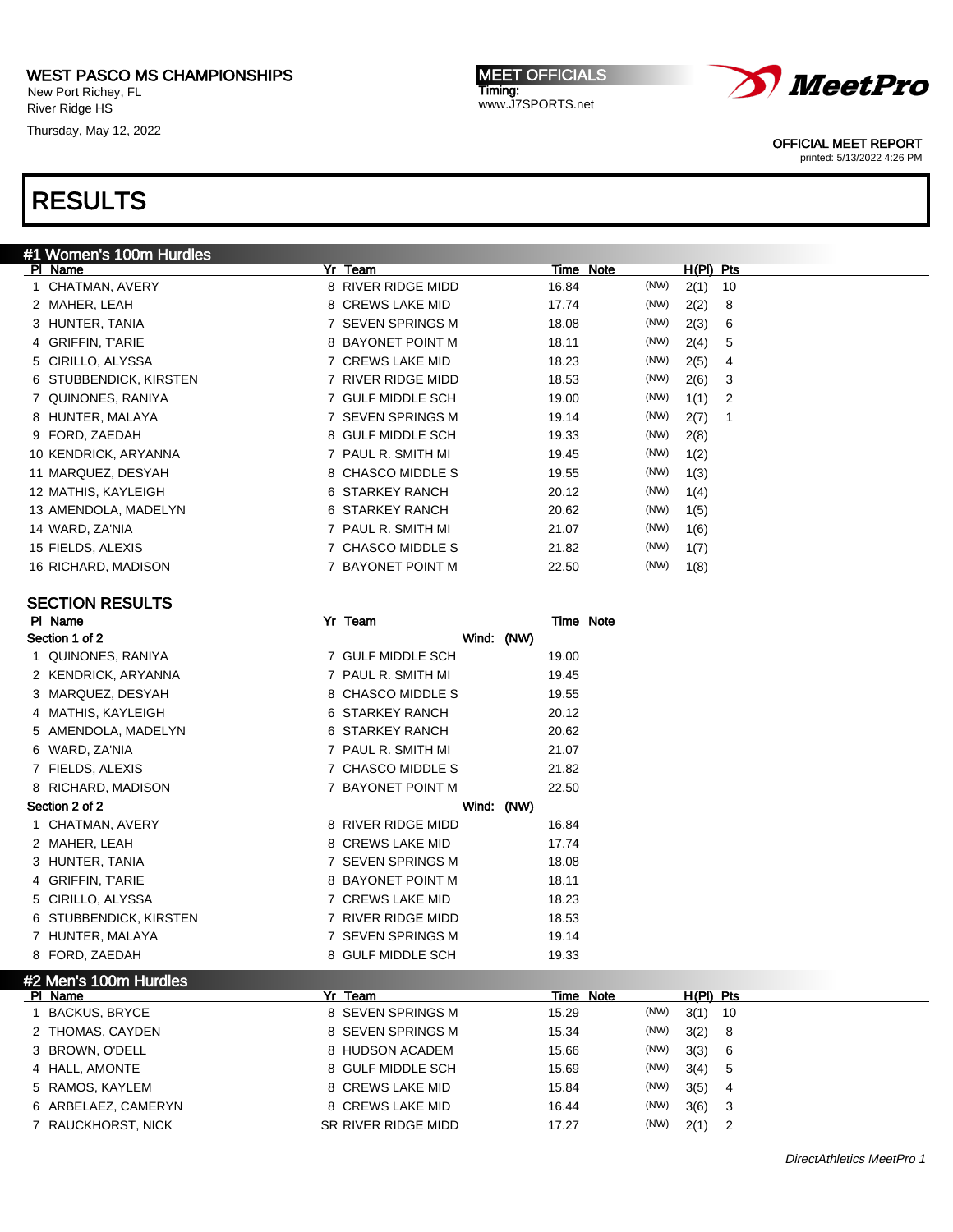New Port Richey, FL River Ridge HS

Thursday, May 12, 2022

MEET OFFICIALS Timing: www.J7SPORTS.net



OFFICIAL MEET REPORT

printed: 5/13/2022 4:26 PM

| #2 Men's 100m Hurdles (cont'd)          |                     |            |                |                  |
|-----------------------------------------|---------------------|------------|----------------|------------------|
| PI Name                                 | Yr Team             |            | Time Note      | <u>H(PI) Pts</u> |
| 8 DOTY, JAXON                           | 8 CHASCO MIDDLE S   | 17.61      | (NW)<br>3(7)   | $\mathbf{1}$     |
| 9 SOSA, JOHN                            | 8 CHASCO MIDDLE S   | 18.11      | (NW)<br>1(1)   |                  |
| 10 NIGHTINGALE, BRICE                   | 7 HUDSON ACADEM     | 18.37      | (NW)<br>2(2)   |                  |
| 11 CHAVES-JENKINS, CAIDEN               | 8 BAYONET POINT M   | 18.51      | (NW)<br>2(3)   |                  |
| 12 MCCAFFREY, CHRIS                     | 6 STARKEY RANCH     | 19.21      | (NW)<br>1(2)   |                  |
| 13 DARNELL, GAVIN                       | 8 PAUL R. SMITH MI  | 19.23      | (NW)<br>1(3)   |                  |
| 14 BECHTLE, MATEO                       | 8 PAUL R. SMITH MI  | 19.29      | (NW)<br>2(4)   |                  |
| 15 LONG, JACK                           | 7 STARKEY RANCH     | 19.33      | (NW)<br>1(4)   |                  |
| 16 FRENCH, AIDEN                        | 8 BAYONET POINT M   | 19.55      | (NW)<br>1(5)   |                  |
| PHILLIPS, RYDER                         | SR RIVER RIDGE MIDD | <b>NT</b>  | $\overline{2}$ |                  |
| VAZQUEZ, YANIEL                         | 8 GULF MIDDLE SCH   | <b>NT</b>  | 3              |                  |
| <b>SECTION RESULTS</b>                  |                     |            |                |                  |
| PI Name                                 | Yr Team             |            | Time Note      |                  |
| Section 1 of 3                          |                     | Wind: (NW) |                |                  |
| 1 SOSA, JOHN                            | 8 CHASCO MIDDLE S   | 18.11      |                |                  |
| 2 MCCAFFREY, CHRIS                      | 6 STARKEY RANCH     | 19.21      |                |                  |
| 3 DARNELL, GAVIN                        | 8 PAUL R. SMITH MI  | 19.23      |                |                  |
| 4 LONG, JACK                            | 7 STARKEY RANCH     | 19.33      |                |                  |
| 5 FRENCH, AIDEN                         | 8 BAYONET POINT M   | 19.55      |                |                  |
| Section 2 of 3                          |                     | Wind: (NW) |                |                  |
| 1 RAUCKHORST, NICK                      | SR RIVER RIDGE MIDD | 17.27      |                |                  |
| 2 NIGHTINGALE, BRICE                    | 7 HUDSON ACADEM     | 18.37      |                |                  |
|                                         | 8 BAYONET POINT M   |            |                |                  |
| 3 CHAVES-JENKINS, CAIDEN                |                     | 18.51      |                |                  |
| 4 BECHTLE, MATEO                        | 8 PAUL R. SMITH MI  | 19.29      |                |                  |
| PHILLIPS, RYDER                         | SR RIVER RIDGE MIDD | <b>NT</b>  |                |                  |
| Section 3 of 3                          |                     | Wind: (NW) |                |                  |
| 1 BACKUS, BRYCE                         | 8 SEVEN SPRINGS M   | 15.29      |                |                  |
| 2 THOMAS, CAYDEN                        | 8 SEVEN SPRINGS M   | 15.34      |                |                  |
| 3 BROWN, O'DELL                         | 8 HUDSON ACADEM     | 15.66      |                |                  |
| 4 HALL, AMONTE                          | 8 GULF MIDDLE SCH   | 15.69      |                |                  |
| 5 RAMOS, KAYLEM                         | 8 CREWS LAKE MID    | 15.84      |                |                  |
| 6 ARBELAEZ, CAMERYN                     | 8 CREWS LAKE MID    | 16.44      |                |                  |
| 7 DOTY, JAXON                           | 8 CHASCO MIDDLE S   | 17.61      |                |                  |
| VAZQUEZ, YANIEL                         | 8 GULF MIDDLE SCH   | <b>NT</b>  |                |                  |
| #3 Women's 100 Meters<br><b>PI Name</b> | Yr Team             |            | Time Note      | H(PI) Pts        |
| 1 LOVE, SYDNEY                          | 8 SEVEN SPRINGS M   | 13.40      | (NW)<br>3(1)   | 10               |
| 2 TAYLOR, KISHAR                        | 7 RIVER RIDGE MIDD  | 13.50      | (NW)<br>3(2)   | 8                |
| 3 GRIFFIN, T'ARIE                       | 8 BAYONET POINT M   | 13.59      | (NW)<br>3(3)   | 6                |
| <b>BANKSTON, TAZARIA</b><br>4           | 7 GULF MIDDLE SCH   | 13.67      | (NW)<br>3(4)   | 5                |
| 5 PAXTON, HAILEY                        | 7 BAYONET POINT M   | 13.92      | (NW)<br>3(5)   | 4                |
| 6 MILLER, KARSYN                        | 7 STARKEY RANCH     | 14.15      | (NW)<br>2(1)   | 3                |
| 7 EVANS, ALIVIA                         | 7 CREWS LAKE MID    | 14.16      | (NW)<br>3(6)   | 2                |
|                                         |                     |            | (NW)           |                  |
| 8 CLARK, MILEY                          | 6 HUDSON ACADEM     | 14.23      | 2(2)           | $\mathbf{1}$     |
| 9 MARTINEZ, JAYLISSE                    | 7 GULF MIDDLE SCH   | 14.24      | (NW)<br>3(7)   |                  |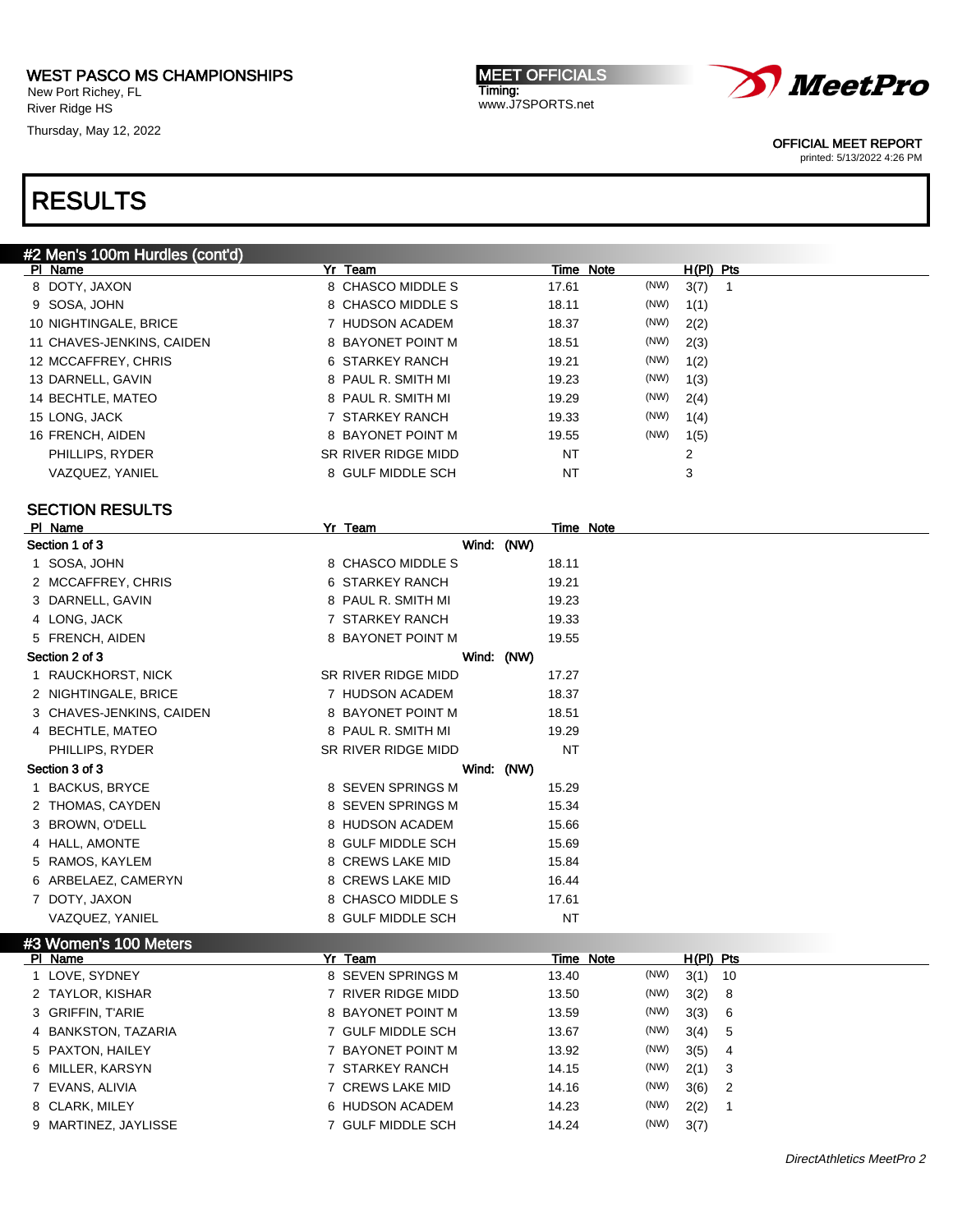New Port Richey, FL River Ridge HS

Thursday, May 12, 2022

MEET OFFICIALS Timing: www.J7SPORTS.net



OFFICIAL MEET REPORT

printed: 5/13/2022 4:26 PM

# RESULTS

| #3 Women's 100 Meters (cont'd) |                    |              |              |
|--------------------------------|--------------------|--------------|--------------|
| PI Name                        | Yr Team            | Time Note    | $H(PI)$ Pts  |
| 10 WINTHROP, KEMYAH            | 7 PAUL R. SMITH MI | 14.30        | (NW)<br>1(1) |
| 11 MORROW, MAKAYLA             | 8 RIVER RIDGE MIDD | 14.42        | (NW)<br>3(8) |
| 12 MEDINA, JASLENE             | 8 CHASCO MIDDLE S  | 14.56        | (NW)<br>2(3) |
| 13 HUNTER, TANIA               | 7 SEVEN SPRINGS M  | 14.60 14.592 | (NW)<br>1(2) |
| 14 TORRES, SABRINA             | 8 CREWS LAKE MID   | 14.60 14.594 | (NW)<br>2(4) |
| 15 KERVIN, VANESSA             | 6 PAUL R. SMITH MI | 14.88        | (NW)<br>1(3) |
| 16 MOSCA, SIENNA               | 7 STARKEY RANCH    | 15.16        | (NW)<br>1(4) |
| 17 FISHER-NASH, JAENISHA       | 8 CHASCO MIDDLE S  | 15.43        | (NW)<br>2(5) |
| 18 AGRESTA, JEMMA-ANN          | 'HUDSON ACADEM     | 15.53        | (NW)<br>1(5) |
|                                |                    |              |              |

### SECTION RESULTS

| PI Name                 | Yr Team            |  |       | Time Note    |
|-------------------------|--------------------|--|-------|--------------|
| Section 1 of 3          | Wind: (NW)         |  |       |              |
| 1 WINTHROP, KEMYAH      | 7 PAUL R. SMITH MI |  | 14.30 |              |
| 2 HUNTER, TANIA         | 7 SEVEN SPRINGS M  |  |       | 14.60 14.592 |
| 3 KERVIN, VANESSA       | 6 PAUL R. SMITH MI |  | 14.88 |              |
| 4 MOSCA, SIENNA         | 7 STARKEY RANCH    |  | 15.16 |              |
| 5 AGRESTA, JEMMA-ANN    | 7 HUDSON ACADEM    |  | 15.53 |              |
| Section 2 of 3          | Wind: (NW)         |  |       |              |
| 1 MILLER, KARSYN        | 7 STARKEY RANCH    |  | 14.15 |              |
| 2 CLARK, MILEY          | 6 HUDSON ACADEM    |  | 14.23 |              |
| 3 MEDINA, JASLENE       | 8 CHASCO MIDDLE S  |  | 14.56 |              |
| 4 TORRES, SABRINA       | 8 CREWS LAKE MID   |  |       | 14.60 14.594 |
| 5 FISHER-NASH, JAENISHA | 8 CHASCO MIDDLE S  |  | 15.43 |              |
| Section 3 of 3          | Wind: (NW)         |  |       |              |
| 1 LOVE, SYDNEY          | 8 SEVEN SPRINGS M  |  | 13.40 |              |
| 2 TAYLOR, KISHAR        | 7 RIVER RIDGE MIDD |  | 13.50 |              |
| 3 GRIFFIN, T'ARIE       | 8 BAYONET POINT M  |  | 13.59 |              |
| 4 BANKSTON, TAZARIA     | 7 GULF MIDDLE SCH  |  | 13.67 |              |
| 5 PAXTON, HAILEY        | 7 BAYONET POINT M  |  | 13.92 |              |
| 6 EVANS, ALIVIA         | 7 CREWS LAKE MID   |  | 14.16 |              |
| 7 MARTINEZ, JAYLISSE    | 7 GULF MIDDLE SCH  |  | 14.24 |              |
| 8 MORROW, MAKAYLA       | 8 RIVER RIDGE MIDD |  | 14.42 |              |
|                         |                    |  |       |              |

#### #4 Men's 100 Meters

| PI Name                | Yr Team             | Time Note     | $H(PI)$ Pts                        |
|------------------------|---------------------|---------------|------------------------------------|
| <b>COLEMAN, MARCUS</b> | 7 GULF MIDDLE SCH   | (NW)<br>11.88 | 3(1)<br>- 10                       |
| 2 BACKUS, BRYCE        | 8 SEVEN SPRINGS M   | (NW)<br>11.98 | 3(2)<br>- 8                        |
| 3 QUINTANA, JAIDEN     | SR RIVER RIDGE MIDD | (NW)<br>12.10 | 3(3) 6                             |
| 4 MCCLINTON, MARIO     | 8 GULF MIDDLE SCH   | (NW)<br>12.22 | 3(4) 5                             |
| 5 SIMMS, CORY          | 8 SEVEN SPRINGS M   | (NW)<br>12.39 | 2(1)<br>- 4                        |
| 6 GRAVES, JAMES        | 8 CHASCO MIDDLE S   | (NW)<br>12.55 | 3(5)<br>- 3                        |
| 7 MARTIR, JACOB        | 7 HUDSON ACADEM     | (NW)<br>12.67 | 3(6)<br>$\overline{\phantom{0}}^2$ |
| 8 SCORCA, JINSEN       | 8 CHASCO MIDDLE S   | (NW)<br>12.68 | 3(7)                               |
| 9 BOSTIC, CHRISTOPHER  | HUDSON ACADEM       | (NW)<br>12.71 | 2(2)                               |
| 10 DARNELL, GAVIN      | 8 PAUL R. SMITH MI  | (NW)<br>12.73 | 3(8)                               |
| 11 WILLIAMS, DANIEL    | SR RIVER RIDGE MIDD | (NW)<br>12.76 | 2(3)                               |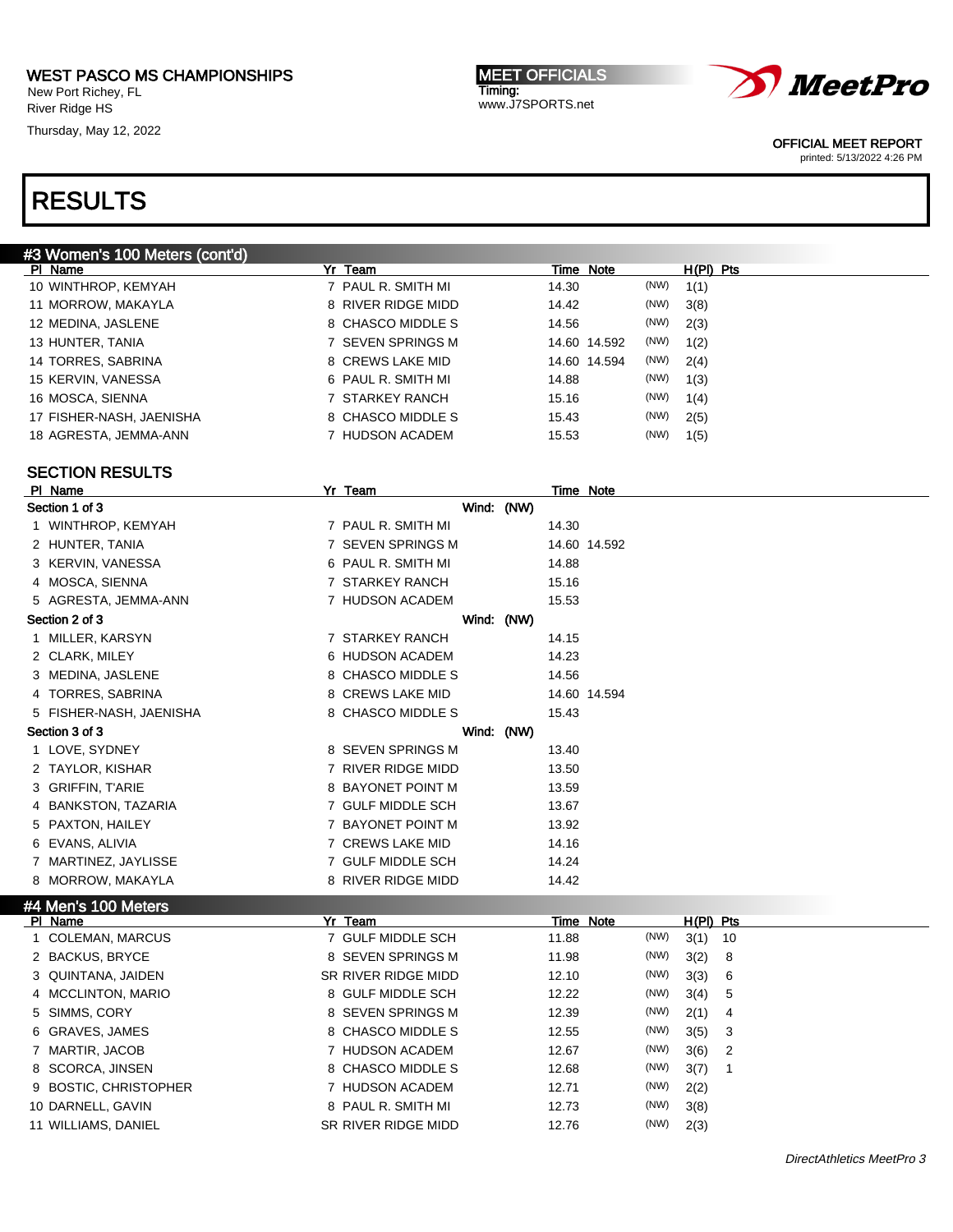New Port Richey, FL River Ridge HS

Thursday, May 12, 2022

MEET OFFICIALS Timing: www.J7SPORTS.net



OFFICIAL MEET REPORT

printed: 5/13/2022 4:26 PM

## RESULTS

| #4 Men's 100 Meters (cont'd) |                    |               |             |  |  |  |  |
|------------------------------|--------------------|---------------|-------------|--|--|--|--|
| PI Name                      | Yr Team            | Time Note     | $H(PI)$ Pts |  |  |  |  |
| 12 FOWLER, DUSTIN            | 7 PAUL R. SMITH MI | (NW)<br>12.81 | 2(4)        |  |  |  |  |
| 13 BRINSON, WENDALL          | 8 BAYONET POINT M  | (NW)<br>12.98 | 2(5)        |  |  |  |  |
| 14 MARTY, JOHN-JOSE          | 8 CREWS LAKE MID   | (NW)<br>13.00 | 1(1)        |  |  |  |  |
| 15 VANTERPOOL, KAYDEN        | 8 BAYONET POINT M  | (NW)<br>13.32 | 1(2)        |  |  |  |  |
| 16 DOSTON, ANTONY            | 7 CREWS LAKE MID   | (NW)<br>13.35 | 1(3)        |  |  |  |  |
| 17 MALDONADO, DANNY          | 6 STARKEY RANCH    | (NW)<br>13.38 | 1(4)        |  |  |  |  |
| 18 WELLS, MARIELLE           | 6 STARKEY RANCH    | (NW)<br>13.82 | 1(5)        |  |  |  |  |
|                              |                    |               |             |  |  |  |  |

#### SECTION RESULTS

| PI Name                       | Yr Team             |         | Time Note               |
|-------------------------------|---------------------|---------|-------------------------|
| Section 1 of 3                | Wind: (NW)          |         |                         |
| 1 MARTY, JOHN-JOSE            | 8 CREWS LAKE MID    | 13.00   |                         |
| 2 VANTERPOOL, KAYDEN          | 8 BAYONET POINT M   | 13.32   |                         |
| 3 DOSTON, ANTONY              | 7 CREWS LAKE MID    | 13.35   |                         |
| 4 MALDONADO, DANNY            | 6 STARKEY RANCH     | 13.38   |                         |
| 5 WELLS, MARIELLE             | 6 STARKEY RANCH     | 13.82   |                         |
| Section 2 of 3                | Wind: (NW)          |         |                         |
| 1 SIMMS, CORY                 | 8 SEVEN SPRINGS M   | 12.39   |                         |
| 2 BOSTIC, CHRISTOPHER         | 7 HUDSON ACADEM     | 12.71   |                         |
| 3 WILLIAMS, DANIEL            | SR RIVER RIDGE MIDD | 12.76   |                         |
| 4 FOWLER, DUSTIN              | 7 PAUL R. SMITH MI  | 12.81   |                         |
| 5 BRINSON, WENDALL            | 8 BAYONET POINT M   | 12.98   |                         |
| Section 3 of 3                | Wind: (NW)          |         |                         |
| 1 COLEMAN, MARCUS             | 7 GULF MIDDLE SCH   | 11.88   |                         |
| 2 BACKUS, BRYCE               | 8 SEVEN SPRINGS M   | 11.98   |                         |
| 3 QUINTANA, JAIDEN            | SR RIVER RIDGE MIDD | 12.10   |                         |
| 4 MCCLINTON, MARIO            | 8 GULF MIDDLE SCH   | 12.22   |                         |
| 5 GRAVES, JAMES               | 8 CHASCO MIDDLE S   | 12.55   |                         |
| 6 MARTIR, JACOB               | 7 HUDSON ACADEM     | 12.67   |                         |
| 7 SCORCA, JINSEN              | 8 CHASCO MIDDLE S   | 12.68   |                         |
| 8 DARNELL, GAVIN              | 8 PAUL R. SMITH MI  | 12.73   |                         |
| <b>#5 Women's 1600 Meters</b> |                     |         |                         |
| PI Name                       | Yr Team             |         | <b>Time Note</b><br>Pts |
| 1 WATTS, STELLA               | 6 STARKEY RANCH     | 6:01.58 | 10                      |
| 2 DEGROAT, KINSLEY            | 6 RIVER RIDGE MIDD  | 6:04.00 | 8                       |
| 3 KROMOLICKI, CARLEE          | 8 SEVEN SPRINGS M   | 6:06.52 | 6                       |
| 4 RICHARDSON, LAYLA           | 6 CREWS LAKE MID    | 6:29.26 | 5                       |
| 5 WACHTEL, MADELINE           | 7 RIVER RIDGE MIDD  | 6:37.81 | 4                       |
| 6 ZARAZUA, VALERY             | 7 PAUL R. SMITH MI  | 6:38.13 | 3                       |
| 7 SCHULTZ, LANIYA             | 6 BAYONET POINT M   | 6:40.48 | 2                       |
| 8 BRANDENBURG, PAIGE          | 6 STARKEY RANCH     | 6:42.19 | 1                       |
| 9 QUINONES, RANIYA            | 7 GULF MIDDLE SCH   | 6:45.11 |                         |
| 10 WILSON, GABRIELA           | 7 SEVEN SPRINGS M   | 6:48.31 |                         |
| 11 ERNESTINE, KRISTIN         | 7 GULF MIDDLE SCH   | 6:53.23 |                         |
| 12 JANKE, MADISON             | 8 CHASCO MIDDLE S   | 6:58.94 |                         |
| 13 JANKE, MACKENZIE           | 8 CHASCO MIDDLE S   | 7:05.11 |                         |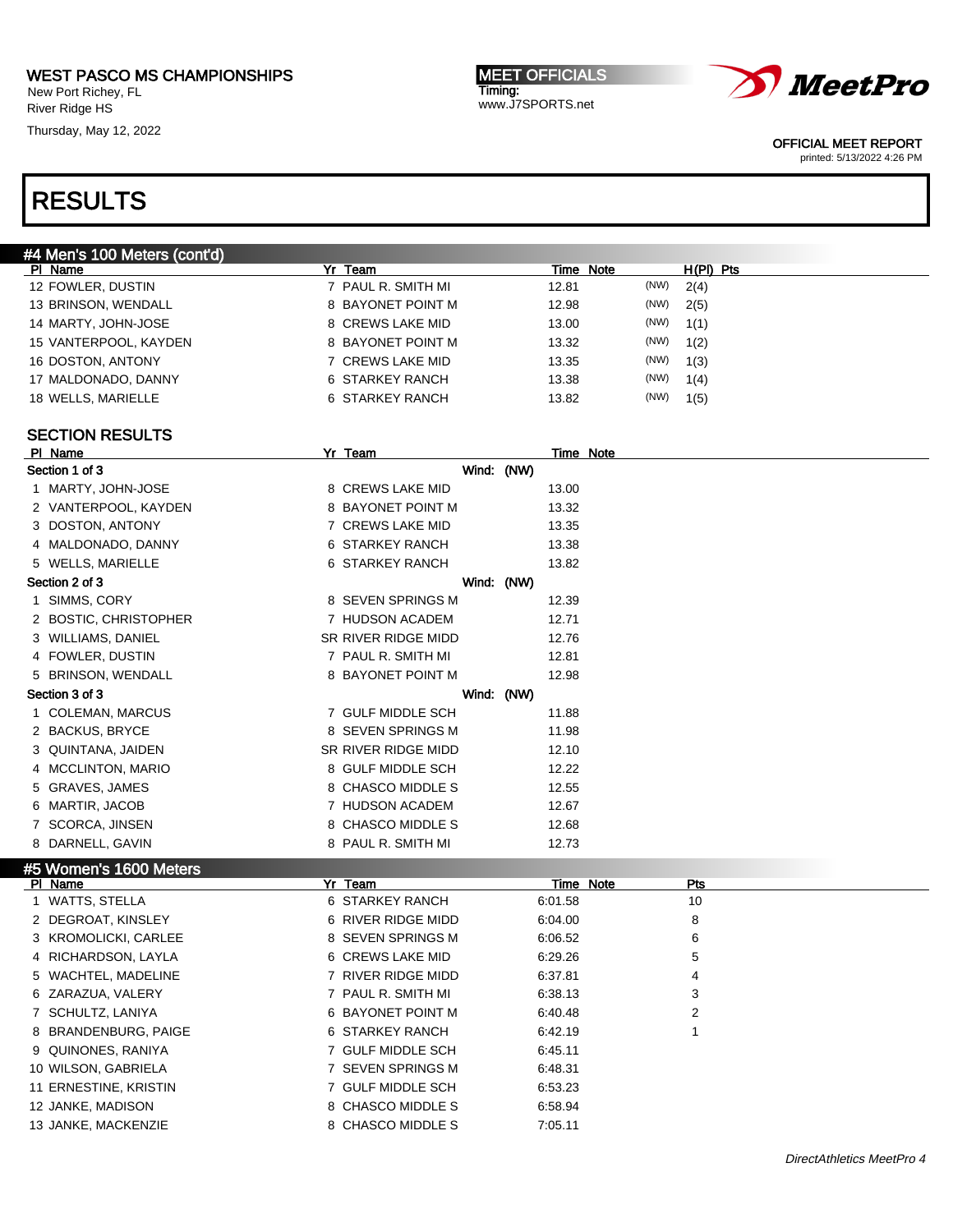New Port Richey, FL River Ridge HS

Thursday, May 12, 2022

MEET OFFICIALS Timing: www.J7SPORTS.net



OFFICIAL MEET REPORT

printed: 5/13/2022 4:26 PM

# RESULTS

| #5 Women's 1600 Meters (cont'd) |                    |           |     |  |  |  |  |
|---------------------------------|--------------------|-----------|-----|--|--|--|--|
| PI Name                         | Team               | Time Note | Pts |  |  |  |  |
| 14 WOLFINGER, SERENA            | ' PAUL R. SMITH MI | 7:09.80   |     |  |  |  |  |
| 15 RE. HALEY                    | 8 HUDSON ACADEM    | 7:20.51   |     |  |  |  |  |
| 16 MOODY, JESSICA               | 8 BAYONET POINT M  | 7:29.72   |     |  |  |  |  |

| #6 Men's 1600 Meters |
|----------------------|
|                      |

| PI Name              | Yr Team             | Time Note | <b>Pts</b> |  |
|----------------------|---------------------|-----------|------------|--|
| 1 HINDMAN, CHRISTIAN | 8 SEVEN SPRINGS M   | 4:50.34   | 10         |  |
| 2 HEDGES, HAYDEN     | 8 CREWS LAKE MID    | 5:21.71   | 8          |  |
| 3 SAFFOLD, JAY       | 7 CREWS LAKE MID    | 5:26.45   | 6          |  |
| 4 BAIRD, DECKER      | 7 STARKEY RANCH     | 5.26.93   | 5          |  |
| 5 SAUNDERS, DEIONDRE | 7 CHASCO MIDDLE S   | 5.38.46   | 4          |  |
| 6 CARPENTER, JOHN    | 8 GULF MIDDLE SCH   | 5:40.13   | 3          |  |
| 7 ADAMS, DILLON      | SR RIVER RIDGE MIDD | 5:49.74   | 2          |  |
| 8 JAYE, CARTER       | 8 SEVEN SPRINGS M   | 5:56.48   |            |  |
| 9 CURTIS, ETHAN      | 7 PAUL R. SMITH MI  | 5.57.68   |            |  |
| 10 SQUIRES, COLTON   | 8 PAUL R. SMITH MI  | 5:58.20   |            |  |
| 11 LALBACHAN, CONNER | 6 GULF MIDDLE SCH   | 5:59.30   |            |  |
| 12 ZELLER, PARKER    | 7 STARKEY RANCH     | 6:08.57   |            |  |
| 13 MCKAY, ANDREW     | 7 RIVER RIDGE MIDD  | 6:08.86   |            |  |
| 14 PACE, AIDEN       | 6 HUDSON ACADEM     | 6:19.83   |            |  |
| 15 MARIER, ROBERT    | 6 HUDSON ACADEM     | 6:38.82   |            |  |
| 16 LUNA, ALEX        | 7 CHASCO MIDDLE S   | 6:50.47   |            |  |
| TUDOR, ASHTIN        | 8 BAYONET POINT M   | <b>NT</b> |            |  |

#### #7 Women's 4 x 100m Relay

| PI Team                           |                        | Time Note | $H(PI)$ Pts |     |
|-----------------------------------|------------------------|-----------|-------------|-----|
| 1 RIVER RIDGE MIDDLE SCHOOL (A)   |                        | 53.85     | 2(1)        | 10  |
| 1) TAYLOR, KISHAR 7               | 2) MORROW, MAKAYLA 8   |           |             |     |
| 3) KURPEJOVIC, SEJLA 6            | 4) CHATMAN, AVERY 8    |           |             |     |
| 2 BAYONET POINT MIDDLE SCHOOL (A) |                        | 56.23     | 2(2)        | - 8 |
| 1) HORSLEY, AMIAH 6               | 2) MACK, DA'NIJAH 6    |           |             |     |
| 3) PAXTON, HAILEY 7               | 4) GRIFFIN, T'ARIE 8   |           |             |     |
| 3 GULF MIDDLE SCHOOL (A)          |                        | 57.32     | 2(3) 6      |     |
| 1) MARTINEZ, JAYLISSE 7           | 2) FORD, ZAEDAH 8      |           |             |     |
| 3) MATOSDEAZA, VANESSA 8          | 4) BANKSTON, TAZARIA 7 |           |             |     |
| 4 CREWS LAKE MIDDLE SCHOOL (A)    |                        | 57.48     | 2(4) 5      |     |
| 1) EVANS, ALIVIA 7                | 2) TORRES, SABRINA 8   |           |             |     |
| 3) GROPPE, ALLIE 7                | 4) CIRILLO, ALYSSA 7   |           |             |     |
| 5 SEVEN SPRINGS MIDDLE SCHOOL (A) |                        | 58.15     | $1(1)$ 4    |     |
| 1) DELGADO, VICTORIA 8            | 2) CAMPOS, KAILY 7     |           |             |     |
| 3) CRENSHAW, JIREH 7              | 4) HUNTER, TANIA 7     |           |             |     |
| 6 PAUL R. SMITH MIDDLE SCHOOL (A) |                        | 58.77     | $1(2)$ 3    |     |
| 1) WINTHROP, KEMYAH 7             | 2) KENDRICK, ARYANNA 7 |           |             |     |
| 3) POWE, KAITLYN 8                | 4) KERVIN, VANESSA 6   |           |             |     |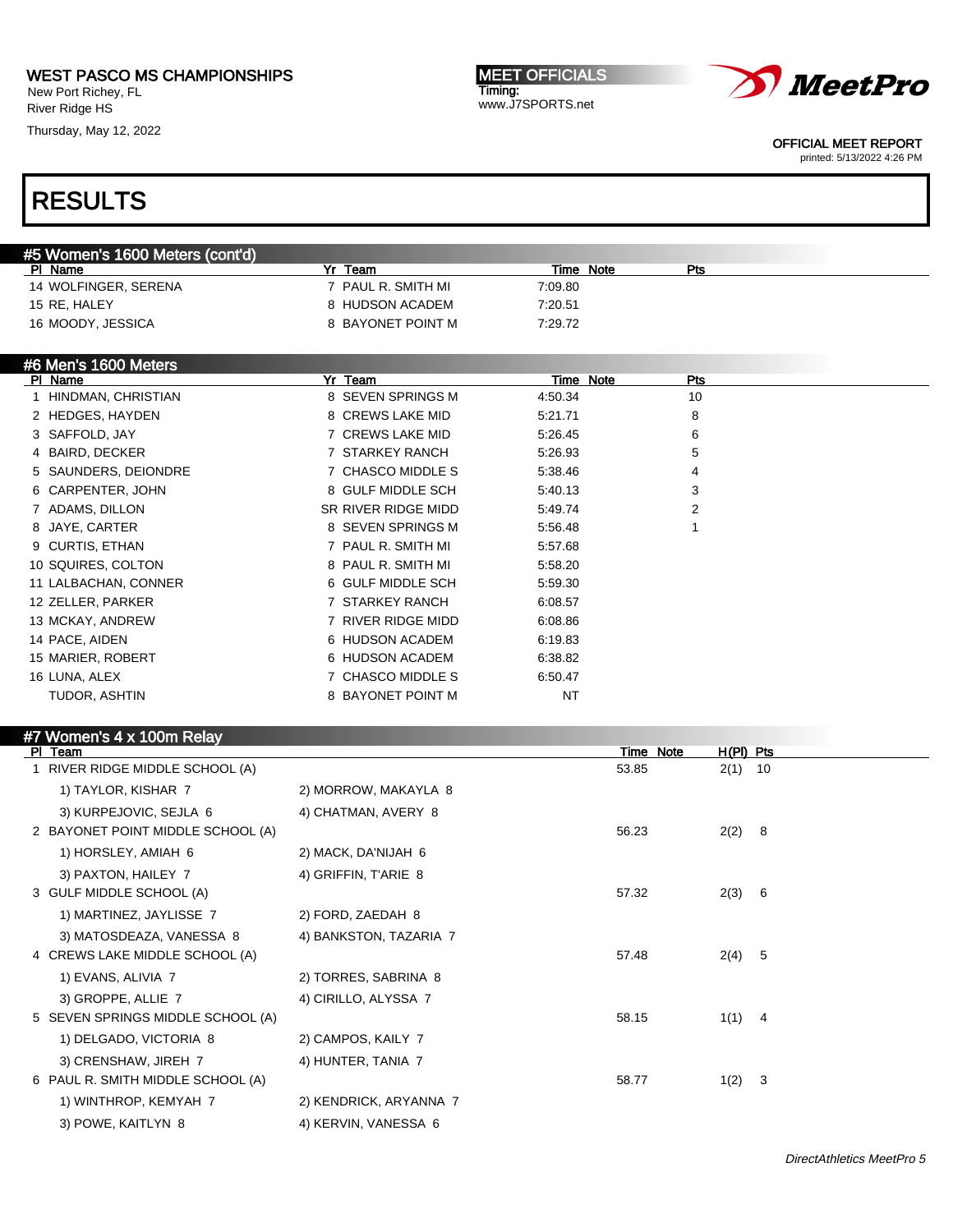New Port Richey, FL River Ridge HS

Thursday, May 12, 2022

MEET OFFICIALS Timing: www.J7SPORTS.net



OFFICIAL MEET REPORT

printed: 5/13/2022 4:26 PM

| #7 Women's 4 x 100m Relay (cont'd) |                        |           |                                  |
|------------------------------------|------------------------|-----------|----------------------------------|
| PI Team                            |                        | Time Note | $H(PI)$ Pts                      |
| 7 CHASCO MIDDLE SCHOOL (A)         |                        | 59.63     | 2(5)<br>$\overline{\phantom{a}}$ |
| 1) MARQUEZ, DESYAH 8               | 2) POWELL, CELINA 6    |           |                                  |
| 3) NISBETT, TIMAYA 8               | 4) MEDINA, JASLENE 8   |           |                                  |
| 8 STARKEY RANCH K-8 SCHOOL (A)     |                        | 1:00.77   | 1(3) 1                           |
| 1) BOTARELLI, FABIANA 6            | 2) HARRIS, BELLA 6     |           |                                  |
| 3) BELL, LAYLA 6                   | 4) MATHIS, KAYLEIGH 6  |           |                                  |
| 9 HUDSON ACADEMY (A)               |                        | 1:01.42   | 2(6)                             |
| 1) RATSASOMBATH, LEAH 6            | 2) DEWEY, JACKLYN 7    |           |                                  |
| 3) AGRESTA, JEMMA-ANN 7            | 4) CLARK, MILEY 6      |           |                                  |
| <b>SECTION RESULTS</b>             |                        |           |                                  |
| PI Team                            |                        | Time Note |                                  |
| Section 1 of 2                     |                        |           |                                  |
| 1 SEVEN SPRINGS MIDDLE SCHOOL (A)  |                        | 58.15     |                                  |
| 1) DELGADO, VICTORIA 8             | 2) CAMPOS, KAILY 7     |           |                                  |
| 3) CRENSHAW, JIREH 7               | 4) HUNTER, TANIA 7     |           |                                  |
| 2 PAUL R. SMITH MIDDLE SCHOOL (A)  |                        | 58.77     |                                  |
| 1) WINTHROP, KEMYAH 7              | 2) KENDRICK, ARYANNA 7 |           |                                  |
| 3) POWE, KAITLYN 8                 | 4) KERVIN, VANESSA 6   |           |                                  |
| 3 STARKEY RANCH K-8 SCHOOL (A)     |                        | 1:00.77   |                                  |
| 1) BOTARELLI, FABIANA 6            | 2) HARRIS, BELLA 6     |           |                                  |
| 3) BELL, LAYLA 6                   | 4) MATHIS, KAYLEIGH 6  |           |                                  |
| Section 2 of 2                     |                        |           |                                  |
| 1 RIVER RIDGE MIDDLE SCHOOL (A)    |                        | 53.85     |                                  |
| 1) TAYLOR, KISHAR 7                | 2) MORROW, MAKAYLA 8   |           |                                  |
| 3) KURPEJOVIC, SEJLA 6             | 4) CHATMAN, AVERY 8    |           |                                  |
| 2 BAYONET POINT MIDDLE SCHOOL (A)  |                        | 56.23     |                                  |
| 1) HORSLEY, AMIAH 6                | 2) MACK, DA'NIJAH 6    |           |                                  |
| 3) PAXTON, HAILEY 7                | 4) GRIFFIN, T'ARIE 8   |           |                                  |
| 3 GULF MIDDLE SCHOOL (A)           |                        | 57.32     |                                  |
| 1) MARTINEZ, JAYLISSE 7            | 2) FORD, ZAEDAH 8      |           |                                  |
| 3) MATOSDEAZA, VANESSA 8           | 4) BANKSTON, TAZARIA 7 |           |                                  |
| 4 CREWS LAKE MIDDLE SCHOOL (A)     |                        | 57.48     |                                  |
| 1) EVANS, ALIVIA 7                 | 2) TORRES, SABRINA 8   |           |                                  |
| 3) GROPPE, ALLIE 7                 | 4) CIRILLO, ALYSSA 7   |           |                                  |
| 5 CHASCO MIDDLE SCHOOL (A)         |                        | 59.63     |                                  |
| 1) MARQUEZ, DESYAH 8               | 2) POWELL, CELINA 6    |           |                                  |
| 3) NISBETT, TIMAYA 8               | 4) MEDINA, JASLENE 8   |           |                                  |
| 6 HUDSON ACADEMY (A)               |                        | 1:01.42   |                                  |
| 1) RATSASOMBATH, LEAH 6            | 2) DEWEY, JACKLYN 7    |           |                                  |
| 3) AGRESTA, JEMMA-ANN 7            | 4) CLARK, MILEY 6      |           |                                  |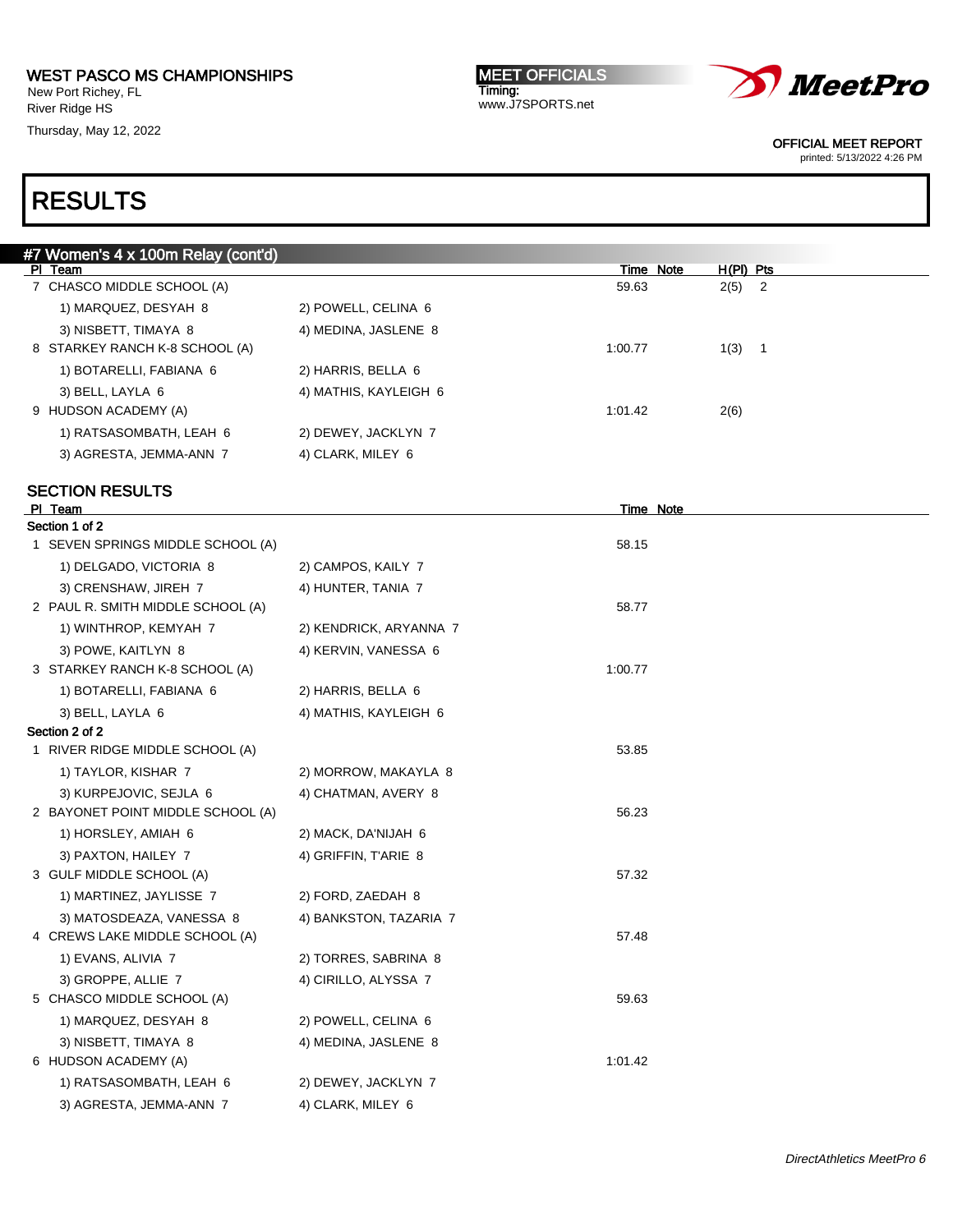New Port Richey, FL River Ridge HS

Thursday, May 12, 2022

MEET OFFICIALS Timing: www.J7SPORTS.net



OFFICIAL MEET REPORT

printed: 5/13/2022 4:26 PM

## RESULTS

| <u>#8 Men</u> 's 4 x 100m Relay   |                           |           |           |                          |
|-----------------------------------|---------------------------|-----------|-----------|--------------------------|
| PI Team                           |                           | Time Note | H(PI) Pts |                          |
| 1 SEVEN SPRINGS MIDDLE SCHOOL (A) |                           | 48.16     | $1(1)$ 10 |                          |
| 1) SIMMS, CORY 8                  | 2) THOMAS, CAYDEN 8       |           |           |                          |
| 3) PEABODY, ROBERT 8              | 4) BACKUS, BRYCE 8        |           |           |                          |
| 2 CHASCO MIDDLE SCHOOL (A)        |                           | 49.01     | 2(1) 8    |                          |
| 1) ROBERTS, JAVANI 8              | 2) GRAVES, JAMES 8        |           |           |                          |
| 3) GAINES, MAKAI 8                | 4) SCORCA, JINSEN 8       |           |           |                          |
| 3 RIVER RIDGE MIDDLE SCHOOL (A)   |                           | 49.03     | 2(2)      | - 6                      |
| 1) QUINTANA, JAIDEN SR            | 2) DARLING, BRYCE 8       |           |           |                          |
| 3) COX, JORDAN SR                 | 4) CLOUSE, JONAH SR       |           |           |                          |
| 4 CREWS LAKE MIDDLE SCHOOL (A)    |                           | 51.26     | 2(3) 5    |                          |
| 1) ARBELAEZ, CAMERYN 8            | 2) MARTY, JOHN-JOSE 8     |           |           |                          |
| 3) DOSTON, ANTONY 7               | 4) GONZALEZ, TREY 6       |           |           |                          |
| 5 PAUL R. SMITH MIDDLE SCHOOL (A) |                           | 53.60     | $1(2)$ 4  |                          |
| 1) CHAMBERS, CODY 8               | 2) DARNELL, GAVIN 8       |           |           |                          |
| 3) MIRANDA, BRYAN 8               | 4) BECHTLE, MATEO 8       |           |           |                          |
| 6 BAYONET POINT MIDDLE SCHOOL (A) |                           | 56.18     | 2(4)      | $\overline{\mathbf{3}}$  |
| 1) CHAVES-JENKINS, CAIDEN 8       | 2) FIGUEROA, OMAR 6       |           |           |                          |
| 3) GARCIA, JULIAN 6               | 4) FRENCH, AIDEN 8        |           |           |                          |
| 7 HUDSON ACADEMY (A)              |                           | 56.78     | 2(5)      | $\overline{\phantom{a}}$ |
| 1) LANDERS, ASHTON 8              | 2) NIGHTINGALE, CHARLES 8 |           |           |                          |
| 3) NIGHTINGALE, BRICE 7           | 4) PACE, AIDEN 6          |           |           |                          |
| 8 STARKEY RANCH K-8 SCHOOL (A)    |                           | 1:05.66   | 2(6)      | $\overline{1}$           |
| 1) LONG, JACK 7                   | 2) WELLS, MARIELLE 6      |           |           |                          |
| 3) BURGOHY, ELIJAH 6              | 4) MILANI, DONNY 6        |           |           |                          |
| GULF MIDDLE SCHOOL (A)            |                           | DQ zone1  | 1         |                          |
| 1) HALL, AMONTE 8                 | 2) COLEMAN, MARCUS 7      |           |           |                          |
| 3) SANTIAGO, WILKINS 7            | 4) MCCLINTON, MARIO 8     |           |           |                          |
|                                   |                           |           |           |                          |

### SECTION RESULTS

| PI Team                           |                       | Time Note |  |
|-----------------------------------|-----------------------|-----------|--|
| Section 1 of 2                    |                       |           |  |
| 1 SEVEN SPRINGS MIDDLE SCHOOL (A) |                       | 48.16     |  |
| 1) SIMMS, CORY 8                  | 2) THOMAS, CAYDEN 8   |           |  |
| 3) PEABODY, ROBERT 8              | 4) BACKUS, BRYCE 8    |           |  |
| 2 PAUL R. SMITH MIDDLE SCHOOL (A) |                       | 53.60     |  |
| 1) CHAMBERS, CODY 8               | 2) DARNELL, GAVIN 8   |           |  |
| 3) MIRANDA, BRYAN 8               | 4) BECHTLE, MATEO 8   |           |  |
| GULF MIDDLE SCHOOL (A)            |                       | DQ zone1  |  |
| 1) HALL, AMONTE 8                 | 2) COLEMAN, MARCUS 7  |           |  |
| 3) SANTIAGO, WILKINS 7            | 4) MCCLINTON, MARIO 8 |           |  |
| Section 2 of 2                    |                       |           |  |
| 1 CHASCO MIDDLE SCHOOL (A)        |                       | 49.01     |  |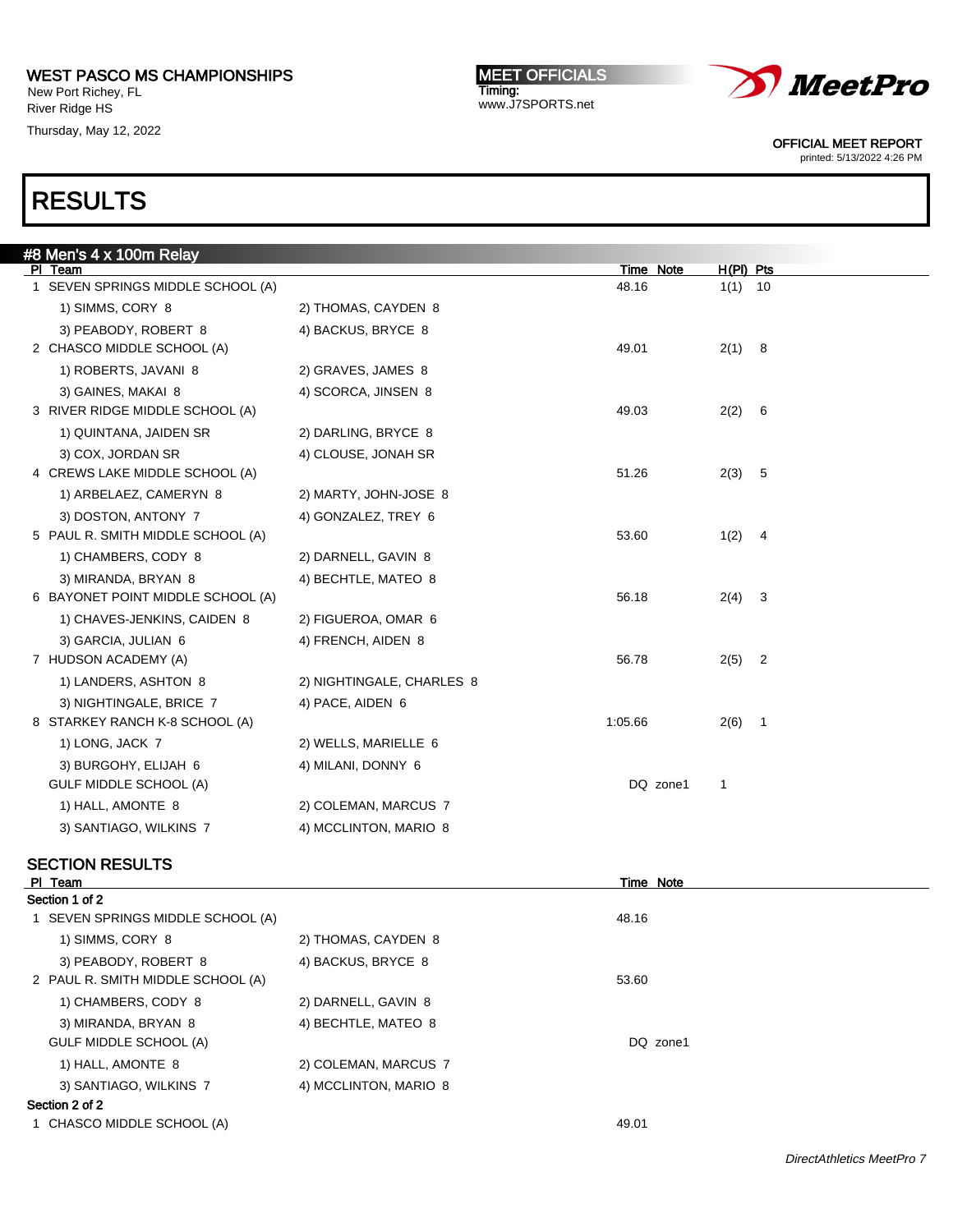New Port Richey, FL River Ridge HS

Thursday, May 12, 2022

MEET OFFICIALS Timing: www.J7SPORTS.net



OFFICIAL MEET REPORT

printed: 5/13/2022 4:26 PM

| #8 Men's 4 x 100m Relay (cont'd)        |                           |                  |             |    |  |
|-----------------------------------------|---------------------------|------------------|-------------|----|--|
| PI Team                                 |                           |                  | Time Note   |    |  |
| 1) ROBERTS, JAVANI 8                    | 2) GRAVES, JAMES 8        |                  |             |    |  |
| 3) GAINES, MAKAI 8                      | 4) SCORCA, JINSEN 8       |                  |             |    |  |
| 3 CREWS LAKE MIDDLE SCHOOL (A)          |                           | 51.26            |             |    |  |
| 1) ARBELAEZ, CAMERYN 8                  | 2) MARTY, JOHN-JOSE 8     |                  |             |    |  |
| 3) DOSTON, ANTONY 7                     | 4) GONZALEZ, TREY 6       |                  |             |    |  |
| 4 BAYONET POINT MIDDLE SCHOOL (A)       |                           | 56.18            |             |    |  |
| 1) CHAVES-JENKINS, CAIDEN 8             | 2) FIGUEROA, OMAR 6       |                  |             |    |  |
| 3) GARCIA, JULIAN 6                     | 4) FRENCH, AIDEN 8        |                  |             |    |  |
| 5 HUDSON ACADEMY (A)                    |                           | 56.78            |             |    |  |
| 1) LANDERS, ASHTON 8                    | 2) NIGHTINGALE, CHARLES 8 |                  |             |    |  |
| 3) NIGHTINGALE, BRICE 7                 | 4) PACE, AIDEN 6          |                  |             |    |  |
| 6 STARKEY RANCH K-8 SCHOOL (A)          |                           | 1:05.66          |             |    |  |
| 1) LONG, JACK 7                         | 2) WELLS, MARIELLE 6      |                  |             |    |  |
| 3) BURGOHY, ELIJAH 6                    | 4) MILANI, DONNY 6        |                  |             |    |  |
|                                         |                           |                  |             |    |  |
| #9 Women's 400 Meters<br><b>PI Name</b> | Yr Team                   | <u>Time Note</u> | $H(PI)$ Pts |    |  |
| 1 LOVE, SYDNEY                          | 8 SEVEN SPRINGS M         | 1:04.43          | 3(1)        | 10 |  |
| 2 BIGGS, KAYLA                          | 8 GULF MIDDLE SCH         | 1:05.65          | 3(2)        | 8  |  |
| 3 HUNTER, MALAYA                        | 7 SEVEN SPRINGS M         | 1:08.23          | 3(3)        | 6  |  |
| 4 KERVIN, VANESSA                       | 6 PAUL R. SMITH MI        | 1:11.40          | 3(4)        | 5  |  |
| 5 RATSASOMBATH, LEAH                    | 6 HUDSON ACADEM           | 1:12.77          | 2(1)        | 4  |  |
| 6 GRINAGE, SAVANNAH                     | 6 GULF MIDDLE SCH         | 1:13.16          | 2(2)        | 3  |  |
| 7 LITTLE, KAYLANA                       | 7 PAUL R. SMITH MI        | 1:14.77          | 3(5)        | 2  |  |
| 8 BELL, EMMA                            | 7 RIVER RIDGE MIDD        | 1:14.96          | 3(6)        | 1  |  |
| 9 HYNES, BROOKLYN                       | 7 RIVER RIDGE MIDD        | 1:15.39          | 3(7)        |    |  |
| 10 KUNZINGER, MADELYN                   | 7 HUDSON ACADEM           | 1:16.49          | 2(3)        |    |  |
| 11 HORSLEY, AMIAH                       | 6 BAYONET POINT M         | 1:18.25          | 1(1)        |    |  |
| 12 BOTARELLI, FABIANA                   | 6 STARKEY RANCH           | 1:18.26          | 2(4)        |    |  |
| 13 GARRETT, A'MOUR                      | 7 CHASCO MIDDLE S         | 1:18.57          | 1(2)        |    |  |
| 14 FISHER-NASH, JAENISHA                | 8 CHASCO MIDDLE S         | 1:18.62          | 1(3)        |    |  |
| 15 SMITH, PAIGE                         | 7 CREWS LAKE MID          | 1:18.99          | 1(4)        |    |  |
| 16 ROBERTS, MACIE                       | 6 STARKEY RANCH           | 1:19.28          | 2(5)        |    |  |
| 17 WASHBURN, JADEN                      | 6 BAYONET POINT M         | 1:21.29          | 1(5)        |    |  |
| GROPPE, ALLIE                           | 7 CREWS LAKE MID          | NT               | 3           |    |  |
|                                         |                           |                  |             |    |  |

| PI Name                 | Yr Team           | Time Note |  |
|-------------------------|-------------------|-----------|--|
| Section 1 of 3          |                   |           |  |
| HORSLEY, AMIAH          | 6 BAYONET POINT M | 1:18.25   |  |
| 2 GARRETT, A'MOUR       | 7 CHASCO MIDDLE S | 1:18.57   |  |
| 3 FISHER-NASH, JAENISHA | 8 CHASCO MIDDLE S | 1:18.62   |  |
| 4 SMITH, PAIGE          | 7 CREWS LAKE MID  | 1:18.99   |  |
| 5 WASHBURN, JADEN       | 6 BAYONET POINT M | 1:21.29   |  |
| Section 2 of 3          |                   |           |  |
| 1 RATSASOMBATH, LEAH    | 6 HUDSON ACADEM   | 1:12.77   |  |
|                         |                   |           |  |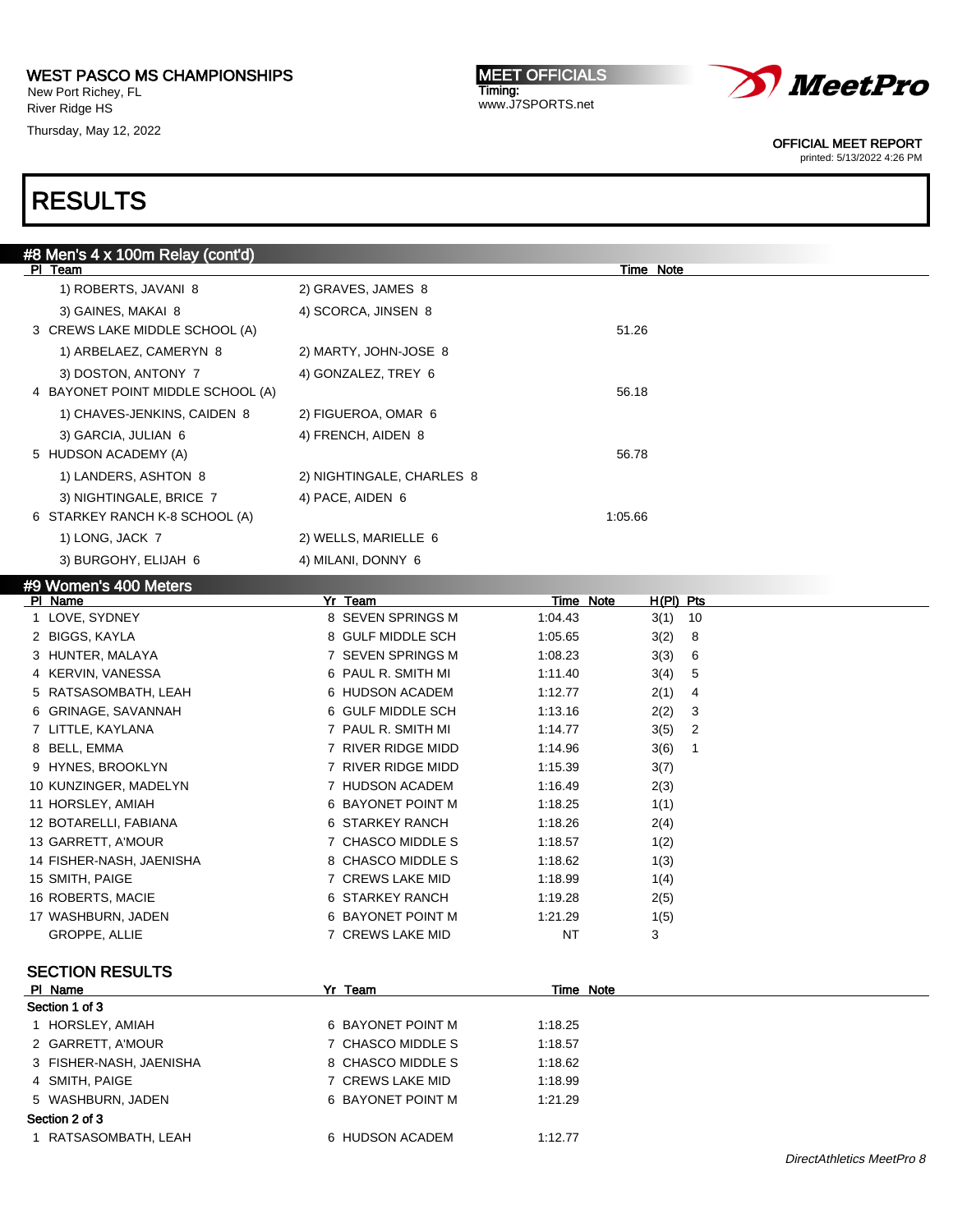New Port Richey, FL River Ridge HS

Thursday, May 12, 2022

MEET OFFICIALS Timing: www.J7SPORTS.net



OFFICIAL MEET REPORT

printed: 5/13/2022 4:26 PM

| <u>#9 Women's 400 Meters (cont'd)</u> |                     |                                 |
|---------------------------------------|---------------------|---------------------------------|
| PI Name                               | Yr Team             | Time Note                       |
| 2 GRINAGE, SAVANNAH                   | 6 GULF MIDDLE SCH   | 1:13.16                         |
| 3 KUNZINGER, MADELYN                  | 7 HUDSON ACADEM     | 1:16.49                         |
| 4 BOTARELLI, FABIANA                  | 6 STARKEY RANCH     | 1:18.26                         |
| 5 ROBERTS, MACIE                      | 6 STARKEY RANCH     | 1:19.28                         |
| Section 3 of 3                        |                     |                                 |
| 1 LOVE, SYDNEY                        | 8 SEVEN SPRINGS M   | 1:04.43                         |
| 2 BIGGS, KAYLA                        | 8 GULF MIDDLE SCH   | 1:05.65                         |
| 3 HUNTER, MALAYA                      | 7 SEVEN SPRINGS M   | 1:08.23                         |
| 4 KERVIN, VANESSA                     | 6 PAUL R. SMITH MI  | 1:11.40                         |
| 5 LITTLE, KAYLANA                     | 7 PAUL R. SMITH MI  | 1:14.77                         |
| 6 BELL, EMMA                          | 7 RIVER RIDGE MIDD  | 1:14.96                         |
| 7 HYNES, BROOKLYN                     | 7 RIVER RIDGE MIDD  | 1:15.39                         |
| GROPPE, ALLIE                         | 7 CREWS LAKE MID    | <b>NT</b>                       |
| #10 Men's 400 Meters                  |                     |                                 |
| PI Name                               | Yr Team             | <b>Time Note</b><br>$H(PI)$ Pts |
| 1 TILLMAN, PHARAOH                    | 7 RIVER RIDGE MIDD  | 55.13<br>10<br>3(1)             |
| 2 MARTIR, JACOB                       | 7 HUDSON ACADEM     | 58.18<br>3(2)<br>8              |
| 3 FOWLER, DUSTIN                      | 7 PAUL R. SMITH MI  | 59.39<br>3(3)<br>6              |
| 4 KING, NOAH                          | SR RIVER RIDGE MIDD | 1:00.55<br>3(4)<br>5            |
| RAWLINGS, LOGAN                       | 8 SEVEN SPRINGS M   | 1:00.60<br>3(5)<br>4            |
| 6 HALL, AMONTE                        | 8 GULF MIDDLE SCH   | 1:01.25<br>3<br>3(6)            |
| 7 DUCK, LANDYN                        | 8 CHASCO MIDDLE S   | 1:01.55<br>3(7)<br>2            |
| 8 HEDGES, HAYDEN                      | 8 CREWS LAKE MID    | 1:01.66<br>2(1)<br>1            |
| 9 LEACH, DAMIEN                       | 8 CREWS LAKE MID    | 1:02.00<br>2(2)                 |
| 10 MULCARE, EVAN                      | 8 SEVEN SPRINGS M   | 1:03.81<br>3(8)                 |
| 11 CORDOVA, DANIEL                    | 8 CHASCO MIDDLE S   | 1:04.05<br>1(1)                 |
| 12 BROWN, O'DELL                      | 8 HUDSON ACADEM     | 1:04.18<br>2(3)                 |
| 13 SVAY-MAKOWSKI, DEMETREUS           | 7 PAUL R. SMITH MI  | 1:04.32<br>2(4)                 |
| 14 VAZQUEZ, YANIEL                    | 8 GULF MIDDLE SCH   | 1:04.92<br>2(5)                 |
| 15 MILANI, DONNY                      | 6 STARKEY RANCH     | 1:05.79<br>1(2)                 |
| 16 GONZALEZ, DYLAN                    | 6 STARKEY RANCH     | 1:06.77<br>1(3)                 |
| 17 GARCIA, JULIAN                     | 6 BAYONET POINT M   | 1:07.54<br>1(4)                 |
| 18 FIGUEROA, OMAR                     | 6 BAYONET POINT M   | 1:14.38<br>1(5)                 |
|                                       |                     |                                 |
| <b>SECTION RESULTS</b>                |                     |                                 |
| <b>PI Name</b>                        | Yr Team             | Time Note                       |
| Section 1 of 3                        |                     |                                 |
| 1 CORDOVA, DANIEL                     | 8 CHASCO MIDDLE S   | 1:04.05                         |
| 2 MILANI, DONNY                       | 6 STARKEY RANCH     | 1:05.79                         |
| 3 GONZALEZ, DYLAN                     | 6 STARKEY RANCH     | 1:06.77                         |
| 4 GARCIA, JULIAN                      | 6 BAYONET POINT M   | 1:07.54                         |
| 5 FIGUEROA, OMAR                      | 6 BAYONET POINT M   | 1:14.38                         |
| Section 2 of 3                        |                     |                                 |
| 1 HEDGES, HAYDEN                      | 8 CREWS LAKE MID    | 1:01.66                         |
| 2 LEACH, DAMIEN                       | 8 CREWS LAKE MID    | 1:02.00                         |
| 3 BROWN, O'DELL                       | 8 HUDSON ACADEM     | 1:04.18                         |
|                                       |                     |                                 |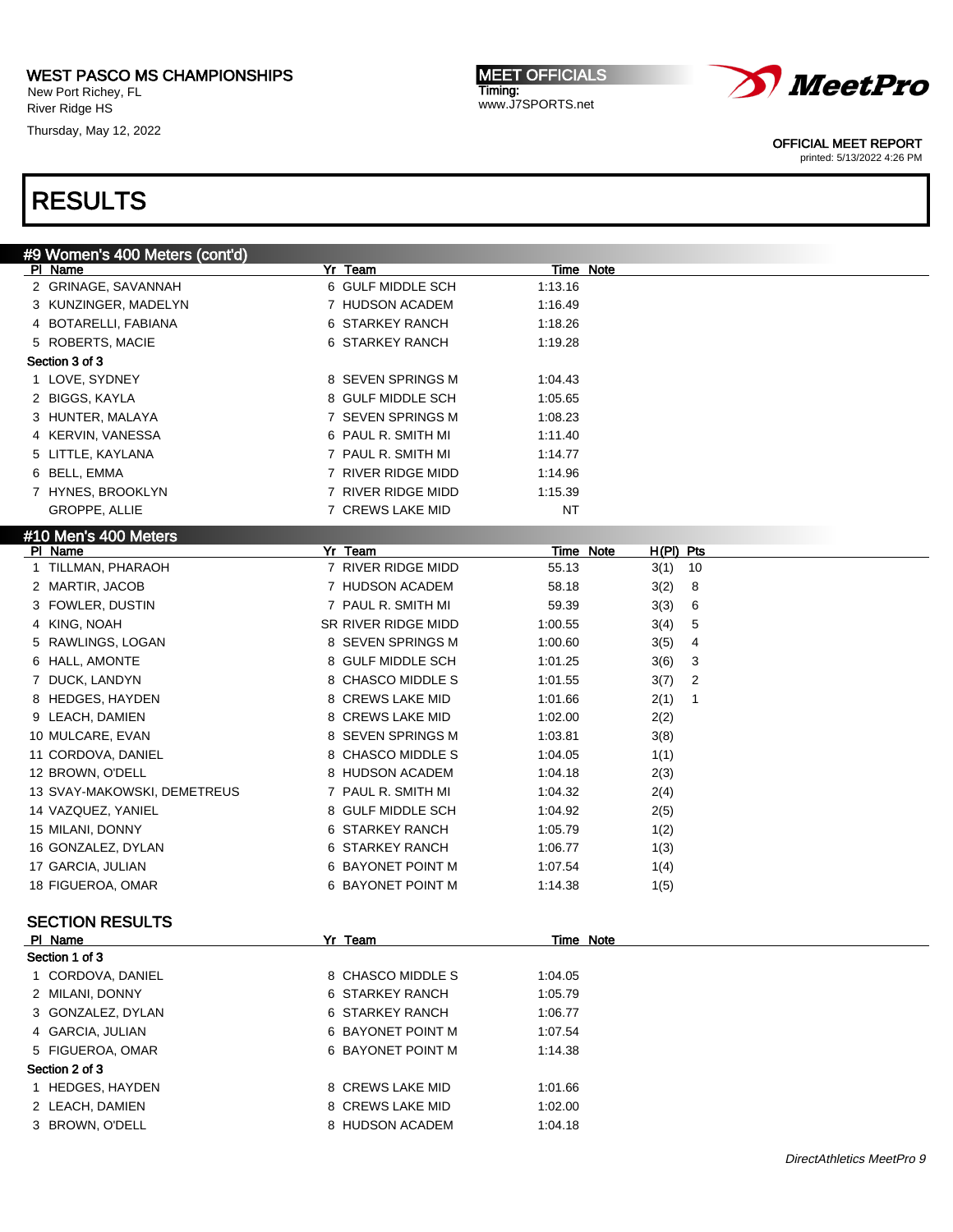New Port Richey, FL River Ridge HS

Thursday, May 12, 2022

MEET OFFICIALS Timing: www.J7SPORTS.net



OFFICIAL MEET REPORT

printed: 5/13/2022 4:26 PM

# RESULTS

| #10 Men's 400 Meters (cont'd) |                     |                  |     |  |
|-------------------------------|---------------------|------------------|-----|--|
| PI Name                       | Yr Team             | <b>Time Note</b> |     |  |
| 4 SVAY-MAKOWSKI, DEMETREUS    | 7 PAUL R. SMITH MI  | 1:04.32          |     |  |
| 5 VAZQUEZ, YANIEL             | 8 GULF MIDDLE SCH   | 1:04.92          |     |  |
| Section 3 of 3                |                     |                  |     |  |
| 1 TILLMAN, PHARAOH            | 7 RIVER RIDGE MIDD  | 55.13            |     |  |
| 2 MARTIR, JACOB               | 7 HUDSON ACADEM     | 58.18            |     |  |
| 3 FOWLER, DUSTIN              | 7 PAUL R. SMITH MI  | 59.39            |     |  |
| 4 KING, NOAH                  | SR RIVER RIDGE MIDD | 1:00.55          |     |  |
| 5 RAWLINGS, LOGAN             | 8 SEVEN SPRINGS M   | 1:00.60          |     |  |
| 6 HALL, AMONTE                | 8 GULF MIDDLE SCH   | 1:01.25          |     |  |
| 7 DUCK, LANDYN                | 8 CHASCO MIDDLE S   | 1:01.55          |     |  |
| 8 MULCARE, EVAN               | 8 SEVEN SPRINGS M   | 1:03.81          |     |  |
| #11 Women's 800 Meters        |                     |                  |     |  |
| PI Name                       | Yr Team             | <u>Time Note</u> | Pts |  |
| 1 NARCISI, CHLOE              | 8 SEVEN SPRINGS M   | 2:43.05          | 10  |  |
| 2 WATTS, STELLA               | 6 STARKEY RANCH     | 2:45.08          | 8   |  |
| 3 DEGROAT, KINSLEY            | 6 RIVER RIDGE MIDD  | 2:49.65          | 6   |  |
| 4 BAETANS, KILEY              | 6 SEVEN SPRINGS M   | 2:54.17          | 5   |  |
| 5 SMITH, CHEYANNE             | 8 RIVER RIDGE MIDD  | 2:56.59          | 4   |  |
| 6 SALGADO, MARIELIS           | 8 BAYONET POINT M   | 2:58.10          | 3   |  |
| 7 ALVARADO, MALINA            | 7 STARKEY RANCH     | 2:59.63          | 2   |  |
| 8 PHILHOWER, ANABELLE         | 6 CREWS LAKE MID    | 3:02.03          | 1   |  |
| 9 ERNESTINE, KRISTIN          | 7 GULF MIDDLE SCH   | 3:03.53          |     |  |
| 10 BRESNAHAN, PENELOPE        | 6 GULF MIDDLE SCH   | 3:04.29          |     |  |
| 11 RUCKER, EMILEE             | 8 PAUL R. SMITH MI  | 3:09.46          |     |  |
| 12 WOLFINGER, ALLIE-JO        | 7 PAUL R. SMITH MI  | 3:09.86          |     |  |
| 13 JANKE, MACKENZIE           | 8 CHASCO MIDDLE S   | 3:11.31          |     |  |
| 14 WALKER, RILEY              | 6 HUDSON ACADEM     | 3:11.94          |     |  |
| 15 NEHR, OLIVIA               | 6 CHASCO MIDDLE S   | 3:14.08          |     |  |
| 16 DAVIS, LAUREN              | 6 HUDSON ACADEM     | 3:14.28          |     |  |
| 17 RICHARDSON, LAYLA          | 6 CREWS LAKE MID    | 3:22.67          |     |  |
|                               |                     |                  |     |  |
| #12 Men's 800 Meters          |                     |                  |     |  |
| PI Name                       | Yr Team             | Time Note        | Pts |  |
| 1 HINDMAN, CHRISTIAN          | 8 SEVEN SPRINGS M   | 2:10.58          | 10  |  |
| 2 GONZALEZ, TREY              | 6 CREWS LAKE MID    | 2:17.27          | 8   |  |
| 3 JOSEPH, KIRAN               | SR RIVER RIDGE MIDD | 2:27.15          | 6   |  |
| 4 CHAMBERS, CODY              | 8 PAUL R. SMITH MI  | 2:29.44          | 5   |  |
| 5 DUNCAN, LOGAN               | 8 GULF MIDDLE SCH   | 2:30.19          | 4   |  |
| 6 OLIVER, KYLER               | 8 CHASCO MIDDLE S   | 2:31.64          | 3   |  |

7 FRENCH, AIDEN 8 BAYONET POINT M 2:32.27 2

- 8 MONROY, RILEY **2:33.12** 7 SEVEN SPRINGS M 2:33.12 1 9 BAIRD, DECKER 7 STARKEY RANCH 2:34.69
- 
- 10 JAMES, BRYCE 6 STARKEY RANCH 2:36.56
- 11 RAMOS, KAYLEM 8 CREWS LAKE MID 2:36.58
- 12 SAUNDERS, DEIONDRE 7 CHASCO MIDDLE S 2:38.21
- 13 ADAMS, DILLON SR RIVER RIDGE MIDD 2:42.97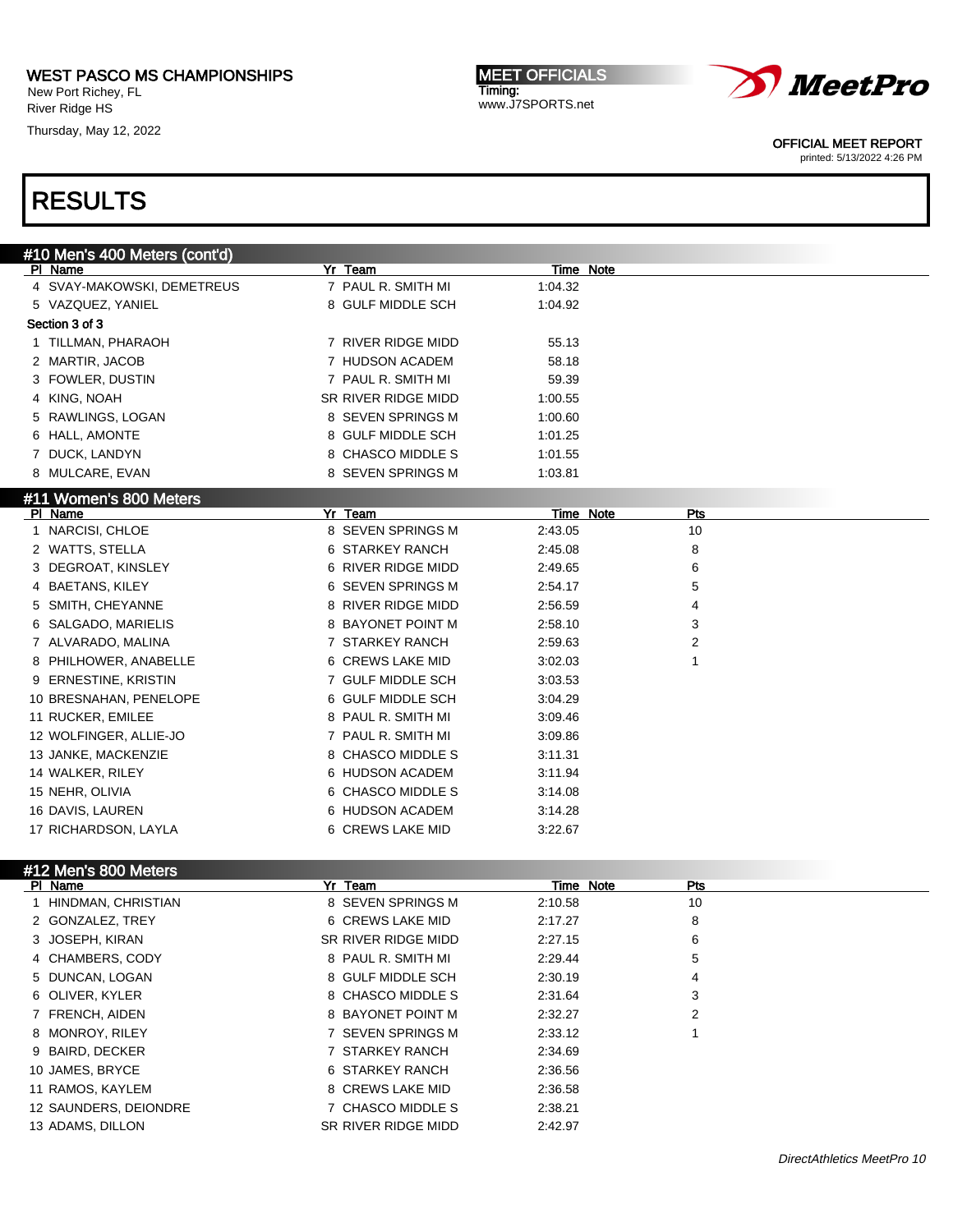New Port Richey, FL River Ridge HS

Thursday, May 12, 2022

MEET OFFICIALS Timing: www.J7SPORTS.net



OFFICIAL MEET REPORT

printed: 5/13/2022 4:26 PM

# RESULTS

| #12 Men's 800 Meters (cont'd) |                    |                         |  |
|-------------------------------|--------------------|-------------------------|--|
| Name<br>PI.                   | Yr Team            | Time Note<br><b>Pts</b> |  |
| 14 SMITH, MAX                 | 6 GULF MIDDLE SCH  | 2:43.33                 |  |
| 15 NIGHTINGALE, CHARLES       | 8 HUDSON ACADEM    | 2:45.30                 |  |
| 16 HERNANDEZ, OSCAR           | 8 BAYONET POINT M  | 2:46.04                 |  |
| 17 MECKAN, WILLIAM            | 8 PAUL R. SMITH MI | 2:54.46                 |  |
| 18 MARIER, ROBERT             | 6 HUDSON ACADEM    | 2:55.66                 |  |
|                               |                    |                         |  |

|         | #13 Women's 200 Meters |                        |           |      |           |    |
|---------|------------------------|------------------------|-----------|------|-----------|----|
| PI Name |                        | Yr Team                | Time Note |      | H(PI) Pts |    |
|         | 1 LOVE, SYDNEY         | 8 SEVEN SPRINGS M      | 27.56     | (NW) | 3(1)      | 10 |
|         | 2 BANKSTON, TAZARIA    | <b>GULF MIDDLE SCH</b> | 28.11     | (NW) | 3(2)      | 8  |
|         | 3 GRIFFIN, T'ARIE      | 8 BAYONET POINT M      | 28.33     | (NW) | 3(3)      | 6  |
|         | 4 CHATMAN, AVERY       | 8 RIVER RIDGE MIDD     | 28.34     | (NW) | 3(4)      | 5  |
|         | 5 TAYLOR, KISHAR       | RIVER RIDGE MIDD       | 28.54     | (NW) | 3(5)      | 4  |
|         | 6 MILLER, KARSYN       | 7 STARKEY RANCH        | 29.33     | (NW) | 3(6)      | 3  |
|         | 7 MARTINEZ, JAYLISSE   | 7 GULF MIDDLE SCH      | 29.66     | (NW) | 3(7)      | 2  |
|         | 8 CLARK, MILEY         | 6 HUDSON ACADEM        | 29.86     | (NW) | 3(8)      |    |
|         | 9 TORRES, SABRINA      | 8 CREWS LAKE MID       | 30.24     | (NW) | 2(1)      |    |
|         | 10 WHITAKER, MADISON   | 7 SEVEN SPRINGS M      | 30.62     | (NW) | 2(2)      |    |
|         | 11 WINTHROP, KEMYAH    | 7 PAUL R. SMITH MI     | 30.65     | (NW) | 2(3)      |    |
|         | 12 MACK, DA'NIJAH      | 6 BAYONET POINT M      | 31.20     | (NW) | 1(1)      |    |
|         | 13 MEROLA, GIANA       | CHASCO MIDDLE S        | 31.84     | (NW) | 2(4)      |    |
|         | 14 MITCHELL, HAILEY    | 8 CREWS LAKE MID       | 32.08     | (NW) | 1(2)      |    |
|         | 15 BOTARELLI, FABIANA  | STARKEY RANCH<br>6.    | 32.60     | (NW) | 1(3)      |    |
|         | 16 POWELL, CELINA      | 6 CHASCO MIDDLE S      | 32.85     | (NW) | 1(4)      |    |
|         | 17 KUNZINGER, MADELYN  | <b>HUDSON ACADEM</b>   | 33.35     | (NW) | 1(5)      |    |
|         | 18 KENDRICK, ARYANNA   | 7 PAUL R. SMITH MI     | 33.51     | (NW) | 2(5)      |    |

#### SECTION RESULTS

| PI Name              | Yr Team            |  |       | Time Note |
|----------------------|--------------------|--|-------|-----------|
| Section 1 of 3       | Wind: (NW)         |  |       |           |
| 1 MACK, DA'NIJAH     | 6 BAYONET POINT M  |  | 31.20 |           |
| 2 MITCHELL, HAILEY   | 8 CREWS LAKE MID   |  | 32.08 |           |
| 3 BOTARELLI, FABIANA | 6 STARKEY RANCH    |  | 32.60 |           |
| 4 POWELL, CELINA     | 6 CHASCO MIDDLE S  |  | 32.85 |           |
| 5 KUNZINGER, MADELYN | 7 HUDSON ACADEM    |  | 33.35 |           |
| Section 2 of 3       | Wind: (NW)         |  |       |           |
| 1 TORRES, SABRINA    | 8 CREWS LAKE MID   |  | 30.24 |           |
| 2 WHITAKER, MADISON  | 7 SEVEN SPRINGS M  |  | 30.62 |           |
| 3 WINTHROP, KEMYAH   | 7 PAUL R. SMITH MI |  | 30.65 |           |
| 4 MEROLA, GIANA      | 7 CHASCO MIDDLE S  |  | 31.84 |           |
| 5 KENDRICK, ARYANNA  | 7 PAUL R. SMITH MI |  | 33.51 |           |
| Section 3 of 3       | Wind: (NW)         |  |       |           |
| 1 LOVE, SYDNEY       | 8 SEVEN SPRINGS M  |  | 27.56 |           |
| 2 BANKSTON, TAZARIA  | 7 GULF MIDDLE SCH  |  | 28.11 |           |
| 3 GRIFFIN, T'ARIE    | 8 BAYONET POINT M  |  | 28.33 |           |
| 4 CHATMAN, AVERY     | 8 RIVER RIDGE MIDD |  | 28.34 |           |
| 5 TAYLOR, KISHAR     | 7 RIVER RIDGE MIDD |  | 28.54 |           |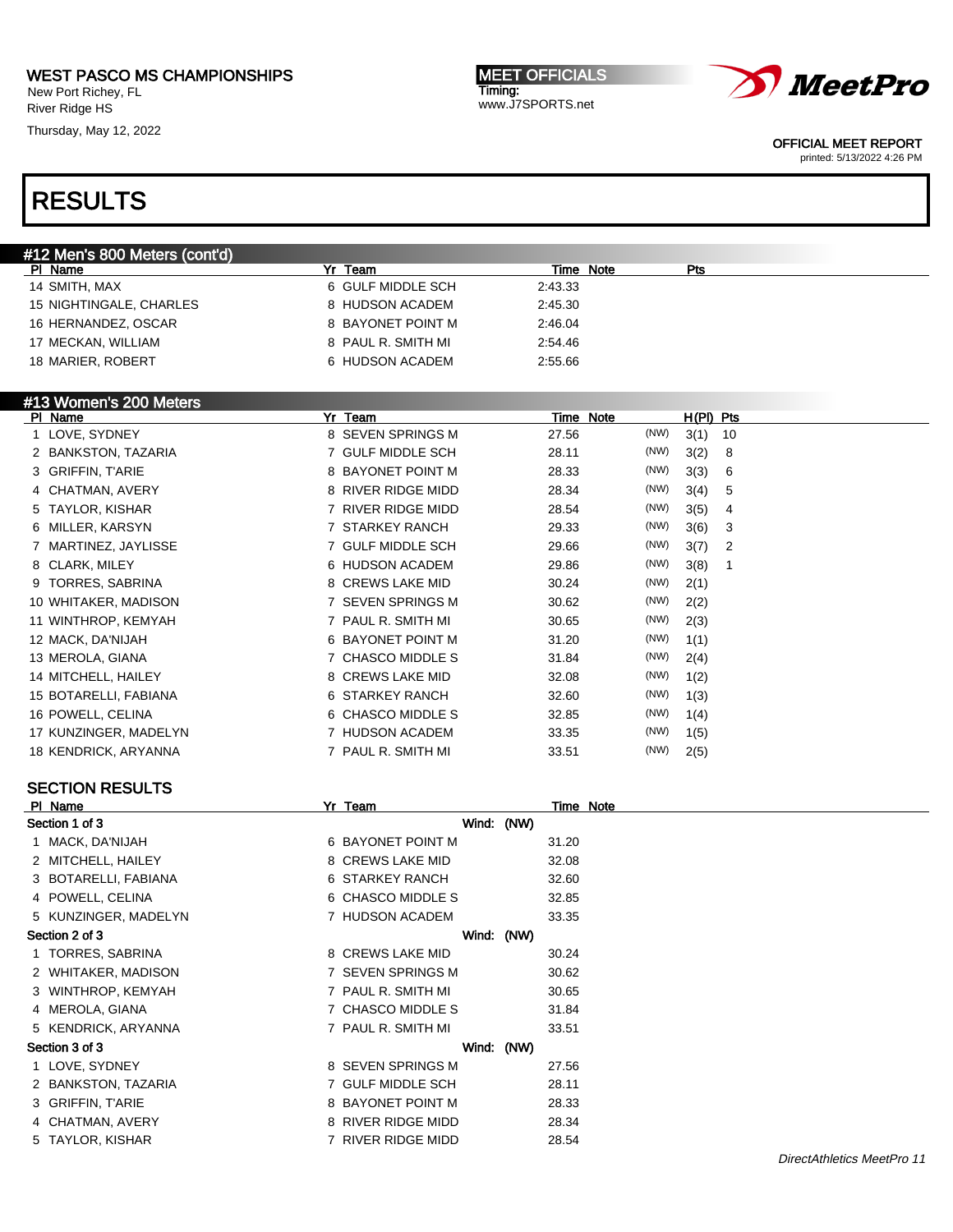New Port Richey, FL River Ridge HS

Thursday, May 12, 2022

MEET OFFICIALS Timing: www.J7SPORTS.net



OFFICIAL MEET REPORT

printed: 5/13/2022 4:26 PM

# RESULTS

| #13 Women's 200 Meters (cont'd)        |                       |               |             |
|----------------------------------------|-----------------------|---------------|-------------|
| PI Name                                | Yr Team               | Time Note     |             |
| 6 MILLER, KARSYN                       | 7 STARKEY RANCH       | 29.33         |             |
| 7 MARTINEZ, JAYLISSE                   | 7 GULF MIDDLE SCH     | 29.66         |             |
| 8 CLARK, MILEY                         | 6 HUDSON ACADEM       | 29.86         |             |
| #14 Men's 200 Meters                   |                       |               |             |
| PI Name                                | Yr Team               | Time Note     | $H(PI)$ Pts |
| <b>COLEMAN, MARCUS</b><br>$\mathbf{1}$ | 7 GULF MIDDLE SCH     | (NW)<br>24.35 | 3(1)<br>10  |
| 2 BACKUS, BRYCE                        | 8 SEVEN SPRINGS M     | (NW)<br>24.60 | 3(2)<br>8   |
| 3 MCCLINTON, MARIO                     | 8 GULF MIDDLE SCH     | (NW)<br>24.61 | 3(3)<br>6   |
| SIMMS, CORY<br>4                       | 8 SEVEN SPRINGS M     | (NW)<br>25.30 | 3(4)<br>5   |
| <b>GRAVES, JAMES</b><br>5              | 8 CHASCO MIDDLE S     | (NW)<br>25.62 | 2(1)<br>4   |
| 6 SCORCA, JINSEN                       | 8 CHASCO MIDDLE S     | (NW)<br>26.00 | 3(5)<br>3   |
| 7 CLOUSE, JONAH                        | SR RIVER RIDGE MIDD   | (NW)<br>26.30 | 3(6)<br>2   |
| 8 BOSTIC, CHRISTOPHER                  | 7 HUDSON ACADEM       | (NW)<br>26.63 | 3(7)<br>1   |
| DOSTON, ANTONY<br>9                    | 7 CREWS LAKE MID      | (NW)<br>26.84 | 2(2)        |
| 10 DARNELL, GAVIN                      | 8 PAUL R. SMITH MI    | (NW)<br>26.97 | 2(3)        |
| 11 WELLS, MARIELLE                     | 6 STARKEY RANCH       | (NW)<br>28.15 | 1(1)        |
| 12 MARTIR, JACOB                       | 7 HUDSON ACADEM       | (NW)<br>28.55 | 3(8)        |
| 13 COX, JORDAN                         | SR RIVER RIDGE MIDD   | (NW)<br>29.11 | 2(4)        |
| 14 MILANI, DONNY                       | 6 STARKEY RANCH       | 29.59<br>(NW) | 2(5)        |
| 15 FRENCH, AIDEN                       | 8 BAYONET POINT M     | (NW)<br>29.80 | 1(2)        |
| 16 GARCIA, JULIAN                      | 6 BAYONET POINT M     | (NW)<br>31.17 | 1(3)        |
| CHAMBERS, CODY                         | 8 PAUL R. SMITH MI    | <b>NT</b>     | 1           |
| ARBELAEZ, CAMERYN                      | 8 CREWS LAKE MID      | <b>NT</b>     | 1           |
|                                        |                       |               |             |
| <b>SECTION RESULTS</b>                 |                       |               |             |
| PI Name<br>Section 1 of 3              | Yr Team<br>Wind: (NW) | Time Note     |             |
| 1 WELLS, MARIELLE                      | 6 STARKEY RANCH       | 28.15         |             |
| 2 FRENCH, AIDEN                        | 8 BAYONET POINT M     | 29.80         |             |
| 3 GARCIA, JULIAN                       | 6 BAYONET POINT M     | 31.17         |             |
|                                        | 8 PAUL R. SMITH MI    | <b>NT</b>     |             |
| CHAMBERS, CODY                         |                       |               |             |
| ARBELAEZ, CAMERYN                      | 8 CREWS LAKE MID      | <b>NT</b>     |             |
| Section 2 of 3                         | Wind: (NW)            |               |             |

1 GRAVES, JAMES 8 CHASCO MIDDLE S 25.62 2 DOSTON, ANTONY 26.84 3 DARNELL, GAVIN 8 PAUL R. SMITH MI 26.97 4 COX, JORDAN SR RIVER RIDGE MIDD 29.11 5 MILANI, DONNY 6 STARKEY RANCH 29.59 Section 3 of 3 Wind: (NW) 1 COLEMAN, MARCUS **7 GULF MIDDLE SCH** 24.35 2 BACKUS, BRYCE 8 SEVEN SPRINGS M 24.60 3 MCCLINTON, MARIO 8 GULF MIDDLE SCH 24.61 4 SIMMS, CORY 6 25.30 5 SCORCA, JINSEN 8 CHASCO MIDDLE S 26.00 6 CLOUSE, JONAH SR RIVER RIDGE MIDD 26.30 7 BOSTIC, CHRISTOPHER 7 HUDSON ACADEM 26.63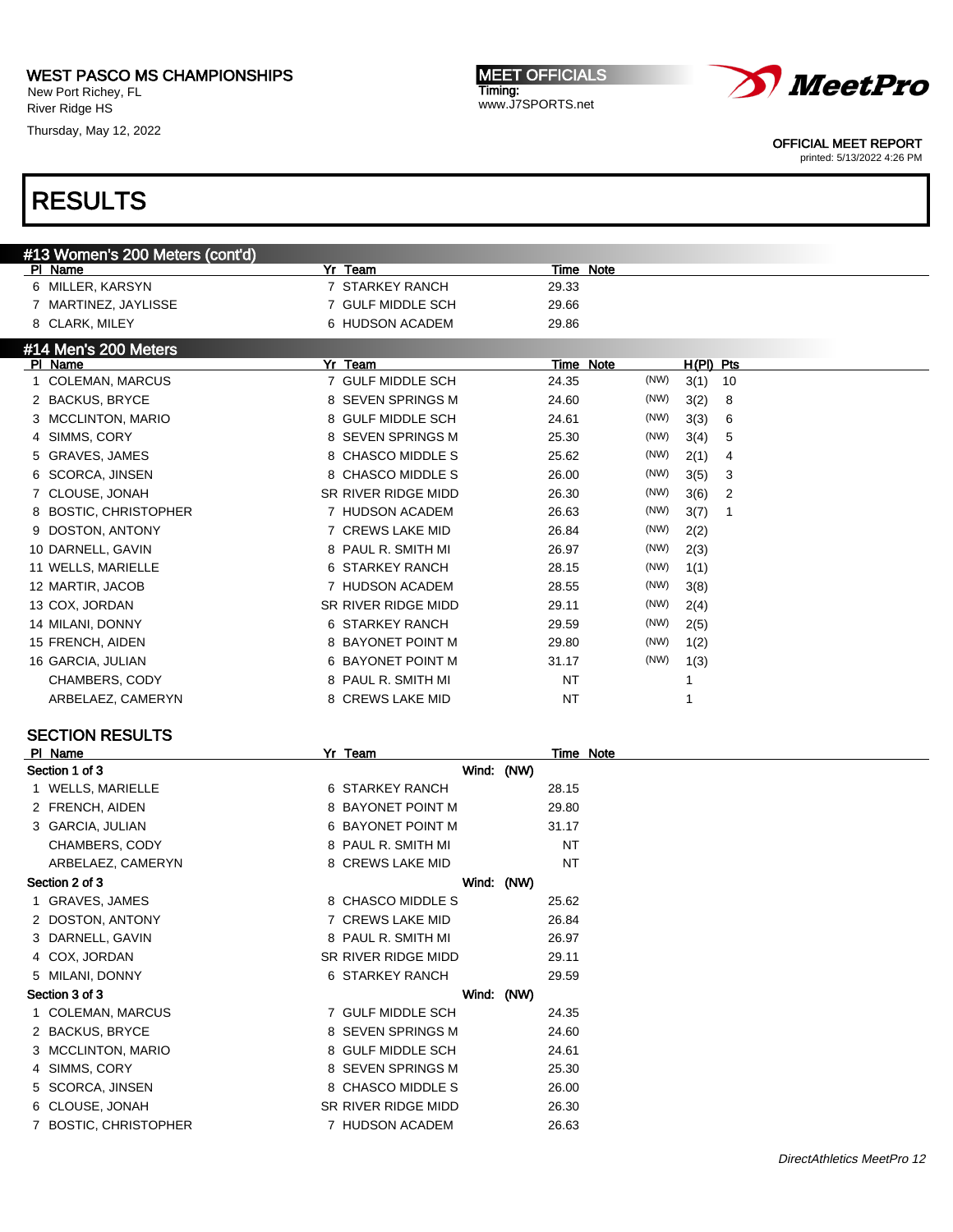New Port Richey, FL River Ridge HS

Thursday, May 12, 2022

MEET OFFICIALS Timing: www.J7SPORTS.net



OFFICIAL MEET REPORT

printed: 5/13/2022 4:26 PM

| #14 Men's 200 Meters (cont'd)<br>PI Name                 | Yr Team                 | Time Note        |           |
|----------------------------------------------------------|-------------------------|------------------|-----------|
| 8 MARTIR, JACOB                                          | 7 HUDSON ACADEM         | 28.55            |           |
| #15 Women's 800m SMR                                     |                         |                  |           |
| PI Team                                                  |                         | <b>Time Note</b> | H(PI) Pts |
| 1 RIVER RIDGE MIDDLE SCHOOL (A)                          |                         | 2:04.54          | $2(1)$ 10 |
| 1) TAYLOR, KISHAR 7                                      | 2) MORROW, MAKAYLA 8    |                  |           |
| 3) CHATMAN, AVERY 8                                      | 4) KURPEJOVIC, SEJLA 6  |                  |           |
| 2 SEVEN SPRINGS MIDDLE SCHOOL (A)                        |                         | 2:05.99          | 1(1) 8    |
| 1) DELGADO, VICTORIA 8                                   | 2) CAMPOS, KAILY 7      |                  |           |
| 3) HUNTER, MALAYA 7                                      | 4) HUNTER, TANIA 7      |                  |           |
| 3 GULF MIDDLE SCHOOL (A)                                 |                         | 2:09.10          | 2(2) 6    |
| 1) BANKSTON, TAZARIA 7                                   | 2) QUINONES, RANIYA 7   |                  |           |
| 3) MARTINEZ, JAYLISSE 7                                  | 4) BIGGS, KAYLA 8       |                  |           |
| 4 CREWS LAKE MIDDLE SCHOOL (A)                           |                         | 2:14.69          | 2(3) 5    |
| 1) TORRES, SABRINA 8                                     | 2) MITCHELL, HAILEY 8   |                  |           |
| 3) EVANS, ALIVIA 7<br>5 STARKEY RANCH K-8 SCHOOL (A)     | 4) RICHARDSON, LAYLA 6  | 2:15.60          | 1(2) 4    |
| 1) ROBERTS, MACIE 6                                      |                         |                  |           |
|                                                          | 2) MOSCA, SIENNA 7      |                  |           |
| 3) MILLER, KARSYN 7<br>6 BAYONET POINT MIDDLE SCHOOL (A) | 4) ALVARADO, MALINA 7   | 2:15.90          | $2(4)$ 3  |
| 1) DECASTILLO, MIA 6                                     | 2) IRIZARRY, BIANCA 7   |                  |           |
| 3) MACK, DA'NIJAH 6                                      | 4) SALGADO, MARIELIS 8  |                  |           |
| 7 PAUL R. SMITH MIDDLE SCHOOL (A)                        |                         | 2:17.45          | $1(3)$ 2  |
| 1) WINTHROP, KEMYAH 7                                    | 2) WARD, ZA'NIA 7       |                  |           |
| 3) KERVIN, VANESSA 6                                     | 4) ZARAZUA, VALERY 7    |                  |           |
| 8 CHASCO MIDDLE SCHOOL (A)                               |                         | 2:24.26          | $2(5)$ 1  |
| 1) NISBETT, TIMAYA 8                                     | 2) MARQUEZ, DESYAH 8    |                  |           |
| 3) MEROLA, GIANA 7                                       | 4) GARRETT, A'MOUR 7    |                  |           |
| 9 HUDSON ACADEMY (A)                                     |                         | 2:25.65          | 2(6)      |
| 1) DEWEY, JACKLYN 7                                      | 2) RATSASOMBATH, LEAH 6 |                  |           |
| 3) AGRESTA, JEMMA-ANN 7                                  | 4) RE, HALEY 8          |                  |           |
|                                                          |                         |                  |           |
| <b>SECTION RESULTS</b>                                   |                         |                  |           |
| <u>PI Team</u><br>Section 1 of 2                         |                         | <b>Time Note</b> |           |
| 1 SEVEN SPRINGS MIDDLE SCHOOL (A)                        |                         | 2:05.99          |           |
| 1) DELGADO, VICTORIA 8                                   | 2) CAMPOS, KAILY 7      |                  |           |
| 3) HUNTER, MALAYA 7                                      | 4) HUNTER, TANIA 7      |                  |           |
| 2 STARKEY RANCH K-8 SCHOOL (A)                           |                         | 2:15.60          |           |
| 1) ROBERTS, MACIE 6                                      | 2) MOSCA, SIENNA 7      |                  |           |
| 3) MILLER, KARSYN 7                                      | 4) ALVARADO, MALINA 7   |                  |           |
| 3 PAUL R. SMITH MIDDLE SCHOOL (A)                        |                         | 2:17.45          |           |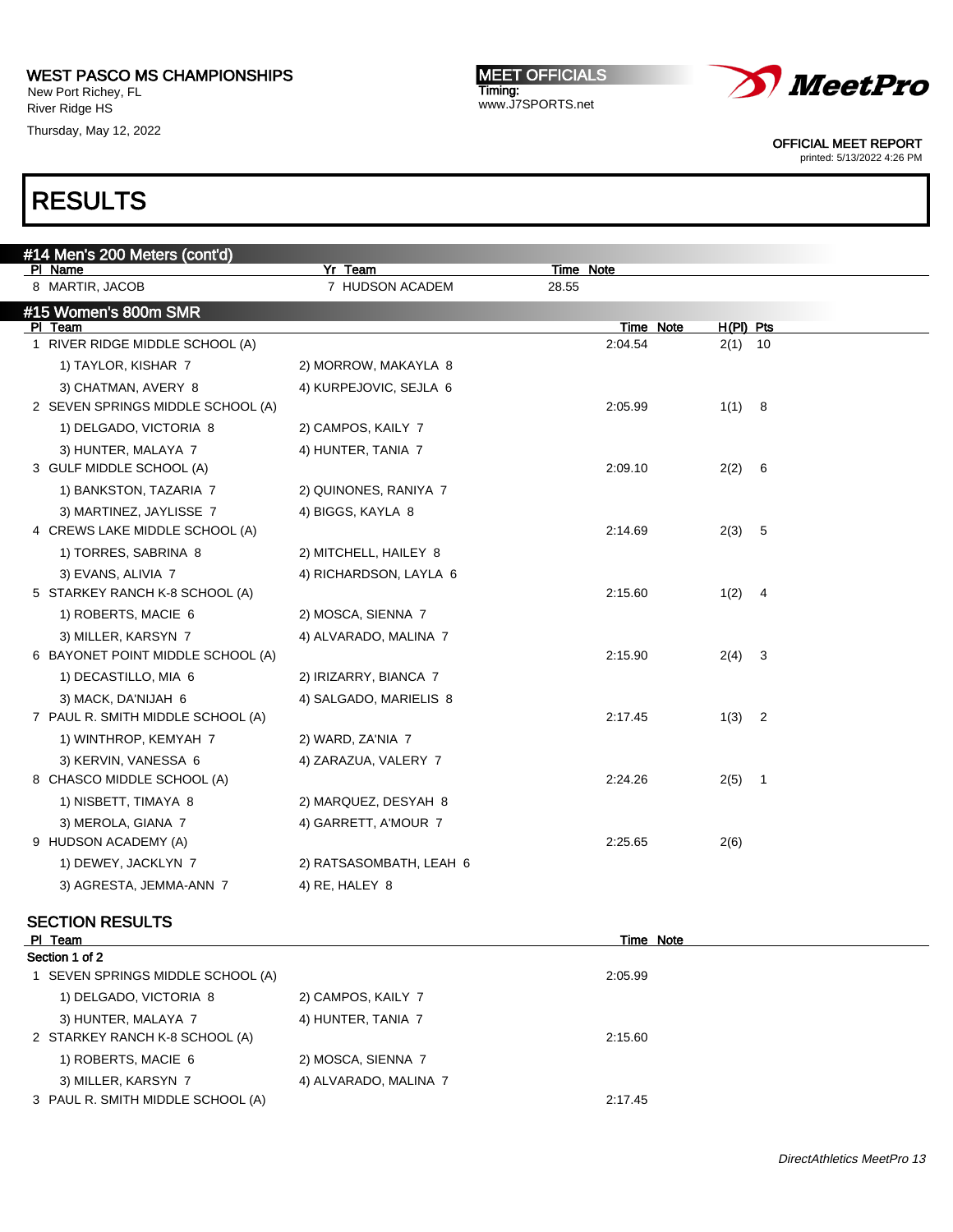New Port Richey, FL River Ridge HS

Thursday, May 12, 2022

MEET OFFICIALS Timing: www.J7SPORTS.net



OFFICIAL MEET REPORT

printed: 5/13/2022 4:26 PM

| #15 Women's 800m SMR (cont'd)     |                               |                  |            |
|-----------------------------------|-------------------------------|------------------|------------|
| PI Team                           |                               | Time Note        |            |
| 1) WINTHROP, KEMYAH 7             | 2) WARD, ZA'NIA 7             |                  |            |
| 3) KERVIN, VANESSA 6              | 4) ZARAZUA, VALERY 7          |                  |            |
| 1 RIVER RIDGE MIDDLE SCHOOL (A)   |                               | 2:04.54          |            |
| 1) TAYLOR, KISHAR 7               | 2) MORROW, MAKAYLA 8          |                  |            |
| 3) CHATMAN, AVERY 8               | 4) KURPEJOVIC, SEJLA 6        |                  |            |
| 2 GULF MIDDLE SCHOOL (A)          |                               | 2:09.10          |            |
| 1) BANKSTON, TAZARIA 7            | 2) QUINONES, RANIYA 7         |                  |            |
| 3) MARTINEZ, JAYLISSE 7           | 4) BIGGS, KAYLA 8             |                  |            |
| 3 CREWS LAKE MIDDLE SCHOOL (A)    |                               | 2:14.69          |            |
| 1) TORRES, SABRINA 8              | 2) MITCHELL, HAILEY 8         |                  |            |
| 3) EVANS, ALIVIA 7                | 4) RICHARDSON, LAYLA 6        |                  |            |
| 4 BAYONET POINT MIDDLE SCHOOL (A) |                               | 2:15.90          |            |
| 1) DECASTILLO, MIA 6              | 2) IRIZARRY, BIANCA 7         |                  |            |
| 3) MACK, DA'NIJAH 6               | 4) SALGADO, MARIELIS 8        |                  |            |
| 5 CHASCO MIDDLE SCHOOL (A)        |                               | 2:24.26          |            |
| 1) NISBETT, TIMAYA 8              | 2) MARQUEZ, DESYAH 8          |                  |            |
| 3) MEROLA, GIANA 7                | 4) GARRETT, A'MOUR 7          |                  |            |
| 6 HUDSON ACADEMY (A)              |                               | 2:25.65          |            |
| 1) DEWEY, JACKLYN 7               | 2) RATSASOMBATH, LEAH 6       |                  |            |
| 3) AGRESTA, JEMMA-ANN 7           | 4) RE, HALEY 8                |                  |            |
| #16 Men's 4 x 400m Relay          |                               |                  |            |
| PI Team                           |                               | <b>Time Note</b> | <b>Pts</b> |
| 1 RIVER RIDGE MIDDLE SCHOOL (A)   |                               | 3:58.45          | 10         |
| 1) KING, NOAH SR                  | 2) KING, DAREAL 8             |                  |            |
| 3) WILLIAMS, DANIEL SR            | 4) TILLMAN, PHARAOH 7         |                  |            |
| 2 SEVEN SPRINGS MIDDLE SCHOOL (A) |                               | 4:00.75          | 8          |
| 1) TONGCO, JESSE 7                | 2) PEABODY, ROBERT 8          |                  |            |
| 3) RAWLINGS, LOGAN 8              | 4) HINDMAN, CHRISTIAN 8       |                  |            |
| 3 GULF MIDDLE SCHOOL (A)          |                               | 4:13.40          | 6          |
| 1) VAZQUEZ, YANIEL 8              | 2) SANTIAGO, WILKINS 7        |                  |            |
| 3) HALL, AMONTE 8                 | 4) CARPENTER, JOHN 8          |                  |            |
| 4 CREWS LAKE MIDDLE SCHOOL (A)    |                               | 4:19.12          | 5          |
| 1) LEACH, DAMIEN 8                | 2) SAFFOLD, JAY 7             |                  |            |
| 3) MCKINNEY, XANDER 8             | 4) GONZALEZ, TREY 6           |                  |            |
| 5 PAUL R. SMITH MIDDLE SCHOOL (A) |                               | 4:21.25          | 4          |
| 1) CHAMBERS, CODY 8               | 2) CURTIS, ETHAN 7            |                  |            |
| 3) FOWLER, DUSTIN 7               | 4) SVAY-MAKOWSKI, DEMETREUS 7 |                  |            |
| 6 CHASCO MIDDLE SCHOOL (A)        |                               | 4:21.55          | 3          |
| 1) CORDOVA, DANIEL 8              | 2) ROBERTS, JAVANI 8          |                  |            |
| 3) ESTELLE, KALANI 8              | 4) DUCK, LANDYN 8             |                  |            |
|                                   |                               |                  |            |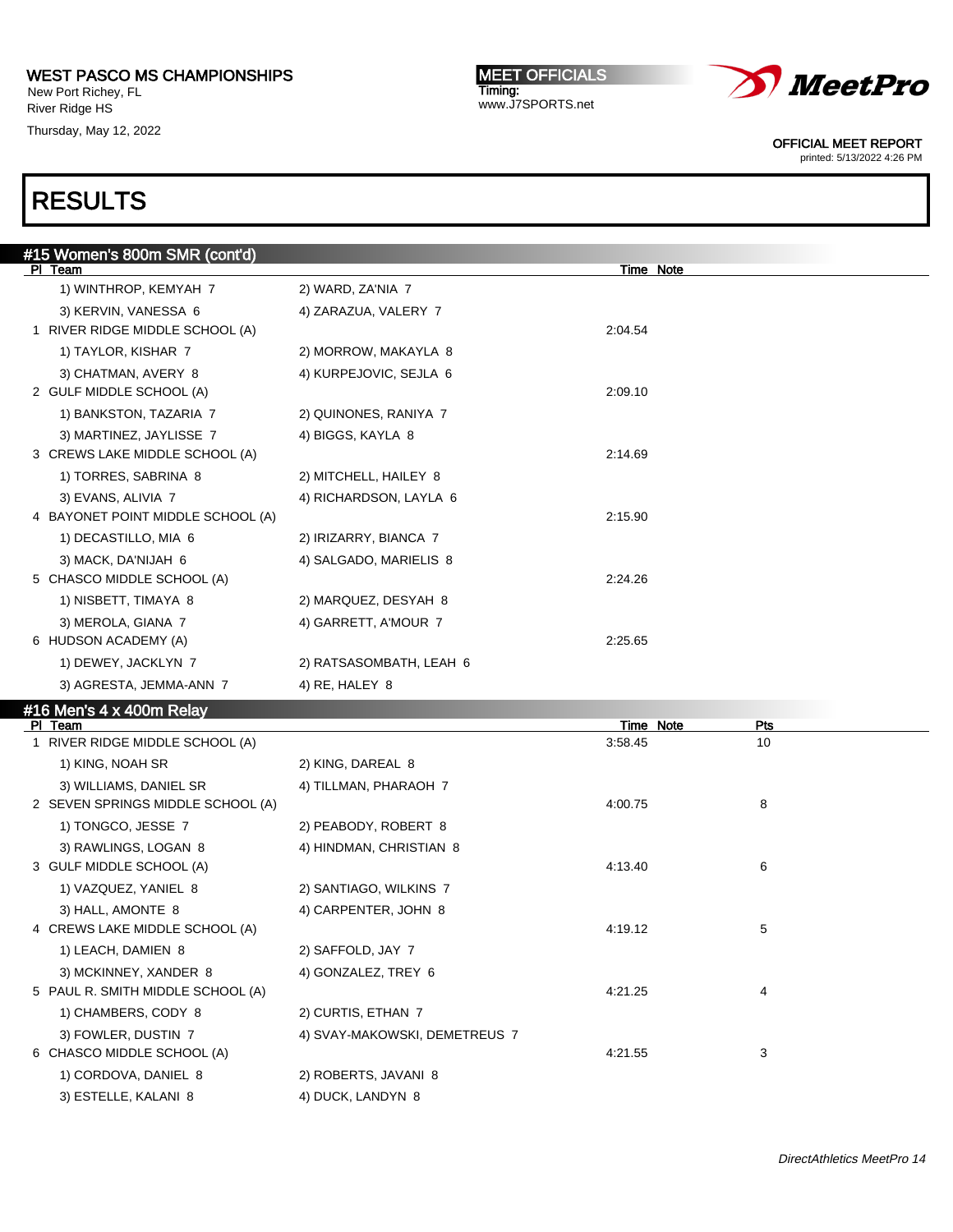New Port Richey, FL River Ridge HS

Thursday, May 12, 2022

MEET OFFICIALS Timing: www.J7SPORTS.net



OFFICIAL MEET REPORT

printed: 5/13/2022 4:26 PM

# RESULTS

| #16 Men's 4 x 400m Relay (cont'd) |                      |         |           |     |
|-----------------------------------|----------------------|---------|-----------|-----|
| PI Team                           |                      |         | Time Note | Pts |
| HUDSON ACADEMY (A)                |                      | 4:32.72 |           | 2   |
| 1) HASTY, CHASE 7                 | 2) BROWN, O'DELL 8   |         |           |     |
| 3) BOSTIC, CHRISTOPHER 7          | 4) MARTIR, JACOB 7   |         |           |     |
| 8 BAYONET POINT MIDDLE SCHOOL (A) |                      | 4:40.49 |           |     |
| 1) HERNANDEZ, OSCAR 8             | 2) TUDOR, ASHTIN 8   |         |           |     |
| 3) GARCIA, JULIAN 6               | 4) FIGUEROA, OMAR 6  |         |           |     |
| 9 STARKEY RANCH K-8 SCHOOL (A)    |                      | 4:43.33 |           |     |
| 1) BURGOHY, ELIJAH 6              | 2) LONG, JACK 7      |         |           |     |
| 3) MCCAFFREY, CHRIS 6             | 4) GONZALEZ, DYLAN 6 |         |           |     |
|                                   |                      |         |           |     |

#### #17 Men's High Jump ADVANCE BY 5CM / O=MAKE, X=MISS

| PI Name                | Yr Team       | <b>Mark</b>    | 1.40       | 1.45       | 1.50       | 1.55       | 1.60       | 1.65       | $F(PI)$ Pts    |     |
|------------------------|---------------|----------------|------------|------------|------------|------------|------------|------------|----------------|-----|
| 1 DOTY, JAXON          | 8 CHASCO MI   | 1.60m $5'3''$  | $\circ$    | $\circ$    | $\circ$    | $\circ$    | XO         | <b>XXX</b> | 1(1)           | 10  |
| 2 PEABODY, ROBERT      | 8 SEVEN SPRI  | 1.55m $5'$ 1"  | $\circ$    | $\circ$    | O          | XO         | <b>XXX</b> |            | 1(2)           | 8   |
| 3 THOMAS, CAYDEN       | 8 SEVEN SPRI  | 1.55m $5'$ 1"  | $\circ$    | $\circ$    | O          | XXO        | <b>XXX</b> |            | 1(3)           | 6   |
| 4 MARTY, JOHN-JOSE     | 8 CREWS LAK   | 1.50m 4' 11''  | $\circ$    | O          | $\circ$    | <b>XXX</b> |            |            | 2(1)           | 5   |
| 5 GAINES, MAKAI        | 8 CHASCO MI   | 1.50 $4'$ 11"  | $\circ$    | O          | XO         | <b>XXX</b> |            |            | 1(4)           | 4   |
| 6 KING, DAREAL         | 8 RIVER RIDG  | 1.50m $4'$ 11" | XO.        | O          | XO         | <b>XXX</b> |            |            | 1(5)           | 3   |
| 7 COLEMAN, MARCUS      | 7 GULF MIDDL  | 1.45m 4'9''    | $\circ$    | $\circ$    | <b>XXX</b> |            |            |            | 1(6)           | 1.5 |
| 7 VANTERPOOL, KAYDEN   | 8 BAYONET P   | 1.45m $4'9''$  | $\circ$    | $\circ$    | <b>XXX</b> |            |            |            | 2(2)           | 1.5 |
| 9 RIVERA, JEREMIAH     | SR RIVER RIDG | 1.45m $4'9''$  | $\circ$    | XO         | <b>XXX</b> |            |            |            | 2(3)           |     |
| 10 BRINSON, WENDALL    | 8 BAYONET P   | 1.45m $4'9''$  | O          | XXO        | XXX        |            |            |            | 1(7)           |     |
| 11 BROWN, O'DELL       | 8 HUDSON AC   | 1.40m $4'7''$  | $\circ$    | <b>XXX</b> |            |            |            |            | 1(8)           |     |
| 12 BOSTIC, CHRISTOPHER | 7 HUDSON AC   | 1.40m $4'$ 7"  | XO.        | XXX        |            |            |            |            | 1(9)           |     |
| 12 MCCLINTON, MARIO    | 8 GULF MIDDL  | 1.40m $4'$ 7"  | XO         | XXX        |            |            |            |            | 2(4)           |     |
| 12 MCCLOUD, KASEY      | 7 CREWS LAK   | 1.40m $4'$ 7"  | XO         | XXX        |            |            |            |            | 2(4)           |     |
| LONG, JACK             | 7 STARKEY R   | NH.            | <b>XXX</b> |            |            |            |            |            | $\overline{2}$ |     |
| ZELLER, PARKER         | 7 STARKEY R   | NH.            | XXX        |            |            |            |            |            | $\overline{2}$ |     |
| MCCRANN, WILLIAM       | 8 PAUL R. SMI | NH.            | <b>XXX</b> |            |            |            |            |            | 2              |     |
| MIRANDA, BRYAN         | 8 PAUL R. SMI | <b>NH</b>      | <b>XXX</b> |            |            |            |            |            | 2              |     |

### FLIGHT RESULTS

| PI Name |                                                                                                                                                                                                                      | Team | Mark                                                                                                                                          |         |            |            |      |            |            |
|---------|----------------------------------------------------------------------------------------------------------------------------------------------------------------------------------------------------------------------|------|-----------------------------------------------------------------------------------------------------------------------------------------------|---------|------------|------------|------|------------|------------|
|         |                                                                                                                                                                                                                      |      |                                                                                                                                               | 1.40    | 1.45       | 1.50       | 1.55 | 1.60       | 1.65       |
|         |                                                                                                                                                                                                                      |      | 1.60m $5'3''$                                                                                                                                 | O       | O          | O          | O    | XO         | <b>XXX</b> |
|         |                                                                                                                                                                                                                      |      | 1.55m $5'$ 1"                                                                                                                                 | O       | O          | O          | XO   | <b>XXX</b> |            |
|         |                                                                                                                                                                                                                      |      | 1.55m $5'$ 1"                                                                                                                                 | O       | O          | O          | XXO  | XXX.       |            |
|         |                                                                                                                                                                                                                      |      | 1.50m $4'$ 11"                                                                                                                                | O       | O          | XO         | XXX  |            |            |
|         |                                                                                                                                                                                                                      |      | 1.50m $4'$ 11"                                                                                                                                | XO      | O          | XO         | XXX  |            |            |
|         |                                                                                                                                                                                                                      |      | 1.45m $4'9''$                                                                                                                                 | O       | $\circ$    | <b>XXX</b> |      |            |            |
|         |                                                                                                                                                                                                                      |      | 1.45m $4'9''$                                                                                                                                 | O       | XXO        | <b>XXX</b> |      |            |            |
|         |                                                                                                                                                                                                                      |      | 1.40m $4'7''$                                                                                                                                 | $\circ$ | <b>XXX</b> |            |      |            |            |
|         |                                                                                                                                                                                                                      |      | 1.40m $4'$ 7"                                                                                                                                 | XO      | <b>XXX</b> |            |      |            |            |
|         |                                                                                                                                                                                                                      |      |                                                                                                                                               | 1.40    | 1.45       | 1.50       | 1.55 |            |            |
|         | Flight 1 of 2<br>1 DOTY, JAXON<br>2 PEABODY, ROBERT<br>3 THOMAS, CAYDEN<br>4 GAINES, MAKAI<br>5 KING, DAREAL<br>6 COLEMAN, MARCUS<br>7 BRINSON, WENDALL<br>8 BROWN, O'DELL<br>9 BOSTIC, CHRISTOPHER<br>Flight 2 of 2 |      | Yr<br>8 CHASCO MI<br>8 SEVEN SPRI<br>8 SEVEN SPRI<br>8 CHASCO MI<br>8 RIVER RIDG<br>7 GULF MIDDL<br>8 BAYONET P<br>8 HUDSON AC<br>7 HUDSON AC |         |            |            |      |            |            |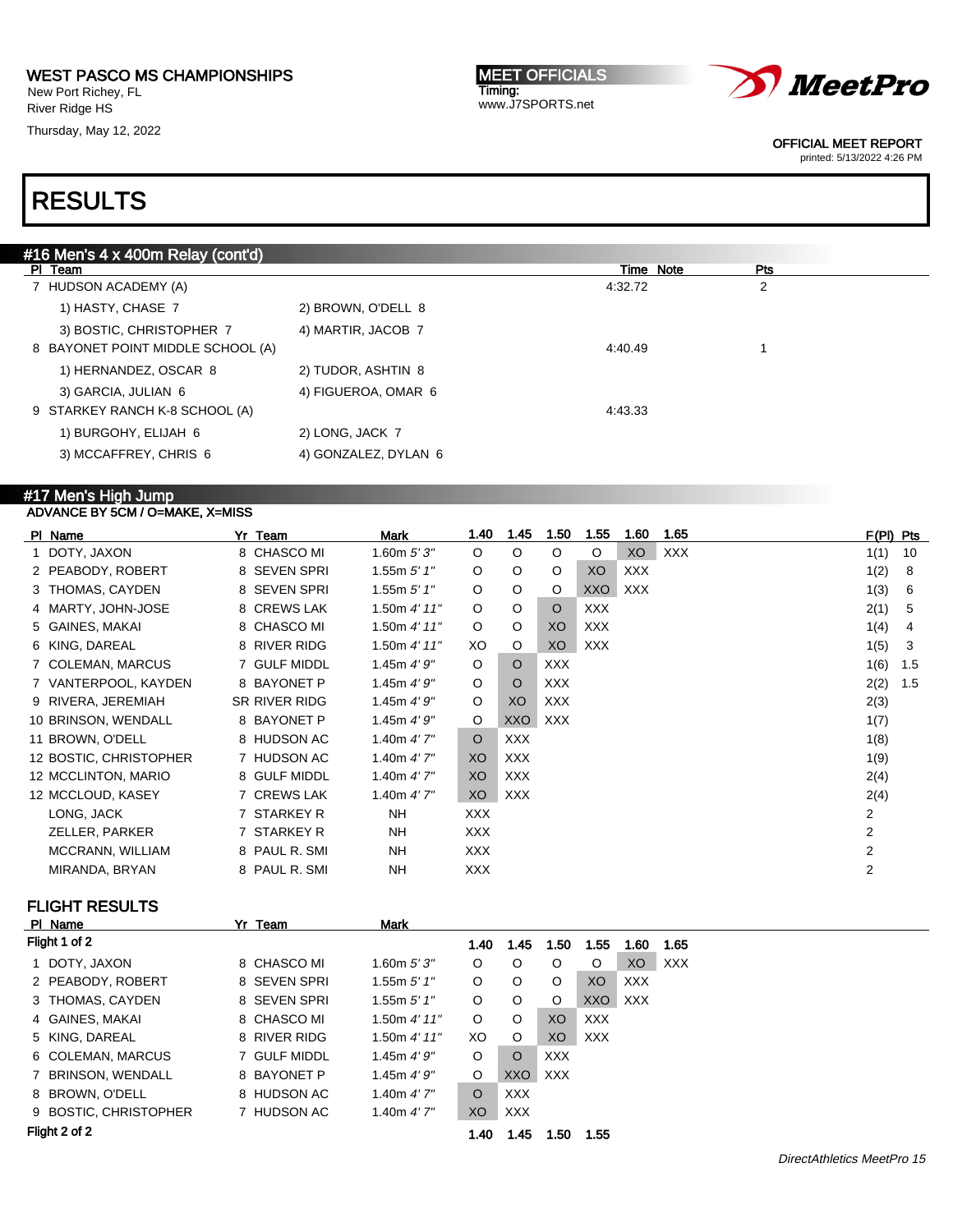#### WEST PASCO MS CHAMPIONSHIPS New Port Richey, FL

River Ridge HS

Thursday, May 12, 2022

MEET OFFICIALS Timing: www.J7SPORTS.net



OFFICIAL MEET REPORT

printed: 5/13/2022 4:26 PM

# RESULTS

### #17 Men's High Jump (cont'd)

|  | PI Name              | Yr Team       | Mark          |            |            |            |            |
|--|----------------------|---------------|---------------|------------|------------|------------|------------|
|  | 1 MARTY, JOHN-JOSE   | 8 CREWS LAK   | 1.50 $4'$ 11" | O          | O          | O          | <b>XXX</b> |
|  | 2 VANTERPOOL, KAYDEN | 8 BAYONET P   | 1.45m $4'9''$ | O          | O          | <b>XXX</b> |            |
|  | 3 RIVERA, JEREMIAH   | SR RIVER RIDG | 1.45m $4'9''$ | O          | XO         | <b>XXX</b> |            |
|  | 4 MCCLINTON, MARIO   | 8 GULF MIDDL  | 1.40m $4'7''$ | XO.        | <b>XXX</b> |            |            |
|  | 4 MCCLOUD, KASEY     | 7 CREWS LAK   | 1.40m $4'7''$ | XO         | XXX.       |            |            |
|  | MCCRANN, WILLIAM     | 8 PAUL R. SMI | <b>NH</b>     | XXX.       |            |            |            |
|  | ZELLER, PARKER       | 7 STARKEY R   | <b>NH</b>     | XXX.       |            |            |            |
|  | LONG, JACK           | 7 STARKEY R   | <b>NH</b>     | <b>XXX</b> |            |            |            |
|  | MIRANDA, BRYAN       | 8 PAUL R. SMI | <b>NH</b>     | <b>XXX</b> |            |            |            |
|  |                      |               |               |            |            |            |            |

#### #18 Women's High Jump ADVANCE BY 5CM/ O=MAKE,X=MISS

| PI Name             | Yr Team       | Mark                        | 1.20       | 1.25       | 1.30    | 1.35       | 1.40       | 1.45       | $F(PI)$ Pts    |     |
|---------------------|---------------|-----------------------------|------------|------------|---------|------------|------------|------------|----------------|-----|
| 1 MAHER, LEAH       | 8 CREWS LAK   | 1.40m $4'7''$               | $\circ$    | $\circ$    | $\circ$ | XO         | XO         | <b>XXX</b> | 1(1)           | 10  |
| 2 BERNHARDT, JAIDYN | 8 RIVER RIDG  | 1.35 $m$ 4' 5"              | $\circ$    | $\circ$    | $\circ$ | O          | <b>XXX</b> |            | 1(2)           | 8   |
| 3 FIELDS, ALEXIS    | 7 CHASCO MI   | 1.35 $m 4' 5''$             | XXO        | $\circ$    | XXO     | XXO        | XXX        |            | 1(3)           | 6   |
| 4 BIGGS, KAYLA      | 8 GULF MIDDL  | 1.30m $4'3^{1/4}$           | $\circ$    | O          | $\circ$ | <b>XXX</b> |            |            | 1(4)           | 4.5 |
| 4 WARD, ZA'NIA      | 7 PAUL R. SMI | 1.30m $4'3^{1/4}$           | $\circ$    | $\circ$    | $\circ$ | <b>XXX</b> |            |            | 1(4)           | 4.5 |
| 6 CUCHTA, HAILEY    | 8 SEVEN SPRI  | 1.30m $4'3^{1/4}$           | $\circ$    | O          | XO      | <b>XXX</b> |            |            | 2(1)           | 3   |
| 7 FORD, ZAEDAH      | 8 GULF MIDDL  | 1.30m $4'3'4$               | $\circ$    | XO         | XO      | XXX        |            |            | 1(6)           | 2   |
| 8 PAXTON, HAILEY    | 7 BAYONET P   | 1.25m $4'$ 1 $\frac{1}{4}$  | $\circ$    | $\circ$    | XX      |            |            |            | 1(7)           |     |
| 9 KURPEJOVIC, SEJLA | 6 RIVER RIDG  | 1.25m $4'$ 1 $\frac{1}{4}$  | $\circ$    | XO         | XXX     |            |            |            | 1(8)           |     |
| 10 SIMON, KAI       | 7 STARKEY R   | 1.25m $4'$ 1 $\frac{1}{4}$  | $\circ$    | XXO        | XXX     |            |            |            | 2(2)           |     |
| 11 IRIZARRY, BIANCA | 7 BAYONET P   | 1.20m $3'$ 11 $\frac{1}{4}$ | $\circ$    | XXX.       |         |            |            |            | 2(3)           |     |
| 12 CRIMI, NIKOLE    | 8 CHASCO MI   | 1.20m $3'$ 11 $\frac{1}{4}$ | XXO        | <b>XXX</b> |         |            |            |            | 2(4)           |     |
| MITCHELL, HAILEY    | 8 CREWS LAK   | <b>NH</b>                   | <b>XXX</b> |            |         |            |            |            | 2              |     |
| FURGUSON, AVA       | 7 SEVEN SPRI  | <b>NH</b>                   | <b>XXX</b> |            |         |            |            |            | 2              |     |
| CALDER, JAYANAH     | 6 STARKEY R   | <b>NH</b>                   | XX         |            |         |            |            |            | $\overline{2}$ |     |
| POWE, KAITLYN       | 8 PAUL R. SMI | <b>NH</b>                   | <b>XXX</b> |            |         |            |            |            | 2              |     |

## FLIGHT RESULTS

| PI Name          |                                                                                                                                                                                                                                                         | Yr Team          | Mark                                                                                                                                                                                         |            |            |                |            |      |      |
|------------------|---------------------------------------------------------------------------------------------------------------------------------------------------------------------------------------------------------------------------------------------------------|------------------|----------------------------------------------------------------------------------------------------------------------------------------------------------------------------------------------|------------|------------|----------------|------------|------|------|
|                  |                                                                                                                                                                                                                                                         |                  |                                                                                                                                                                                              | 1.20       | 1.25       | 1.30           | 1.35       | 1.40 | 1.45 |
| MAHER, LEAH      |                                                                                                                                                                                                                                                         | <b>CREWS LAK</b> | $1.40m$ 4' $7"$                                                                                                                                                                              | O          | O          | O              | XO         | XO   | XXX  |
|                  |                                                                                                                                                                                                                                                         |                  | 1.35m 4'5''                                                                                                                                                                                  | O          | O          | O              | O          | XXX. |      |
|                  |                                                                                                                                                                                                                                                         |                  | 1.35m 4'5''                                                                                                                                                                                  | XXO        | O          | XXO            | XXO        | XXX. |      |
|                  |                                                                                                                                                                                                                                                         |                  | 1.30m $4'3\frac{1}{4}$                                                                                                                                                                       | O          | O          | $\circ$        | <b>XXX</b> |      |      |
|                  |                                                                                                                                                                                                                                                         |                  | 1.30m $4'3\frac{1}{4}$                                                                                                                                                                       | O          | O          | O              | <b>XXX</b> |      |      |
|                  |                                                                                                                                                                                                                                                         |                  | 1.30m $4'3\frac{1}{4}$                                                                                                                                                                       | O          | XO         | XO             | <b>XXX</b> |      |      |
|                  |                                                                                                                                                                                                                                                         |                  | 1.25m $4'$ 1 $\frac{1}{4}$                                                                                                                                                                   | O          | O          | XX             |            |      |      |
|                  |                                                                                                                                                                                                                                                         |                  | 1.25m $4'$ 1 $\frac{1}{4}$                                                                                                                                                                   | O          | XO         | <b>XXX</b>     |            |      |      |
|                  |                                                                                                                                                                                                                                                         |                  |                                                                                                                                                                                              | 1.20       | 1.25       | 1.30           | 1.35       |      |      |
|                  |                                                                                                                                                                                                                                                         |                  | 1.30m $4'3^{1/4}$                                                                                                                                                                            | O          | O          | X <sub>O</sub> | <b>XXX</b> |      |      |
|                  |                                                                                                                                                                                                                                                         |                  | 1.25m $4'$ 1 $\frac{1}{4}$                                                                                                                                                                   | O          | XXO        | <b>XXX</b>     |            |      |      |
|                  |                                                                                                                                                                                                                                                         |                  | 1.20m $3'$ 11 $\frac{1}{4}$                                                                                                                                                                  | O          | <b>XXX</b> |                |            |      |      |
|                  |                                                                                                                                                                                                                                                         |                  | 1.20m $3'$ 11 $\frac{1}{4}$                                                                                                                                                                  | XXO        | <b>XXX</b> |                |            |      |      |
| MITCHELL, HAILEY |                                                                                                                                                                                                                                                         |                  | <b>NH</b>                                                                                                                                                                                    | <b>XXX</b> |            |                |            |      |      |
|                  | Flight 1 of 2<br>2 BERNHARDT, JAIDYN<br>3 FIELDS, ALEXIS<br>4 BIGGS, KAYLA<br>4 WARD, ZA'NIA<br>6 FORD, ZAEDAH<br>7 PAXTON, HAILEY<br>8 KURPEJOVIC, SEJLA<br>Flight 2 of 2<br>1 CUCHTA, HAILEY<br>2 SIMON, KAI<br>3 IRIZARRY, BIANCA<br>4 CRIMI, NIKOLE |                  | 8<br>8 RIVER RIDG<br>7 CHASCO MI<br>8 GULF MIDDL<br>7 PAUL R. SMI<br>8 GULF MIDDL<br>7 BAYONET P<br>6 RIVER RIDG<br>8 SEVEN SPRI<br>7 STARKEY R<br>7 BAYONET P<br>8 CHASCO MI<br>8 CREWS LAK |            |            |                |            |      |      |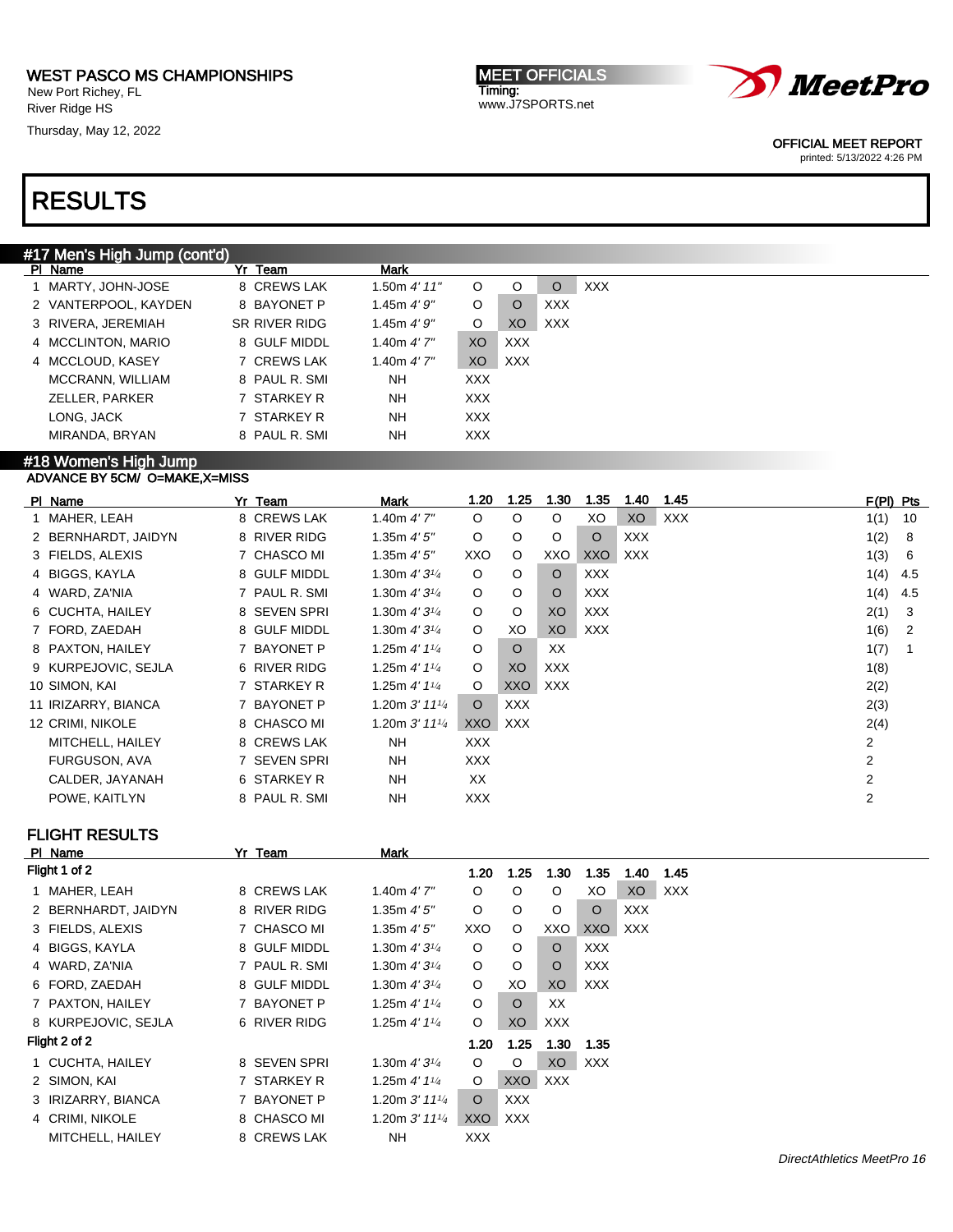New Port Richey, FL River Ridge HS

Thursday, May 12, 2022

# RESULTS

### #18 Women's High Jump (cont'd)

| Name<br>ΡI      | Yr Team       | <b>Mark</b> |     |
|-----------------|---------------|-------------|-----|
| FURGUSON, AVA   | 7 SEVEN SPRI  | NΗ          | XXX |
| CALDER, JAYANAH | 6 STARKEY R   | NΗ          | xх  |
| POWE, KAITLYN   | 8 PAUL R. SMI | NΗ          | xxx |

### #19 Men's Long Jump

|  | Yr Team                                                                                                                                                                                                                                                                                                                                                                                                                | <b>Mark</b>                                     | Rnd 1       | Rnd 2       | Rnd 3       | Rnd 4 | Rnd 5 | Rnd 6 |      |                |  |  |
|--|------------------------------------------------------------------------------------------------------------------------------------------------------------------------------------------------------------------------------------------------------------------------------------------------------------------------------------------------------------------------------------------------------------------------|-------------------------------------------------|-------------|-------------|-------------|-------|-------|-------|------|----------------|--|--|
|  | 8 SEVEN SPRI                                                                                                                                                                                                                                                                                                                                                                                                           | (NW)<br>5.29m 17' 41/4                          | 4.28        | <b>FOUL</b> | 5.29        |       |       |       | 2(1) | 10             |  |  |
|  | 8 SEVEN SPRI                                                                                                                                                                                                                                                                                                                                                                                                           | (NW)<br>5.21m $17'11/4$                         | <b>FOUL</b> | 5.21        | <b>FOUL</b> |       |       |       | 1(1) | - 8            |  |  |
|  | 8 CHASCO MI                                                                                                                                                                                                                                                                                                                                                                                                            | 5.16m $16'$ $11'$ <sup>4</sup> (NW)             | <b>FOUL</b> | 4.64        | 5.16        |       |       |       | 1(2) | -6             |  |  |
|  | 8 CREWS LAK                                                                                                                                                                                                                                                                                                                                                                                                            | (NW)<br>4.95m 16'3"                             | <b>FOUL</b> | <b>FOUL</b> | 4.95        |       |       |       | 1(3) | -5             |  |  |
|  | 7 HUDSON AC                                                                                                                                                                                                                                                                                                                                                                                                            | (NW)<br>4.92m 16' 13/4                          | 4.92        | <b>FOUL</b> | <b>FOUL</b> |       |       |       | 1(4) | 4              |  |  |
|  | 7 PAUL R. SMI                                                                                                                                                                                                                                                                                                                                                                                                          | (NW)<br>4.89m $16'0'$                           | 4.70        | 4.82        | 4.89        |       |       |       | 2(2) | $\mathbf{3}$   |  |  |
|  | 8 RIVER RIDG                                                                                                                                                                                                                                                                                                                                                                                                           | 4.84m $15'$ $10^{1/2}$ (NW)                     | 4.84        | 4.80        | 4.83        |       |       |       | 1(5) | $\overline{2}$ |  |  |
|  | 8 CREWS LAK                                                                                                                                                                                                                                                                                                                                                                                                            | (NW)<br>4.80m 15' 9"                            | 4.80        | <b>FOUL</b> | 4.38        |       |       |       | 1(6) | $\overline{1}$ |  |  |
|  | 8 BAYONET P                                                                                                                                                                                                                                                                                                                                                                                                            | (NW)<br>4.75m 15'7"                             | 4.75        | 4.70        | 4.59        |       |       |       | 1(7) |                |  |  |
|  | <b>GULF MIDDL</b>                                                                                                                                                                                                                                                                                                                                                                                                      | (NW)<br>4.72m $15'6''$                          | 4.44        | 4.72        | 4.65        |       |       |       | 2(3) |                |  |  |
|  | 8 HUDSON AC                                                                                                                                                                                                                                                                                                                                                                                                            | (NW)<br>4.62m 15' 2"                            | 4.28        | 4.62        | 4.58        |       |       |       | 2(4) |                |  |  |
|  | SR RIVER RIDG                                                                                                                                                                                                                                                                                                                                                                                                          | (NW)<br>4.62m 15' 2"                            | 4.62        | 4.57        | 4.36        |       |       |       | 1(8) |                |  |  |
|  | 8 CHASCO MI                                                                                                                                                                                                                                                                                                                                                                                                            | (NW)<br>4.61m $15'1'2$                          | 4.60        | 4.15        | 4.61        |       |       |       | 1(9) |                |  |  |
|  | 6 STARKEY R                                                                                                                                                                                                                                                                                                                                                                                                            | (NW)<br>4.50m 14' 9 <sup>1</sup> / <sub>4</sub> | <b>FOUL</b> | 4.10        | 4.50        |       |       |       | 2(5) |                |  |  |
|  | 8 GULF MIDDL                                                                                                                                                                                                                                                                                                                                                                                                           | (NW)<br>4.43m $14'6'$                           | 4.43        |             |             |       |       |       | 2(6) |                |  |  |
|  | 8 BAYONET P                                                                                                                                                                                                                                                                                                                                                                                                            | (NW)<br>4.18m 13'83/4                           | <b>FOUL</b> | <b>FOUL</b> | 4.18        |       |       |       | 2(7) |                |  |  |
|  | 7 PAUL R. SMI                                                                                                                                                                                                                                                                                                                                                                                                          | 3.95m $12'$ $11'$ <sup>2</sup> (NW)             | 3.57        | 3.95        | 3.31        |       |       |       | 2(8) |                |  |  |
|  | 6 STARKEY R                                                                                                                                                                                                                                                                                                                                                                                                            | (NW)<br>3.79m $12'5''$                          | 3.67        | 3.76        | 3.79        |       |       |       | 2(9) |                |  |  |
|  | $F = FOUL$<br>PI Name<br>1 PEABODY, ROBERT<br>2 THOMAS, CAYDEN<br>3 SCORCA, JINSEN<br>4 MARTY, JOHN-JOSE<br>5 HASTY, CHASE<br>6 FOWLER, DUSTIN<br>7 KING, DAREAL<br>8 ARBELAEZ, CAMERYN<br>9 BRINSON, WENDALL<br>10 BAKER, GEORGI<br>11 LANDERS, ASHTON<br>12 QUINTANA, JAIDEN<br>13 ROBERTS, JAVANI<br>14 GONZALEZ, DYLAN<br>15 CARPENTER, JOHN<br>16 CHAVES-JENKINS, CAIDEN<br>17 DANIELS, SHAWN<br>18 MILANI, DONNY |                                                 |             |             |             |       |       |       |      | $F(PI)$ Pts    |  |  |

### FLIGHT RESULTS

| PI Name                  | Yr Team           | Mark                                            | Rnd 1       | Rnd 2       | Rnd 3       | Rnd 4 | Rnd 5 | Rnd 6 |
|--------------------------|-------------------|-------------------------------------------------|-------------|-------------|-------------|-------|-------|-------|
| Flight 1 of 2            |                   |                                                 |             |             |             |       |       |       |
| 1 THOMAS, CAYDEN         | 8 SEVEN SPRI      | (NW)<br>5.21m 17' 11/4                          | <b>FOUL</b> | 5.21        | <b>FOUL</b> |       |       |       |
| 2 SCORCA, JINSEN         | 8 CHASCO MI       | 5.16m $16'$ $11'$ <sup>4</sup> (NW)             | <b>FOUL</b> | 4.64        | 5.16        |       |       |       |
| 3 MARTY, JOHN-JOSE       | 8 CREWS LAK       | (NW)<br>4.95m 16'3"                             | <b>FOUL</b> | <b>FOUL</b> | 4.95        |       |       |       |
| 4 HASTY, CHASE           | 7 HUDSON AC       | (NW)<br>4.92m $16'$ $13'$                       | 4.92        | <b>FOUL</b> | <b>FOUL</b> |       |       |       |
| 5 KING, DAREAL           | 8 RIVER RIDG      | 4.84m 15' 10 <sup>1</sup> / <sub>2</sub> (NW)   | 4.84        | 4.80        | 4.83        |       |       |       |
| 6 ARBELAEZ, CAMERYN      | 8 CREWS LAK       | (NW)<br>4.80m 15' 9"                            | 4.80        | <b>FOUL</b> | 4.38        |       |       |       |
| 7 BRINSON, WENDALL       | 8 BAYONET P       | (NW)<br>4.75m 15'7"                             | 4.75        | 4.70        | 4.59        |       |       |       |
| 8 QUINTANA, JAIDEN       | SR RIVER RIDG     | (NW)<br>4.62m 15' 2"                            | 4.62        | 4.57        | 4.36        |       |       |       |
| 9 ROBERTS, JAVANI        | 8 CHASCO MI       | (NW)<br>4.61m $15'1\%$                          | 4.60        | 4.15        | 4.61        |       |       |       |
| Flight 2 of 2            |                   |                                                 |             |             |             |       |       |       |
| 1 PEABODY, ROBERT        | 8 SEVEN SPRI      | (NW)<br>5.29m $17' 41/4$                        | 4.28        | <b>FOUL</b> | 5.29        |       |       |       |
| 2 FOWLER, DUSTIN         | 7 PAUL R. SMI     | (NW)<br>4.89m $16'0^{1/2}$                      | 4.70        | 4.82        | 4.89        |       |       |       |
| 3 BAKER, GEORGI          | <b>GULF MIDDL</b> | (NW)<br>4.72m 15' 6"                            | 4.44        | 4.72        | 4.65        |       |       |       |
| 4 LANDERS, ASHTON        | 8 HUDSON AC       | (NW)<br>4.62m 15' 2"                            | 4.28        | 4.62        | 4.58        |       |       |       |
| 5 GONZALEZ, DYLAN        | 6 STARKEY R       | (NW)<br>4.50m 14' 9 <sup>1</sup> / <sub>4</sub> | <b>FOUL</b> | 4.10        | 4.50        |       |       |       |
| 6 CARPENTER, JOHN        | 8 GULF MIDDL      | (NW)<br>4.43m $14'6'$                           | 4.43        |             |             |       |       |       |
| 7 CHAVES-JENKINS, CAIDEN | 8 BAYONET P       | (NW)<br>4.18m $13'8^{3/4}$                      | <b>FOUL</b> | <b>FOUL</b> | 4.18        |       |       |       |
| 8 DANIELS, SHAWN         | 7 PAUL R. SMI     | 3.95m $12'$ $11'$ <sup>2</sup> (NW)             | 3.57        | 3.95        | 3.31        |       |       |       |
|                          |                   |                                                 |             |             |             |       |       |       |

MEET OFFICIALS Timing: www.J7SPORTS.net



OFFICIAL MEET REPORT

printed: 5/13/2022 4:26 PM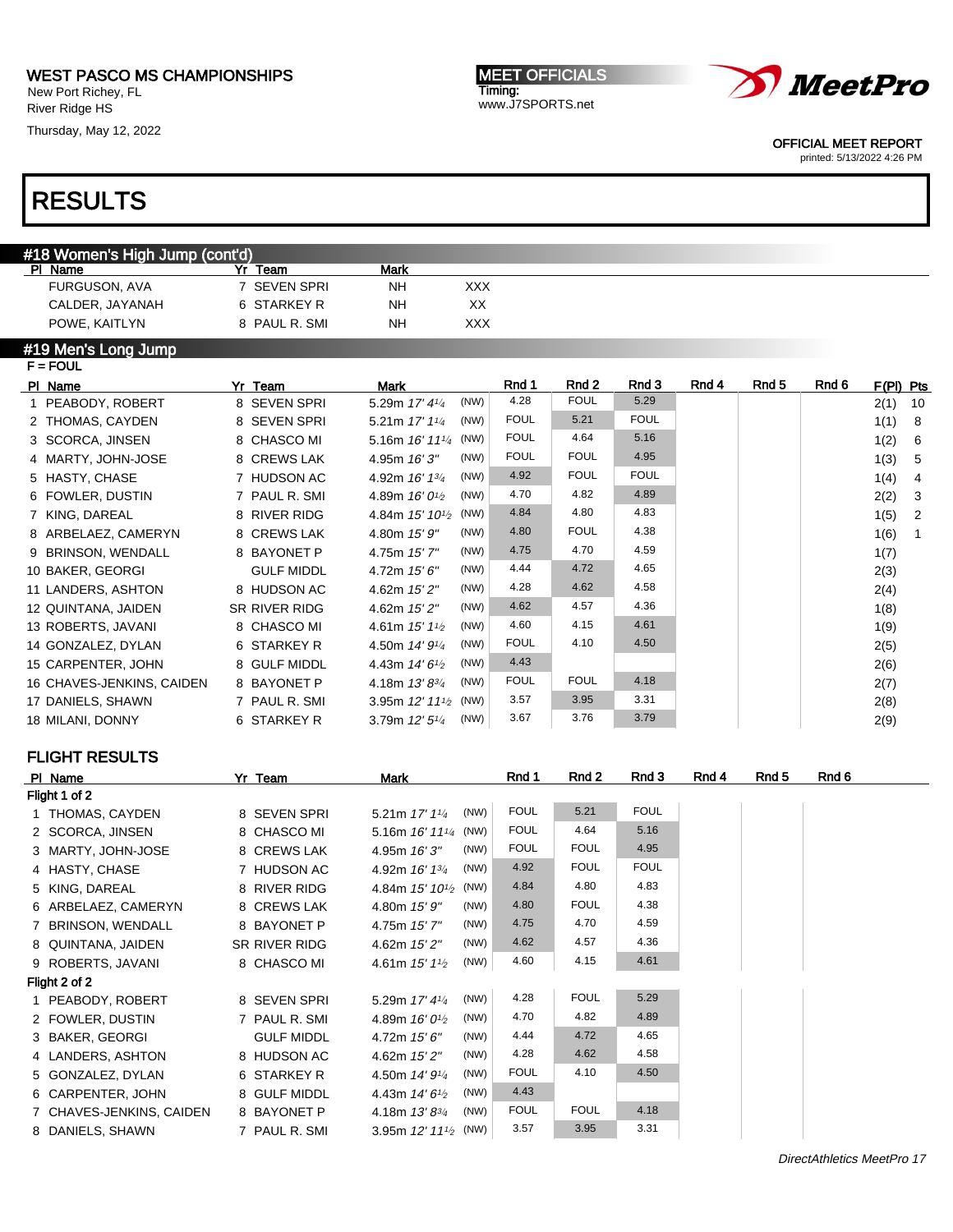New Port Richey, FL River Ridge HS

Thursday, May 12, 2022





OFFICIAL MEET REPORT

printed: 5/13/2022 4:26 PM

| #19 Men's Long Jump (cont'd) |               |                                          |      |             |                  |             |       |                  |       |                        |
|------------------------------|---------------|------------------------------------------|------|-------------|------------------|-------------|-------|------------------|-------|------------------------|
| PI Name                      | Yr Team       | <b>Mark</b>                              |      | Rnd 1       | Rnd 2            | Rnd 3       | Rnd 4 | Rnd <sub>5</sub> | Rnd 6 |                        |
| 9 MILANI, DONNY              | 6 STARKEY R   | 3.79m 12' 51/4                           | (NW) | 3.67        | 3.76             | 3.79        |       |                  |       |                        |
| #20 Women's Long Jump        |               |                                          |      |             |                  |             |       |                  |       |                        |
| $F = FOUL$                   |               |                                          |      |             |                  |             |       |                  |       |                        |
| PI Name                      | Yr Team       | Mark                                     |      | Rnd 1       | Rnd <sub>2</sub> | Rnd 3       | Rnd 4 | Rnd <sub>5</sub> | Rnd 6 | $F(PI)$ Pts            |
| 1 LOVE, SYDNEY               | 8 SEVEN SPRI  | 4.64m 15' 23/4                           | (NW) | <b>FOUL</b> | 4.48             | 4.64        |       |                  |       | 1(1)<br>10             |
| 2 PAXTON, HAILEY             | 7 BAYONET P   | 4.59m $15'0^{3/4}$                       | (NW) | 4.51        | 4.25             | 4.59        |       |                  |       | 1(2)<br>8              |
| 3 EVANS, ALIVIA              | 7 CREWS LAK   | 4.45m 14' 7 <sup>1/4</sup>               | (NW) | 4.45        | 4.33             | <b>FOUL</b> |       |                  |       | 1(3)<br>6              |
| 4 BIGGS, KAYLA               | 8 GULF MIDDL  | 4.35m $14'3\frac{1}{4}$                  | (NW) | 4.35        | <b>FOUL</b>      | <b>FOUL</b> |       |                  |       | 5<br>1(4)              |
| 5 CLARK, MILEY               | 6 HUDSON AC   | 4.32m 14' 2 <sup>1/4</sup>               | (NW) | 4.25        | 4.32             | 4.27        |       |                  |       | 1(5)<br>4              |
| 6 MATOSDEAZA, VANESSA        | 8 GULF MIDDL  | 4.23m $13'$ $10\frac{1}{2}$              | (NW) | 4.23        | 3.81             | 3.56        |       |                  |       | 3<br>1(6)              |
| 7 HUNTER, MALAYA             | 7 SEVEN SPRI  | 4.13m $13'6^{3/4}$                       | (NW) | 3.90        | 3.77             | 4.13        |       |                  |       | $\overline{2}$<br>1(7) |
| 8 MORROW, MAKAYLA            | 8 RIVER RIDG  | 4.01m 13'2"                              | (NW) | 3.99        | 3.99             | 4.01        |       |                  |       | 1(8)<br>$\mathbf{1}$   |
| 9 MILLER, KARSYN             | 7 STARKEY R   | 3.98m $13'0^{3/4}$                       | (NW) | 3.84        | 3.88             | 3.98        |       |                  |       | 1(9)                   |
| 10 IRIZARRY, BIANCA          | 7 BAYONET P   | 3.72m 12' 21/2                           | (NW) | <b>FOUL</b> | 3.62             | 3.72        |       |                  |       | 2(1)                   |
| 11 SAMPSON, HANNAH           | 6 STARKEY R   | 3.69m $12'$ $1\frac{1}{4}$               | (NW) | 3.65        | <b>FOUL</b>      | 3.69        |       |                  |       | 2(2)                   |
| 12 KENDRICK, ARYANNA         | 7 PAUL R. SMI | 3.68m 12' 1"                             | (NW) | 3.54        | 3.27             | 3.68        |       |                  |       | 2(3)                   |
| 13 FREYEN-ANGEL, JAIDEN      | 8 PAUL R. SMI | 3.65m $11'$ $11^{3/4}$                   | (NW) | 3.37        | 3.55             | 3.65        |       |                  |       | 2(4)                   |
| 14 CUMMINGS, ARABELLA        | 7 HUDSON AC   | 3.61m $11'10\frac{1}{4}$                 | (NW) | 3.61        | <b>FOUL</b>      | 3.39        |       |                  |       | 2(5)                   |
| 15 CIRILLO, ALYSSA           | 7 CREWS LAK   | 3.59m $11'9\frac{1}{2}$                  | (NW) | 3.32        | 3.45             | 3.59        |       |                  |       | 2(6)                   |
| 16 BELL, EMMA                | 7 RIVER RIDG  | 3.56m $11'8\frac{1}{4}$                  | (NW) | <b>FOUL</b> | 3.56             | <b>FOUL</b> |       |                  |       | 2(7)                   |
| 17 MEDINA, JASLENE           | 8 CHASCO MI   | 3.44m $11'3\frac{1}{2}$                  | (NW) | 3.44        | <b>FOUL</b>      | <b>FOUL</b> |       |                  |       | 2(8)                   |
| 18 MEROLA, GIANA             | 7 CHASCO MI   | 3.37m $11'0^{3/4}$                       | (NW) | 3.37        | 3.29             | 3.24        |       |                  |       | 2(9)                   |
|                              |               |                                          |      |             |                  |             |       |                  |       |                        |
| <b>FLIGHT RESULTS</b>        |               |                                          |      |             |                  |             |       |                  |       |                        |
| PI Name                      | Yr Team       | Mark                                     |      | Rnd 1       | Rnd 2            | Rnd 3       | Rnd 4 | Rnd <sub>5</sub> | Rnd 6 |                        |
| Flight 1 of 2                |               |                                          |      |             |                  |             |       |                  |       |                        |
| 1 LOVE, SYDNEY               | 8 SEVEN SPRI  | 4.64m 15' 23/4                           | (NW) | <b>FOUL</b> | 4.48             | 4.64        |       |                  |       |                        |
| 2 PAXTON, HAILEY             | 7 BAYONET P   | 4.59m 15' 03/4                           | (NW) | 4.51        | 4.25             | 4.59        |       |                  |       |                        |
| 3 EVANS, ALIVIA              | 7 CREWS LAK   | 4.45m 14' 71/4                           | (NW) | 4.45        | 4.33             | <b>FOUL</b> |       |                  |       |                        |
| 4 BIGGS, KAYLA               | 8 GULF MIDDL  | 4.35m 14' 31/4                           | (NW) | 4.35        | <b>FOUL</b>      | <b>FOUL</b> |       |                  |       |                        |
| 5 CLARK, MILEY               | 6 HUDSON AC   | 4.32m 14' 21/4                           | (NW) | 4.25        | 4.32             | 4.27        |       |                  |       |                        |
| 6 MATOSDEAZA, VANESSA        | 8 GULF MIDDL  | 4.23m 13' 10 <sup>1</sup> / <sub>2</sub> | (NW) | 4.23        | 3.81             | 3.56        |       |                  |       |                        |
| 7 HUNTER, MALAYA             | 7 SEVEN SPRI  | 4.13m 13' 63/4                           | (NW) | 3.90        | 3.77             | 4.13        |       |                  |       |                        |
| 8 MORROW, MAKAYLA            | 8 RIVER RIDG  | 4.01m 13'2"                              | (NW) | 3.99        | 3.99             | 4.01        |       |                  |       |                        |
| 9 MILLER, KARSYN             | 7 STARKEY R   | 3.98m 13' 03/4                           | (NW) | 3.84        | 3.88             | 3.98        |       |                  |       |                        |
| Flight 2 of 2                |               |                                          |      |             |                  |             |       |                  |       |                        |
| 1 IRIZARRY, BIANCA           | 7 BAYONET P   | 3.72m 12' 2 <sup>1/2</sup>               | (NW) | <b>FOUL</b> | 3.62             | 3.72        |       |                  |       |                        |
| 2 SAMPSON, HANNAH            | 6 STARKEY R   | 3.69m 12' 11/4                           | (NW) | 3.65        | <b>FOUL</b>      | 3.69        |       |                  |       |                        |
| 3 KENDRICK, ARYANNA          | 7 PAUL R. SMI | 3.68m 12' 1"                             | (NW) | 3.54        | 3.27             | 3.68        |       |                  |       |                        |
| 4 FREYEN-ANGEL, JAIDEN       | 8 PAUL R. SMI | 3.65m 11' 11 <sup>3/4</sup> (NW)         |      | 3.37        | 3.55             | 3.65        |       |                  |       |                        |
| 5 CUMMINGS, ARABELLA         | 7 HUDSON AC   | 3.61m 11' 101/4 (NW)                     |      | 3.61        | <b>FOUL</b>      | 3.39        |       |                  |       |                        |
| 6 CIRILLO, ALYSSA            | 7 CREWS LAK   | 3.59m 11'9'2                             | (NW) | 3.32        | 3.45             | 3.59        |       |                  |       |                        |
| 7 BELL, EMMA                 | 7 RIVER RIDG  | $3.56m 11' 8\frac{1}{4}$                 | (NW) | FOUL        | 3.56             | <b>FOUL</b> |       |                  |       |                        |
| 8 MEDINA, JASLENE            | 8 CHASCO MI   | 3.44m 11' 3 <sup>1</sup> / <sub>2</sub>  | (NW) | 3.44        | <b>FOUL</b>      | <b>FOUL</b> |       |                  |       |                        |
| 9 MEROLA, GIANA              | 7 CHASCO MI   | 3.37m $11'0^{3/4}$                       | (NW) | 3.37        | 3.29             | 3.24        |       |                  |       |                        |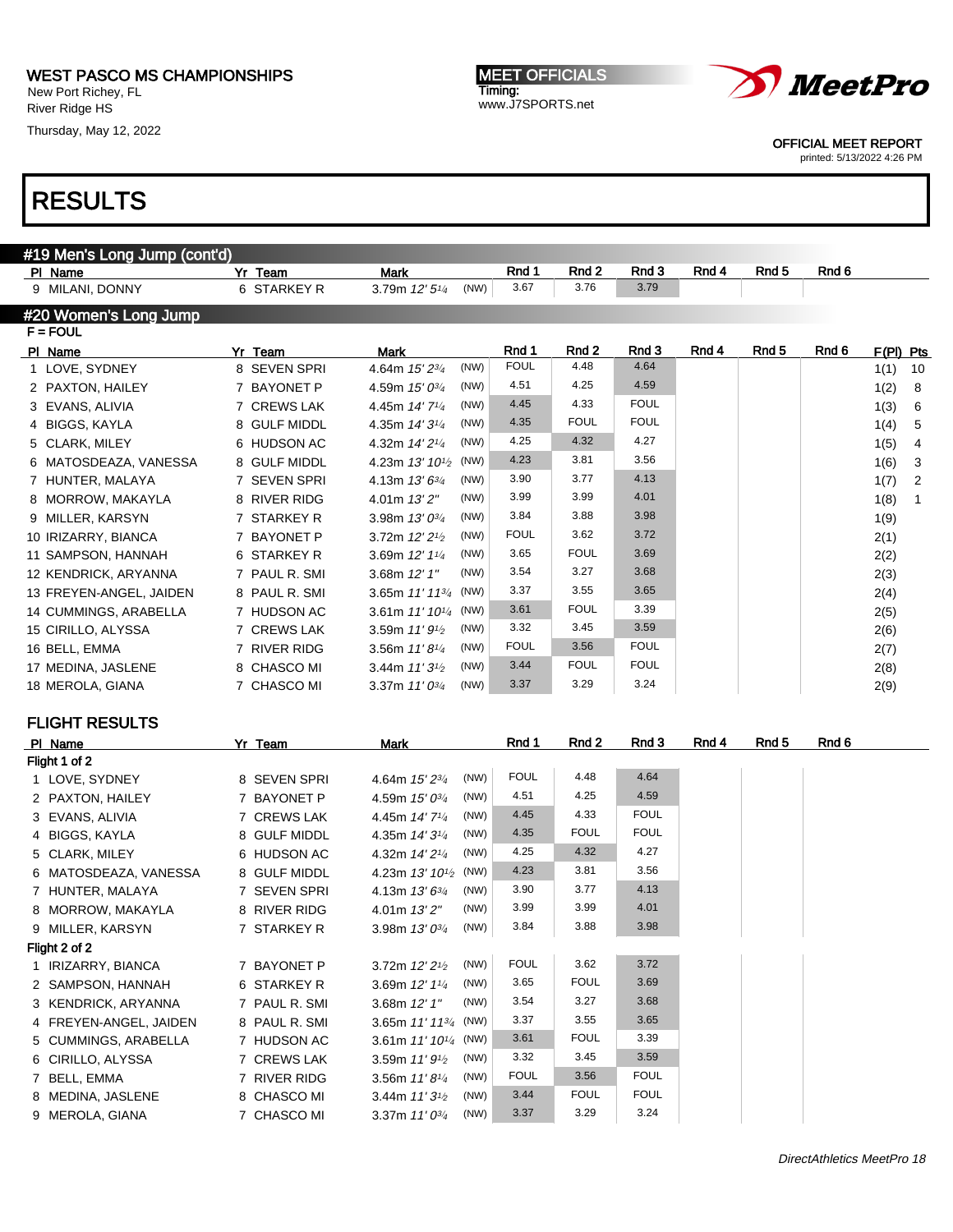New Port Richey, FL River Ridge HS

Thursday, May 12, 2022

**MEET OFFICIALS** Timing: www.J7SPORTS.net



OFFICIAL MEET REPORT

printed: 5/13/2022 4:26 PM

## RESULTS

### #21 Men's Shot Put

| $F = FOUL$            |                      |                              |       |       |       |       |       |       |             |                |
|-----------------------|----------------------|------------------------------|-------|-------|-------|-------|-------|-------|-------------|----------------|
| PI Name               | Yr Team              | Mark                         | Rnd 1 | Rnd 2 | Rnd 3 | Rnd 4 | Rnd 5 | Rnd 6 | $F(PI)$ Pts |                |
| 1 NGUYEN, DAVID       | 8 CHASCO MI          | 11.73m 38' 6"                | 10.81 | 10.67 | 11.73 |       |       |       | 1(1)        | 10             |
| 2 NORTON, LUCCA       | 8 SEVEN SPRI         | 11.68m 38' 4"                | 11.68 | 11.65 | 11.08 |       |       |       | 2(1)        | -8             |
| 3 BRINSON, WENDALL    | 8 BAYONET P          | 11.48m 37'8"                 | 10.60 | 11.48 | 10.26 |       |       |       | 2(2)        | -6             |
| 4 WASHINGTON, CAMERON | 8 CREWS LAK          | 11.47m 37' 73/4              | 10.27 | 9.82  | 11.47 |       |       |       | 1(2)        | -5             |
| 5 GRAVES, JAMES       | 8 CHASCO MI          | 11.35m 37' 3"                | 10.40 | 11.35 | 10.94 |       |       |       | 1(3)        | 4              |
| 6 SPENCER, JIOVANNI   | 8 GULF MIDDL         | 11.35m 37' 3"                | 9.78  | 10.08 | 11.35 |       |       |       | 1(4)        | -3             |
| 7 RUSSELL, MATTHEW    | 8 SEVEN SPRI         | 10.33m 33' 10 <sup>3/4</sup> | 10.33 | 9.47  |       |       |       |       | 1(5)        | $\overline{2}$ |
| 8 GONZALEZ, DAN       | 7 HUDSON AC          | 10.31m 33' 10"               | 10.27 | 10.31 | 9.39  |       |       |       | 1(6)        |                |
| 9 LANDERS, ASHTON     | 8 HUDSON AC          | 10.26m 33' 8"                | 9.65  | 10.26 | 9.35  |       |       |       | 1(7)        |                |
| 10 WHITE, ETHAN       | 8 CREWS LAK          | 10.10m $33'$ 1 $\frac{3}{4}$ | 10.10 | 9.85  |       |       |       |       | 1(8)        |                |
| 11 WRIGHT, RUSSELL    | 8 PAUL R. SMI        | 10.00m 32' 93/4              | 7.87  | 9.12  | 10.00 |       |       |       | 2(3)        |                |
| 12 PHILLIPS, RYDER    | <b>SR RIVER RIDG</b> | 9.66m $31'81/2$              | 9.66  | 8.83  | 8.95  |       |       |       | 2(4)        |                |
| 13 STEELE, HUNTER     | 8 PAUL R. SMI        | 9.10m 29' 101/4              | 8.58  | 9.10  | 8.66  |       |       |       | 2(5)        |                |
| 14 REED, JACKSON      | <b>SR RIVER RIDG</b> | 8.84m 29' 0"                 | 8.79  | 8.84  |       |       |       |       | 2(6)        |                |
| 15 RADA, ELIJAH       | 8 GULF MIDDL         | 8.09m $26'6'$                | 7.69  | 8.09  | 7.43  |       |       |       | 2(7)        |                |
| 16 MOUZON, MARCUS     | 7 STARKEY R          | 7.48m $24'6\frac{1}{2}$      | 7.07  | 7.34  | 7.48  |       |       |       | 2(8)        |                |
| 17 MERCER, CALEB      | 6 STARKEY R          | 7.09m 23' 31/4               | 6.77  | 7.09  |       |       |       |       | 2(9)        |                |

### FLIGHT RESULTS

| PI Name               | Yr Team       | Mark                          | Rnd 1 | Rnd 2 | Rnd 3 | Rnd 4 | Rnd 5 | Rnd 6 |
|-----------------------|---------------|-------------------------------|-------|-------|-------|-------|-------|-------|
| Flight 1 of 2         |               |                               |       |       |       |       |       |       |
| 1 NGUYEN, DAVID       | 8 CHASCO MI   | 11.73m 38' 6"                 | 10.81 | 10.67 | 11.73 |       |       |       |
| 2 WASHINGTON, CAMERON | 8 CREWS LAK   | 11.47m 37' 73/4               | 10.27 | 9.82  | 11.47 |       |       |       |
| 3 GRAVES, JAMES       | 8 CHASCO MI   | 11.35m 37' 3"                 | 10.40 | 11.35 | 10.94 |       |       |       |
| 4 SPENCER, JIOVANNI   | 8 GULF MIDDL  | 11.35m 37' 3"                 | 9.78  | 10.08 | 11.35 |       |       |       |
| 5 RUSSELL, MATTHEW    | 8 SEVEN SPRI  | 10.33m 33' 10 <sup>3/4</sup>  | 10.33 | 9.47  |       |       |       |       |
| 6 GONZALEZ, DAN       | 7 HUDSON AC   | 10.31m 33' 10"                | 10.27 | 10.31 | 9.39  |       |       |       |
| 7 LANDERS, ASHTON     | 8 HUDSON AC   | 10.26m $33'8''$               | 9.65  | 10.26 | 9.35  |       |       |       |
| 8 WHITE, ETHAN        | 8 CREWS LAK   | 10.10m 33' 13/4               | 10.10 | 9.85  |       |       |       |       |
| Flight 2 of 2         |               |                               |       |       |       |       |       |       |
| 1 NORTON, LUCCA       | 8 SEVEN SPRI  | 11.68m 38' 4"                 | 11.68 | 11.65 | 11.08 |       |       |       |
| 2 BRINSON, WENDALL    | 8 BAYONET P   | 11.48m 37' 8"                 | 10.60 | 11.48 | 10.26 |       |       |       |
| 3 WRIGHT, RUSSELL     | 8 PAUL R. SMI | 10.00m 32' 93/4               | 7.87  | 9.12  | 10.00 |       |       |       |
| 4 PHILLIPS, RYDER     | SR RIVER RIDG | 9.66m $31'8'$                 | 9.66  | 8.83  | 8.95  |       |       |       |
| 5 STEELE, HUNTER      | 8 PAUL R. SMI | 9.10m $29'$ 10 <sup>1/4</sup> | 8.58  | 9.10  | 8.66  |       |       |       |
| 6 REED, JACKSON       | SR RIVER RIDG | 8.84m 29' 0"                  | 8.79  | 8.84  |       |       |       |       |
| 7 RADA, ELIJAH        | 8 GULF MIDDL  | 8.09m $26'6''$                | 7.69  | 8.09  | 7.43  |       |       |       |
| 8 MOUZON, MARCUS      | 7 STARKEY R   | 7.48m $24'6\frac{1}{2}$       | 7.07  | 7.34  | 7.48  |       |       |       |
| 9 MERCER, CALEB       | 6 STARKEY R   | 7.09m 23' 31/4                | 6.77  | 7.09  |       |       |       |       |

#### #22 Women's Shot Put

| PI Name              | Team         | Mark                                      | Rnd 1 | Rnd 2 | Rnd 3 | Rnd 4 | Rnd 5 | Rnd 6 | $F(PI)$ Pts |    |
|----------------------|--------------|-------------------------------------------|-------|-------|-------|-------|-------|-------|-------------|----|
| SANCHEZ, AALIYAH     | 8 SEVEN SPRI | 9.33m $30'$ 7 <sup>1</sup> / <sub>2</sub> | 8.41  | 9.33  |       |       |       |       | 1(1)        | 10 |
| 2 DEJESUS, CASSANDRA | 8 CREWS LAK  | 9.15m $30'0^{1/4}$                        | 8.89  | 8.84  | 9.15  |       |       |       | 1(2)        |    |
| 3 JACKSON, LILLIAN   | 8 RIVER RIDG | $9.01$ m $29'6^{3/4}$                     | 8.94  | 9.01  | 8.89  |       |       |       | 1(3)        |    |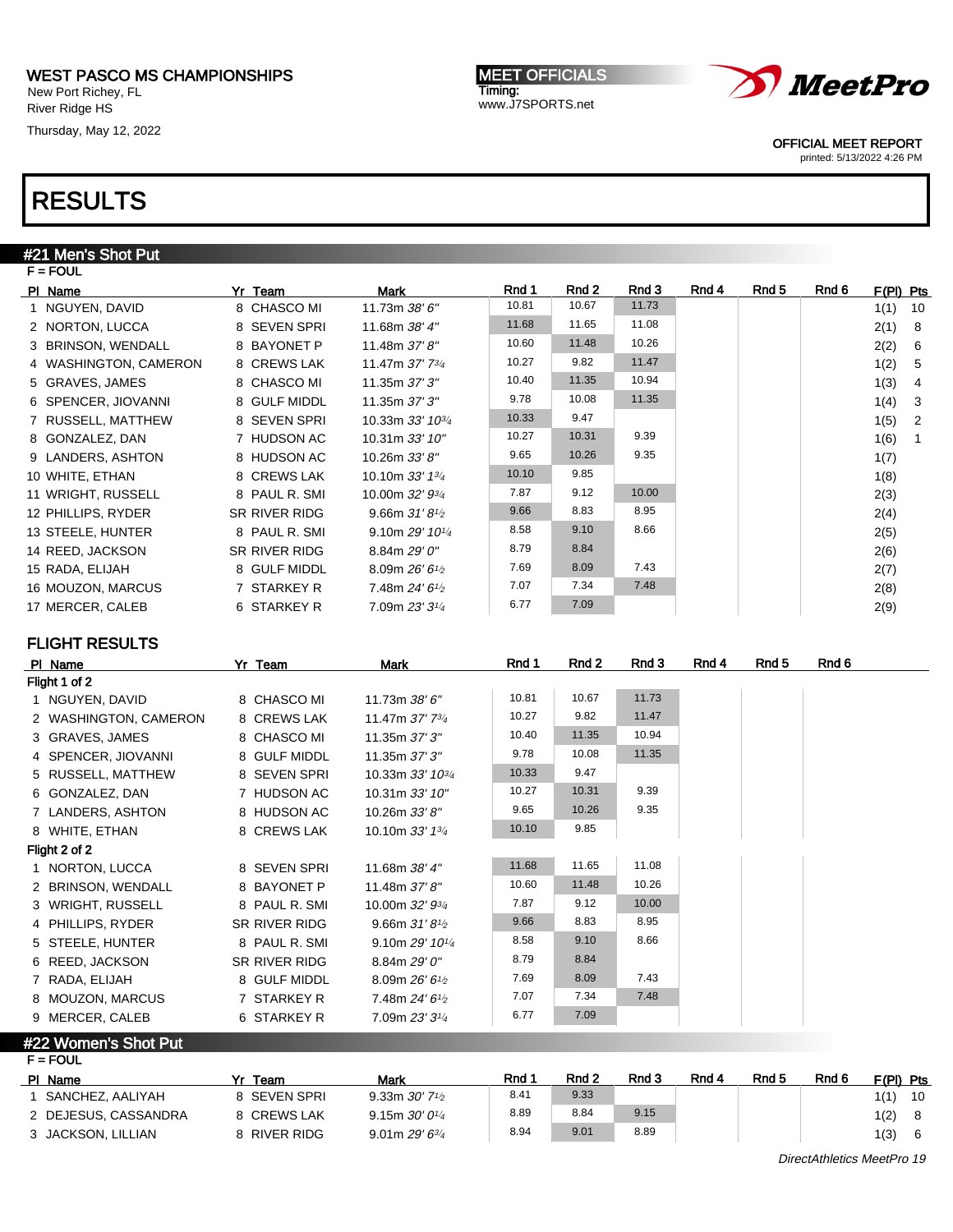New Port Richey, FL River Ridge HS

Thursday, May 12, 2022

**MEET OFFICIALS** Timing: www.J7SPORTS.net



OFFICIAL MEET REPORT

printed: 5/13/2022 4:26 PM

# RESULTS

#### #22 Women's Shot Put (cont'd)

| PI Name                | Yr Team       | <b>Mark</b>                               | Rnd 1       | Rnd 2 | Rnd 3       | Rnd 4 | Rnd 5 | Rnd 6 | $F(PI)$ Pts |                            |
|------------------------|---------------|-------------------------------------------|-------------|-------|-------------|-------|-------|-------|-------------|----------------------------|
| 4 MULARZ, SYDNEY       | 8 BAYONET P   | 8.76m 28' 9"                              | 7.87        | 8.42  | 8.76        |       |       |       | 1(4)        | - 5                        |
| 5 MENDEZ, ZAI          | 8 CREWS LAK   | 8.70m $28'6_{1/2}$                        | 8.70        | 8.33  | 8.30        |       |       |       | 1(5)        | $\overline{4}$             |
| 6 WILSON, MAYAY        | 8 SEVEN SPRI  | 8.50m 27' 10 <sup>3/4</sup>               | 7.99        | 8.50  | 7.94        |       |       |       | 2(1)        | $_{3}$                     |
| 7 SMITH, ASHLEIGH      | 8 BAYONET P   | 8.05m 26' 5''                             | 8.05        | 8.05  | 7.76        |       |       |       | 1(6)        | $\overline{\phantom{0}}^2$ |
| 8 HICKEY, RILEY        | 8 RIVER RIDG  | 7.77m 25' 6"                              | 7.74        | 7.39  | 7.77        |       |       |       | 1(7)        | $\overline{1}$             |
| 9 HARRIS, BREANNE      | 8 CHASCO MI   | 7.51m 24' 73/4                            | 7.26        | 7.01  | 7.51        |       |       |       | 2(2)        |                            |
| 10 MOSCA, SIENNA       | 7 STARKEY R   | 7.48m $24'6\frac{1}{2}$                   | 6.98        | 7.26  | 7.48        |       |       |       | 1(8)        |                            |
| 11 BUTLER, ABBY        | 7 GULF MIDDL  | 7.46m 24' 53/4                            | 7.46        | 7.43  | 6.75        |       |       |       | 2(3)        |                            |
| 12 WILLIAMS, KAITLUN   | 6 GULF MIDDL  | 7.17m $23'6''$                            | <b>FOUL</b> | 6.55  | 7.17        |       |       |       | 2(4)        |                            |
| 13 THOMAS, GABRIELLA   | 8 PAUL R. SMI | 7.11m 23'4''                              | 7.11        | 7.04  |             |       |       |       | 2(5)        |                            |
| 14 KOEZENO, ANNJEALINA | 7 HUDSON AC   | 6.92m $22'81/2$                           | 6.92        | 6.83  | 6.77        |       |       |       | 2(6)        |                            |
| 15 DELLIS, MARIA       | 6 STARKEY R   | 6.56m $21'6''$                            | 6.56        | 6.26  | 6.48        |       |       |       | 1(9)        |                            |
| 16 MARQUEZ, DESYAH     | 8 CHASCO MI   | 6.34m $20'$ $9\frac{3}{4}$                | 6.34        | 4.73  | <b>FOUL</b> |       |       |       | 2(7)        |                            |
| 17 ANDERSON, ANGELINA  | 8 PAUL R. SMI | 5.98m $19'$ 7 <sup>1</sup> / <sub>2</sub> | 5.44        | 5.98  | 5.74        |       |       |       | 2(8)        |                            |
| 18 BRYSON, BRIANNA     | 6 HUDSON AC   | 5.82m 19' 11/4                            | 5.81        | 5.66  | 5.82        |       |       |       | 2(9)        |                            |

### FLIGHT RESULTS

| PI Name               | Yr Team       | Mark                                      | Rnd 1       | Rnd 2 | Rnd 3       | Rnd 4 | Rnd 5 | Rnd 6 |
|-----------------------|---------------|-------------------------------------------|-------------|-------|-------------|-------|-------|-------|
| Flight 1 of 2         |               |                                           |             |       |             |       |       |       |
| 1 SANCHEZ, AALIYAH    | 8 SEVEN SPRI  | 9.33m $30'$ 7 <sup>1</sup> / <sub>2</sub> | 8.41        | 9.33  |             |       |       |       |
| 2 DEJESUS, CASSANDRA  | 8 CREWS LAK   | 9.15m $30'0'4$                            | 8.89        | 8.84  | 9.15        |       |       |       |
| 3 JACKSON, LILLIAN    | 8 RIVER RIDG  | 9.01m $29'6^{3/4}$                        | 8.94        | 9.01  | 8.89        |       |       |       |
| 4 MULARZ, SYDNEY      | 8 BAYONET P   | 8.76m 28' 9"                              | 7.87        | 8.42  | 8.76        |       |       |       |
| 5 MENDEZ, ZAI         | 8 CREWS LAK   | 8.70m $28'6_{1/2}$                        | 8.70        | 8.33  | 8.30        |       |       |       |
| 6 SMITH, ASHLEIGH     | 8 BAYONET P   | 8.05m 26' 5"                              | 8.05        | 8.05  | 7.76        |       |       |       |
| 7 HICKEY, RILEY       | 8 RIVER RIDG  | 7.77m 25' 6"                              | 7.74        | 7.39  | 7.77        |       |       |       |
| 8 MOSCA, SIENNA       | 7 STARKEY R   | 7.48m $24'6'$                             | 6.98        | 7.26  | 7.48        |       |       |       |
| 9 DELLIS, MARIA       | 6 STARKEY R   | 6.56m $21'6''$                            | 6.56        | 6.26  | 6.48        |       |       |       |
| Flight 2 of 2         |               |                                           |             |       |             |       |       |       |
| 1 WILSON, MAYAY       | 8 SEVEN SPRI  | 8.50m 27' 10 <sup>3/4</sup>               | 7.99        | 8.50  | 7.94        |       |       |       |
| 2 HARRIS, BREANNE     | 8 CHASCO MI   | 7.51m 24' 73/4                            | 7.26        | 7.01  | 7.51        |       |       |       |
| 3 BUTLER, ABBY        | 7 GULF MIDDL  | 7.46m 24' 53/4                            | 7.46        | 7.43  | 6.75        |       |       |       |
| 4 WILLIAMS, KAITLUN   | 6 GULF MIDDL  | 7.17m 23' 61/4                            | <b>FOUL</b> | 6.55  | 7.17        |       |       |       |
| 5 THOMAS, GABRIELLA   | 8 PAUL R. SMI | 7.11m 23'4''                              | 7.11        | 7.04  |             |       |       |       |
| 6 KOEZENO, ANNJEALINA | 7 HUDSON AC   | 6.92m 22' 8 <sup>1/2</sup>                | 6.92        | 6.83  | 6.77        |       |       |       |
| 7 MARQUEZ, DESYAH     | 8 CHASCO MI   | 6.34m 20' 93/4                            | 6.34        | 4.73  | <b>FOUL</b> |       |       |       |
| 8 ANDERSON, ANGELINA  | 8 PAUL R. SMI | 5.98m 19' 7 <sup>1</sup> / <sub>2</sub>   | 5.44        | 5.98  | 5.74        |       |       |       |
| 9 BRYSON, BRIANNA     | 6 HUDSON AC   | 5.82m 19' 11/4                            | 5.81        | 5.66  | 5.82        |       |       |       |

#23 Men's Discus  $F = FOUT$ 

| PI Name              | Yr Team      | Mark            | Rnd 1 | Rnd 2       | Rnd 3       | Rnd 4 | Rnd 5 | Rnd 6 | $F(PI)$ Pts |     |
|----------------------|--------------|-----------------|-------|-------------|-------------|-------|-------|-------|-------------|-----|
| <b>NORTON, LUCCA</b> | 8 SEVEN SPRI | 39.88m 130' 10" | 34.08 | <b>FOUL</b> | 39.88       |       |       |       | 1(1)        | -10 |
| 2 WHITE, ETHAN       | 8 CREWS LAK  | 31.76m 104' 2"  | 31.60 | 31.76       | <b>FOUL</b> |       |       |       | 1(2)        | - 8 |
| 3 NGUYEN, DAVID      | 8 CHASCO MI  | 31.65m 103' 10" | 27.90 | 24.41       | 31.65       |       |       |       | 1(3)        | - 6 |
| 4 GONZALEZ, DAN      | 7 HUDSON AC  | 30.76m 100' 11" | 24.15 | 30.76       | 30.07       |       |       |       | 1(4)        | - 5 |
| 5 SPENCER, JIOVANNI  | 8 GULF MIDDL | 28.30m 92' 10"  | 24.36 | 28.30       | 23.84       |       |       |       | 1(5)        | 4   |

DirectAthletics MeetPro 20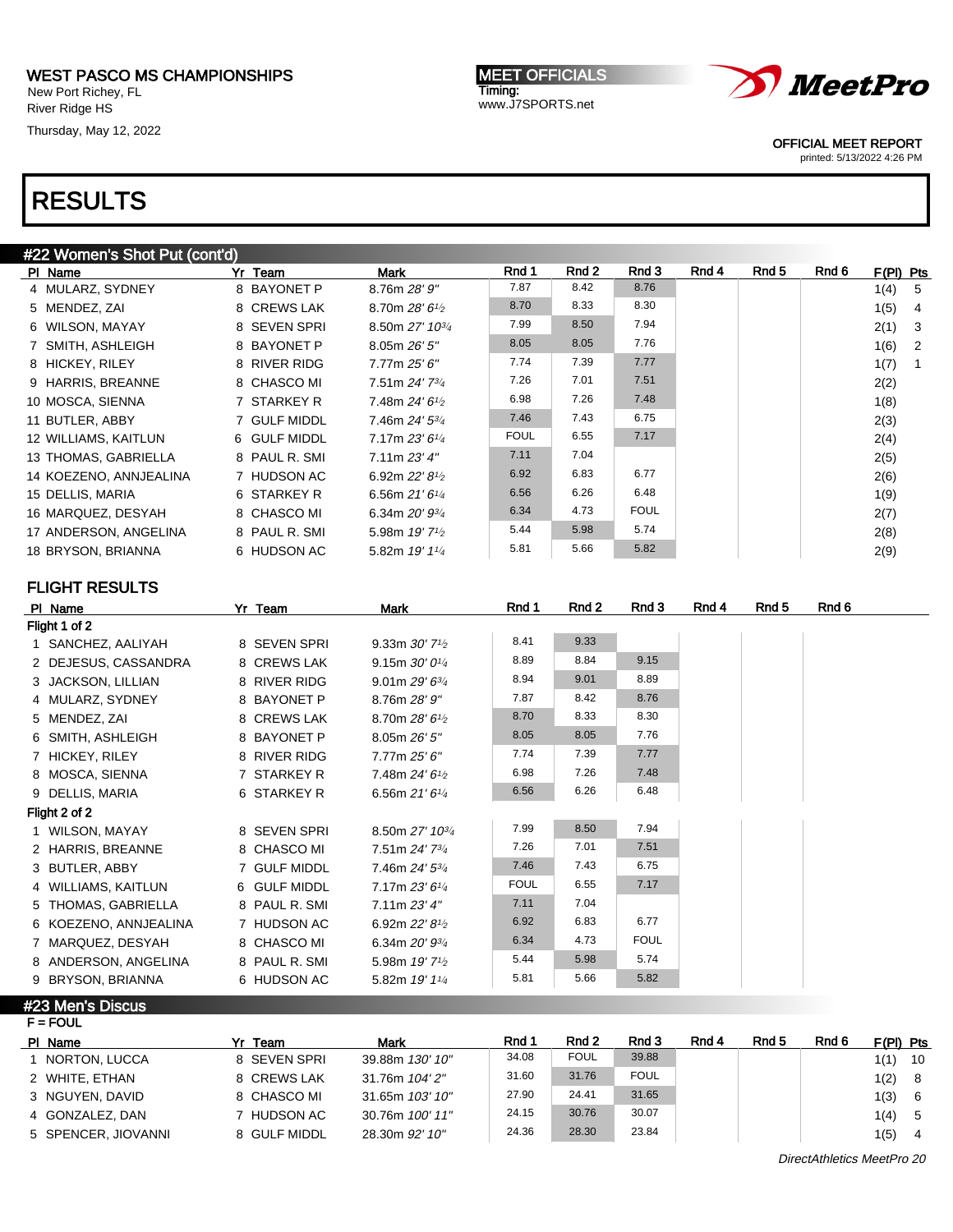New Port Richey, FL River Ridge HS

Thursday, May 12, 2022

MEET OFFICIALS Timing: www.J7SPORTS.net



OFFICIAL MEET REPORT

printed: 5/13/2022 4:26 PM

# RESULTS

| #23 Men's Discus (cont'd) |               |                |             |             |             |       |       |       |             |                            |
|---------------------------|---------------|----------------|-------------|-------------|-------------|-------|-------|-------|-------------|----------------------------|
| PI Name                   | Yr Team       | Mark           | Rnd 1       | Rnd 2       | Rnd 3       | Rnd 4 | Rnd 5 | Rnd 6 | $F(PI)$ Pts |                            |
| 6 PHILLIPS, RYDER         | SR RIVER RIDG | 26.93m 88' 4"  | <b>FOUL</b> | 26.91       | 26.93       |       |       |       | 2(1)        | $_{3}$                     |
| 7 MACY, DEVIN             | 7 SEVEN SPRI  | 26.87m 88' 2"  | 25.16       | 25.31       | 26.87       |       |       |       | 1(6)        | $\overline{\phantom{0}}^2$ |
| 8 WASHINGTON, CAMERON     | 8 CREWS LAK   | 26.77m 87' 10" | 26.05       | 26.77       | 22.46       |       |       |       | 2(2)        | $\overline{1}$             |
| 9 FREE, MICHAEL           | 8 CHASCO MI   | 26.10m 85' 7"  | 19.13       | 22.72       | 26.10       |       |       |       | 1(7)        |                            |
| 10 LEDEZMA, JAYDEN        | 8 BAYONET P   | 23.86m 78' 3"  | 23.83       | 23.86       | <b>FOUL</b> |       |       |       | 2(3)        |                            |
| 11 LEON, ALEJANDRO        | 7 HUDSON AC   | 22.99m 75' 5"  | 19.63       | 22.49       | 22.99       |       |       |       | 1(8)        |                            |
| 12 REED, JACKSON          | SR RIVER RIDG | 22.99m 75' 5"  | <b>FOUL</b> | <b>FOUL</b> | 22.99       |       |       |       | 1(9)        |                            |
| 13 WRIGHT, RUSSELL        | 8 PAUL R. SMI | 21.86m 71' 9"  | 21.86       | 18.82       | <b>FOUL</b> |       |       |       | 2(4)        |                            |
| 14 RADA, ELIJAH           | 8 GULF MIDDL  | 19.93m 65' 5"  | 19.44       | <b>FOUL</b> | 19.93       |       |       |       | 2(5)        |                            |
| 15 WILSON, CARTER         | 6 STARKEY R   | 18.69m 61' 4"  | 15.84       | 16.62       | 18.69       |       |       |       | 2(6)        |                            |
| 16 MIRANDA, BRYAN         | 8 PAUL R. SMI | 18.16m 59' 7"  | 18.16       | <b>FOUL</b> | 16.14       |       |       |       | 2(7)        |                            |
| 17 BURGOHY, EMILIO        | 6 STARKEY R   | 18.06m 59' 3"  | 13.93       | 13.29       | 18.06       |       |       |       | 2(8)        |                            |
| <b>TAYLOR, COREY</b>      | 8 BAYONET P   | <b>NM</b>      |             |             |             |       |       |       | 2           |                            |
|                           |               |                |             |             |             |       |       |       |             |                            |

### FLIGHT RESULTS

| PI Name               | Yr Team       | Mark            | Rnd 1       | Rnd 2       | Rnd 3       | Rnd 4 | Rnd 5 | Rnd 6 |
|-----------------------|---------------|-----------------|-------------|-------------|-------------|-------|-------|-------|
| Flight 1 of 2         |               |                 |             |             |             |       |       |       |
| 1 NORTON, LUCCA       | 8 SEVEN SPRI  | 39.88m 130' 10" | 34.08       | <b>FOUL</b> | 39.88       |       |       |       |
| 2 WHITE, ETHAN        | 8 CREWS LAK   | 31.76m 104' 2"  | 31.60       | 31.76       | <b>FOUL</b> |       |       |       |
| 3 NGUYEN, DAVID       | 8 CHASCO MI   | 31.65m 103' 10" | 27.90       | 24.41       | 31.65       |       |       |       |
| 4 GONZALEZ, DAN       | 7 HUDSON AC   | 30.76m 100' 11" | 24.15       | 30.76       | 30.07       |       |       |       |
| 5 SPENCER, JIOVANNI   | 8 GULF MIDDL  | 28.30m 92' 10"  | 24.36       | 28.30       | 23.84       |       |       |       |
| 6 MACY, DEVIN         | 7 SEVEN SPRI  | 26.87m 88' 2"   | 25.16       | 25.31       | 26.87       |       |       |       |
| 7 FREE, MICHAEL       | 8 CHASCO MI   | 26.10m 85' 7"   | 19.13       | 22.72       | 26.10       |       |       |       |
| 8 LEON, ALEJANDRO     | 7 HUDSON AC   | 22.99m 75' 5"   | 19.63       | 22.49       | 22.99       |       |       |       |
| 9 REED, JACKSON       | SR RIVER RIDG | 22.99m 75' 5"   | <b>FOUL</b> | <b>FOUL</b> | 22.99       |       |       |       |
| Flight 2 of 2         |               |                 |             |             |             |       |       |       |
| 1 PHILLIPS, RYDER     | SR RIVER RIDG | 26.93m 88' 4"   | <b>FOUL</b> | 26.91       | 26.93       |       |       |       |
| 2 WASHINGTON, CAMERON | 8 CREWS LAK   | 26.77m 87' 10"  | 26.05       | 26.77       | 22.46       |       |       |       |
| 3 LEDEZMA, JAYDEN     | 8 BAYONET P   | 23.86m 78' 3"   | 23.83       | 23.86       | <b>FOUL</b> |       |       |       |
| 4 WRIGHT, RUSSELL     | 8 PAUL R. SMI | 21.86m 71' 9"   | 21.86       | 18.82       | <b>FOUL</b> |       |       |       |
| 5 RADA, ELIJAH        | 8 GULF MIDDL  | 19.93m 65' 5"   | 19.44       | <b>FOUL</b> | 19.93       |       |       |       |
| 6 WILSON, CARTER      | 6 STARKEY R   | 18.69m 61' 4"   | 15.84       | 16.62       | 18.69       |       |       |       |
| 7 MIRANDA, BRYAN      | 8 PAUL R. SMI | 18.16m 59' 7"   | 18.16       | <b>FOUL</b> | 16.14       |       |       |       |
| 8 BURGOHY, EMILIO     | 6 STARKEY R   | 18.06m 59' 3"   | 13.93       | 13.29       | 18.06       |       |       |       |
| <b>TAYLOR, COREY</b>  | 8 BAYONET P   | <b>NM</b>       |             |             |             |       |       |       |
|                       |               |                 |             |             |             |       |       |       |

#24 Women's Discus

| $F = FOUL$          |              |                |             |             |       |       |       |       |           |                         |  |  |
|---------------------|--------------|----------------|-------------|-------------|-------|-------|-------|-------|-----------|-------------------------|--|--|
| PI Name             | Yr Team      | Mark           | Rnd 1       | Rnd 2       | Rnd 3 | Rnd 4 | Rnd 5 | Rnd 6 | F(PI) Pts |                         |  |  |
| JACKSON, LILLIAN    | 8 RIVER RIDG | 28.20m 92' 6"  | 22.55       | <b>FOUL</b> | 28.20 |       |       |       | 1(1)      | - 10                    |  |  |
| 2 HICKEY, RILEY     | 8 RIVER RIDG | 22.78m 74' 9"  | 21.23       | 19.64       | 22.78 |       |       |       | 1(2)      | 8                       |  |  |
| 3 MULARZ, SYDNEY    | 8 BAYONET P  | 21.00m 68' 11" | 21.00       | 18.92       | 19.11 |       |       |       | 1(3)      | - 6                     |  |  |
| 4 MILLER, ELIZABETH | 8 BAYONET P  | 19.69m 64' 7"  | 18.15       | 19.69       | 17.87 |       |       |       | 1(4)      | - 5                     |  |  |
| 5 OSBORN, AUDREE    | 7 CREWS LAK  | 19.64m 64' 5"  | 18.68       | 18.13       | 19.64 |       |       |       | 1(5)      | $\overline{4}$          |  |  |
| 6 MOSCA, SIENNA     | 7 STARKEY R  | 18.72m 61' 5"  | 15.19       | 18.29       | 18.72 |       |       |       | 1(6)      | $\overline{\mathbf{3}}$ |  |  |
| 7 MEDINA, JASLENE   | 8 CHASCO MI  | 16.62m 54' 6"  | <b>FOUL</b> | 16.62       | 15.58 |       |       |       | 1(7)      | $\overline{2}$          |  |  |
|                     |              |                |             |             |       |       |       |       |           |                         |  |  |

DirectAthletics MeetPro 21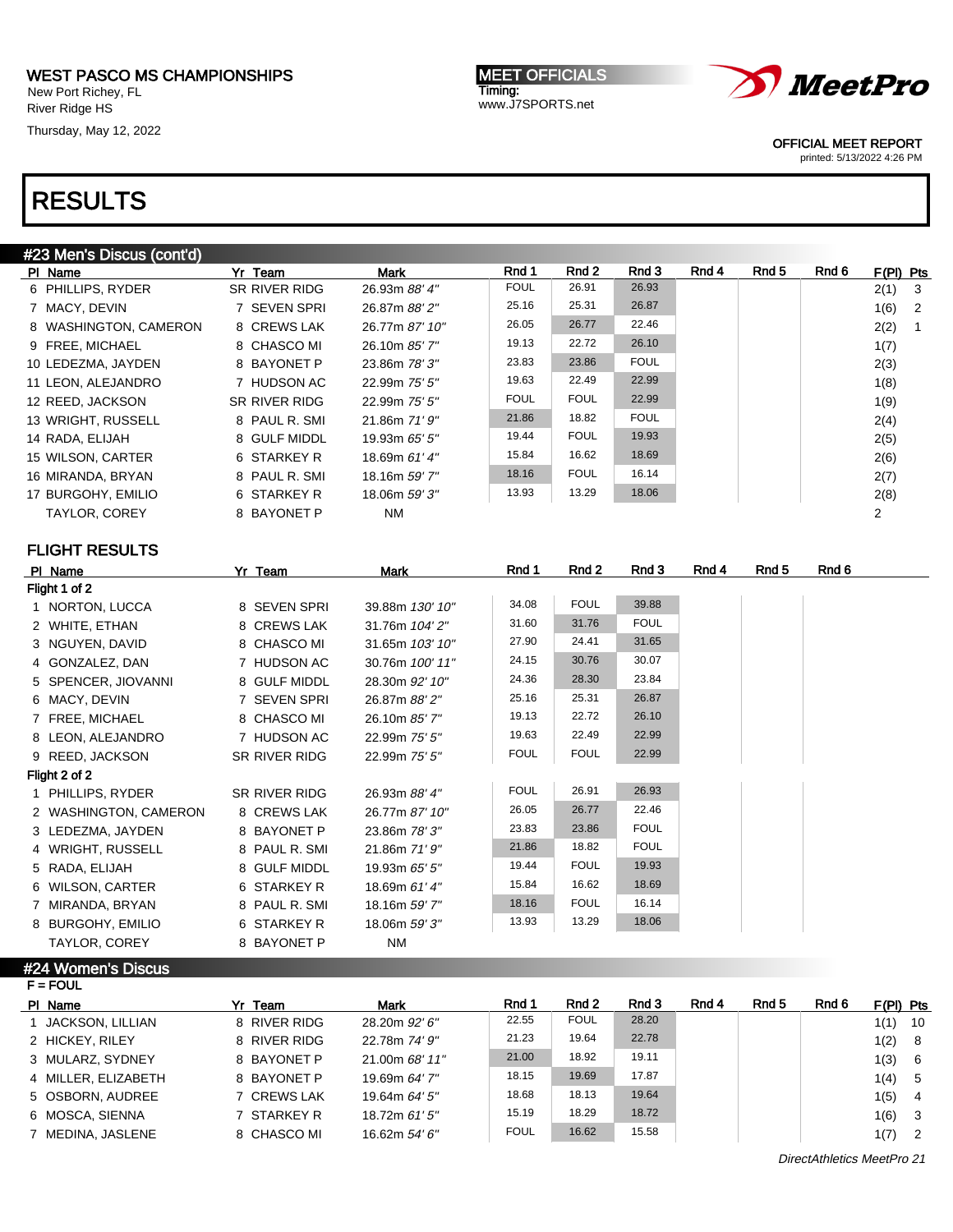New Port Richey, FL River Ridge HS

Thursday, May 12, 2022

MEET OFFICIALS Timing: www.J7SPORTS.net



OFFICIAL MEET REPORT

printed: 5/13/2022 4:26 PM

|              | #24 Women's Discus (cont'd) |               |                |             |                  |             |       |       |       |                      |
|--------------|-----------------------------|---------------|----------------|-------------|------------------|-------------|-------|-------|-------|----------------------|
|              | PI Name                     | Yr Team       | <b>Mark</b>    | Rnd 1       | Rnd <sub>2</sub> | Rnd 3       | Rnd 4 | Rnd 5 | Rnd 6 | F(PI) Pts            |
|              | 8 DELLIS, MARIA             | 6 STARKEY R   | 16.23m 53' 3"  | <b>FOUL</b> | 15.56            | 16.23       |       |       |       | 2(1)<br>$\mathbf{1}$ |
|              | 9 MENDEZ, ZAI               | 8 CREWS LAK   | 16.17m 53' 1"  | <b>FOUL</b> | 14.42            | 16.17       |       |       |       | 1(8)                 |
|              | 10 ANDERSON, ANGELINA       | 8 PAUL R. SMI | 16.09m 52' 9"  | 16.09       | 15.70            | 15.70       |       |       |       | 2(2)                 |
|              | 11 SANCHEZ, AALIYAH         | 8 SEVEN SPRI  | 15.60m 51'2"   | 14.74       | 15.60            | 14.87       |       |       |       | 2(3)                 |
|              | 12 CURRENT, MORIAH          | 7 PAUL R. SMI | 15.34m 50' 4"  | 15.34       | 12.97            | 11.44       |       |       |       | 2(4)                 |
|              | 13 CUMMINGS, ARABELLA       | 7 HUDSON AC   | 15.15m 49'8"   | 13.82       | 15.15            | 14.69       |       |       |       | 2(5)                 |
|              | 14 BUTLER, ABBY             | 7 GULF MIDDL  | 14.58m 47' 10" | 14.51       | 14.58            | <b>FOUL</b> |       |       |       | 2(6)                 |
|              | 15 KOEZENO, ANNJEALINA      | 7 HUDSON AC   | 14.53m 47' 8"  | 13.00       | 14.07            | 14.53       |       |       |       | 2(7)                 |
|              | 16 BETZING, MIA             | 7 SEVEN SPRI  | 14.27m 46' 10" | 14.27       | 12.88            | 13.16       |       |       |       | 2(8)                 |
|              | 17 DEL-RIO, ELEAHA          | 8 CHASCO MI   | 14.14m 46' 5"  | 13.15       | 14.14            | 11.90       |       |       |       | 2(9)                 |
|              | FORD, ZAEDAH                | 8 GULF MIDDL  | <b>NM</b>      |             |                  |             |       |       |       | 1                    |
|              | <b>FLIGHT RESULTS</b>       |               |                |             |                  |             |       |       |       |                      |
|              | PI Name                     | Yr Team       | <b>Mark</b>    | Rnd 1       | Rnd 2            | Rnd 3       | Rnd 4 | Rnd 5 | Rnd 6 |                      |
|              | Flight 1 of 2               |               |                |             |                  |             |       |       |       |                      |
|              | 1 JACKSON, LILLIAN          | 8 RIVER RIDG  | 28.20m 92' 6"  | 22.55       | <b>FOUL</b>      | 28.20       |       |       |       |                      |
|              | 2 HICKEY, RILEY             | 8 RIVER RIDG  | 22.78m 74' 9"  | 21.23       | 19.64            | 22.78       |       |       |       |                      |
|              | 3 MULARZ, SYDNEY            | 8 BAYONET P   | 21.00m 68' 11" | 21.00       | 18.92            | 19.11       |       |       |       |                      |
|              | 4 MILLER, ELIZABETH         | 8 BAYONET P   | 19.69m 64' 7"  | 18.15       | 19.69            | 17.87       |       |       |       |                      |
|              | 5 OSBORN, AUDREE            | 7 CREWS LAK   | 19.64m 64' 5"  | 18.68       | 18.13            | 19.64       |       |       |       |                      |
|              | 6 MOSCA, SIENNA             | 7 STARKEY R   | 18.72m 61' 5"  | 15.19       | 18.29            | 18.72       |       |       |       |                      |
|              | 7 MEDINA, JASLENE           | 8 CHASCO MI   | 16.62m 54' 6"  | <b>FOUL</b> | 16.62            | 15.58       |       |       |       |                      |
|              | 8 MENDEZ, ZAI               | 8 CREWS LAK   | 16.17m 53' 1"  | <b>FOUL</b> | 14.42            | 16.17       |       |       |       |                      |
|              | FORD, ZAEDAH                | 8 GULF MIDDL  | <b>NM</b>      |             |                  |             |       |       |       |                      |
|              | Flight 2 of 2               |               |                |             |                  |             |       |       |       |                      |
|              | 1 DELLIS, MARIA             | 6 STARKEY R   | 16.23m 53' 3"  | <b>FOUL</b> | 15.56            | 16.23       |       |       |       |                      |
|              | 2 ANDERSON, ANGELINA        | 8 PAUL R. SMI | 16.09m 52' 9"  | 16.09       | 15.70            | 15.70       |       |       |       |                      |
|              | 3 SANCHEZ, AALIYAH          | 8 SEVEN SPRI  | 15.60m 51'2"   | 14.74       | 15.60            | 14.87       |       |       |       |                      |
|              | 4 CURRENT, MORIAH           | 7 PAUL R. SMI | 15.34m 50' 4"  | 15.34       | 12.97            | 11.44       |       |       |       |                      |
|              | 5 CUMMINGS, ARABELLA        | 7 HUDSON AC   | 15.15m 49' 8"  | 13.82       | 15.15            | 14.69       |       |       |       |                      |
|              | 6 BUTLER, ABBY              | 7 GULF MIDDL  | 14.58m 47' 10" | 14.51       | 14.58            | <b>FOUL</b> |       |       |       |                      |
|              | 7 KOEZENO, ANNJEALINA       | 7 HUDSON AC   | 14.53m 47' 8"  | 13.00       | 14.07            | 14.53       |       |       |       |                      |
|              | 8 BETZING, MIA              | 7 SEVEN SPRI  | 14.27m 46' 10" | 14.27       | 12.88            | 13.16       |       |       |       |                      |
|              | 9 DEL-RIO, ELEAHA           | 8 CHASCO MI   | 14.14m 46' 5"  | 13.15       | 14.14            | 11.90       |       |       |       |                      |
|              | <b>Men's Scores</b>         |               |                |             |                  |             |       |       |       |                      |
| PI           | Team                        | Code          | Score          |             |                  |             |       |       |       |                      |
| $\mathbf{1}$ | Seven Springs Middle School | <b>SEVE</b>   | 141            |             |                  |             |       |       |       |                      |
| 2            | Chasco Middle School        | <b>CHAS</b>   | 72             |             |                  |             |       |       |       |                      |
| 3            | Crews Lake Middle School    | <b>CRLM</b>   | 65             |             |                  |             |       |       |       |                      |